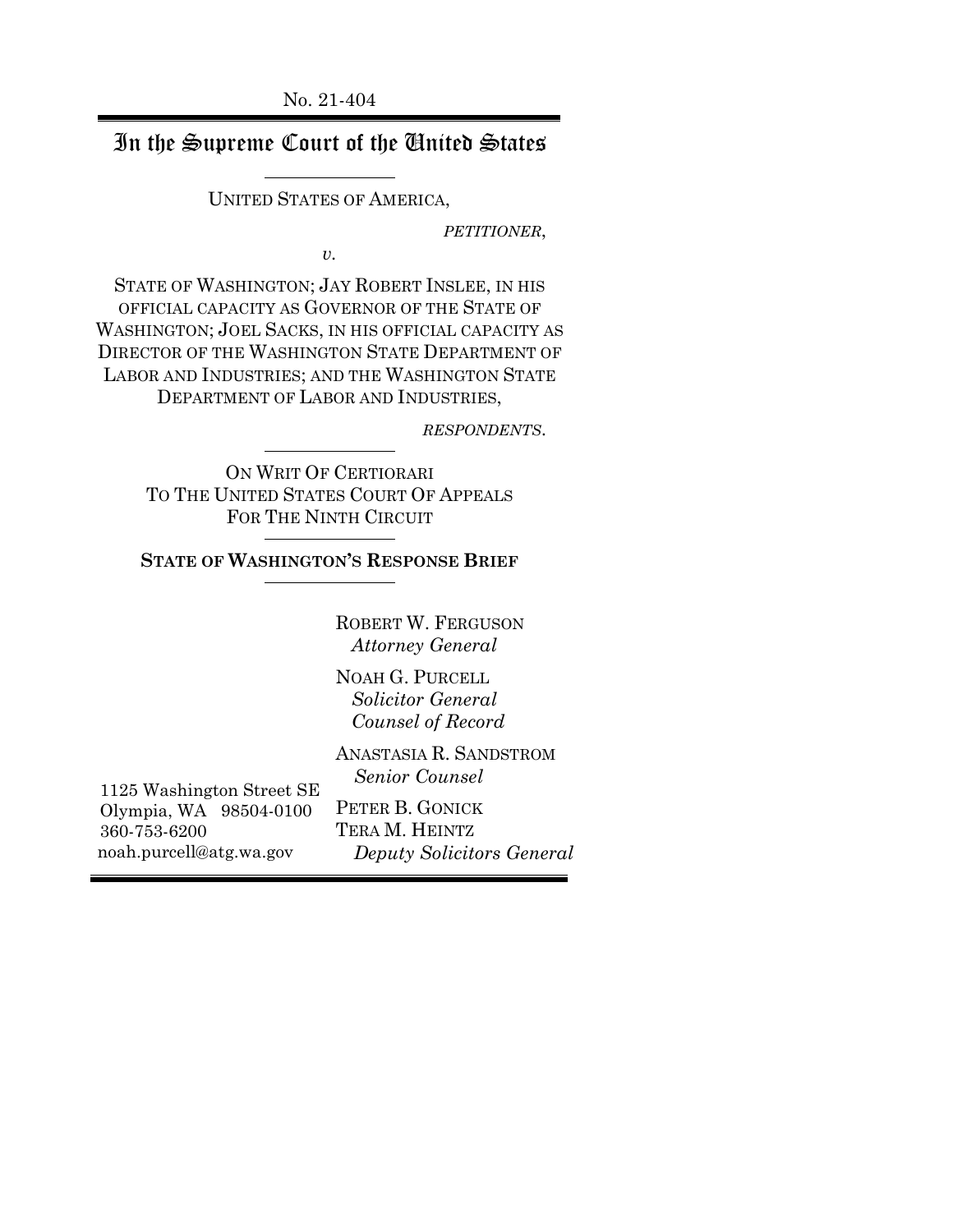#### **QUESTION PRESENTED**

40 U.S.C. § 3172(a) allows states to regulate workers' compensation on federal land and projects "in the same way and to the same extent as if the premises were under the exclusive jurisdiction of the State." Text, history, and precedent demonstrate that this provision waives federal immunity from state workers' compensation laws on federal projects.

Washington enacted a workers' compensation law in 2018 tailored to the dangers faced by private employees at the Hanford nuclear site, a uniquely dangerous workplace where private contractors have routinely failed to provide employees with protective equipment or monitor exposures to toxic substances. After unsuccessfully challenging the law in the lower courts, the federal government sought certiorari, which this Court granted, on this question: "Whether a state workers' compensation law that applies exclusively to federal contract workers who perform services at a specified federal facility is barred by principles of intergovernmental immunity, or is instead authorized by 40 U.S.C.  $\S 3172(a) \ldots$ ."

The federal government has maintained throughout this case that if Washington's law applied to all workers at Hanford and to workplaces other than Hanford, it would comply with § 3172. In 2022, Washington amended the prior statute to expand its protections to all workers at Hanford and at other radioactive waste sites in Washington.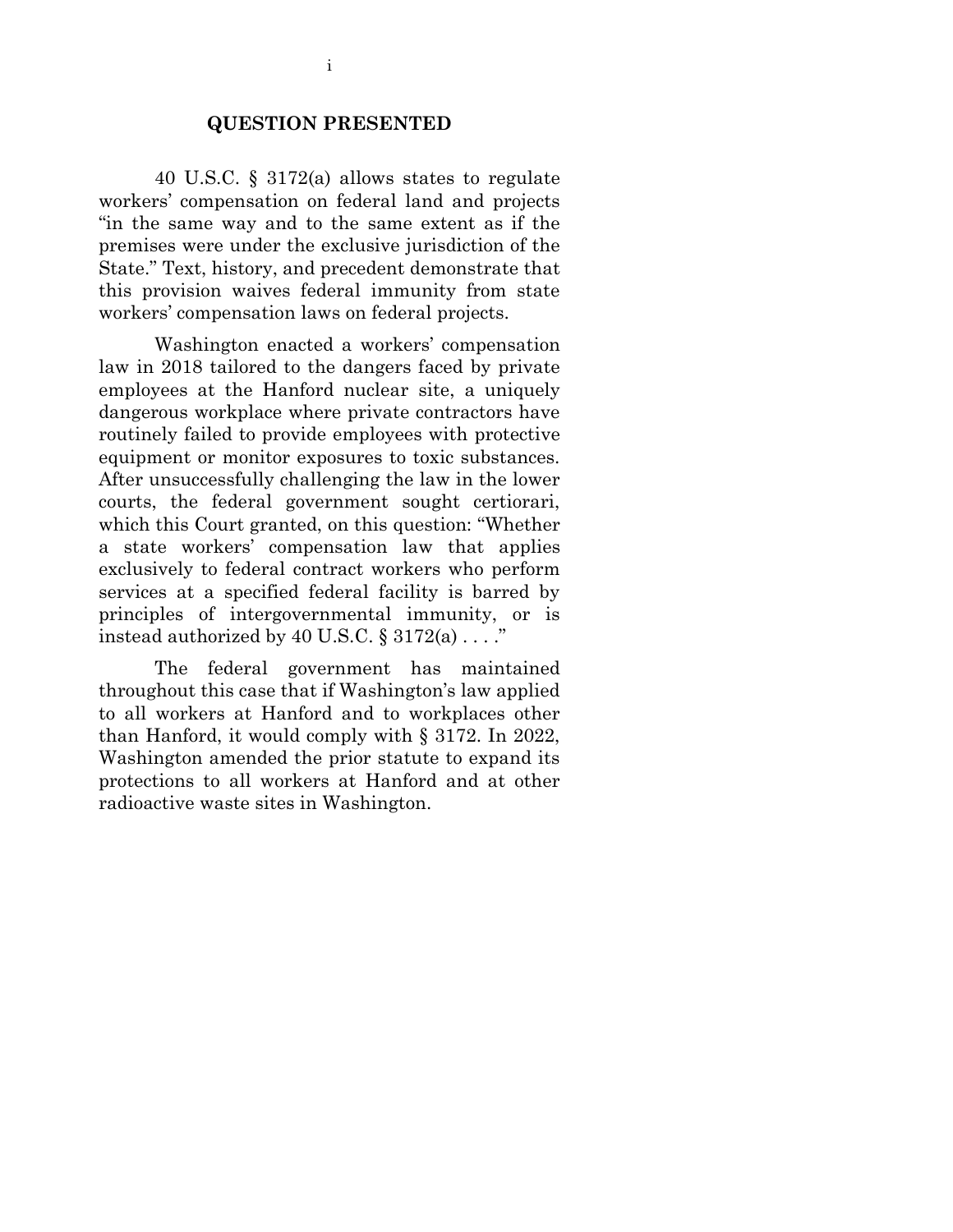The questions presented are:

1. Whether this case is moot given that the federal government sought only a declaration that Washington's prior law was invalid and Washington has now repealed the portions of that law to which the government objected.

2. If this case is not moot, whether Washington's prior law was authorized by 40 U.S.C. § 3172, which waives federal immunity from state workers' compensation laws on federal land and projects like the Hanford site.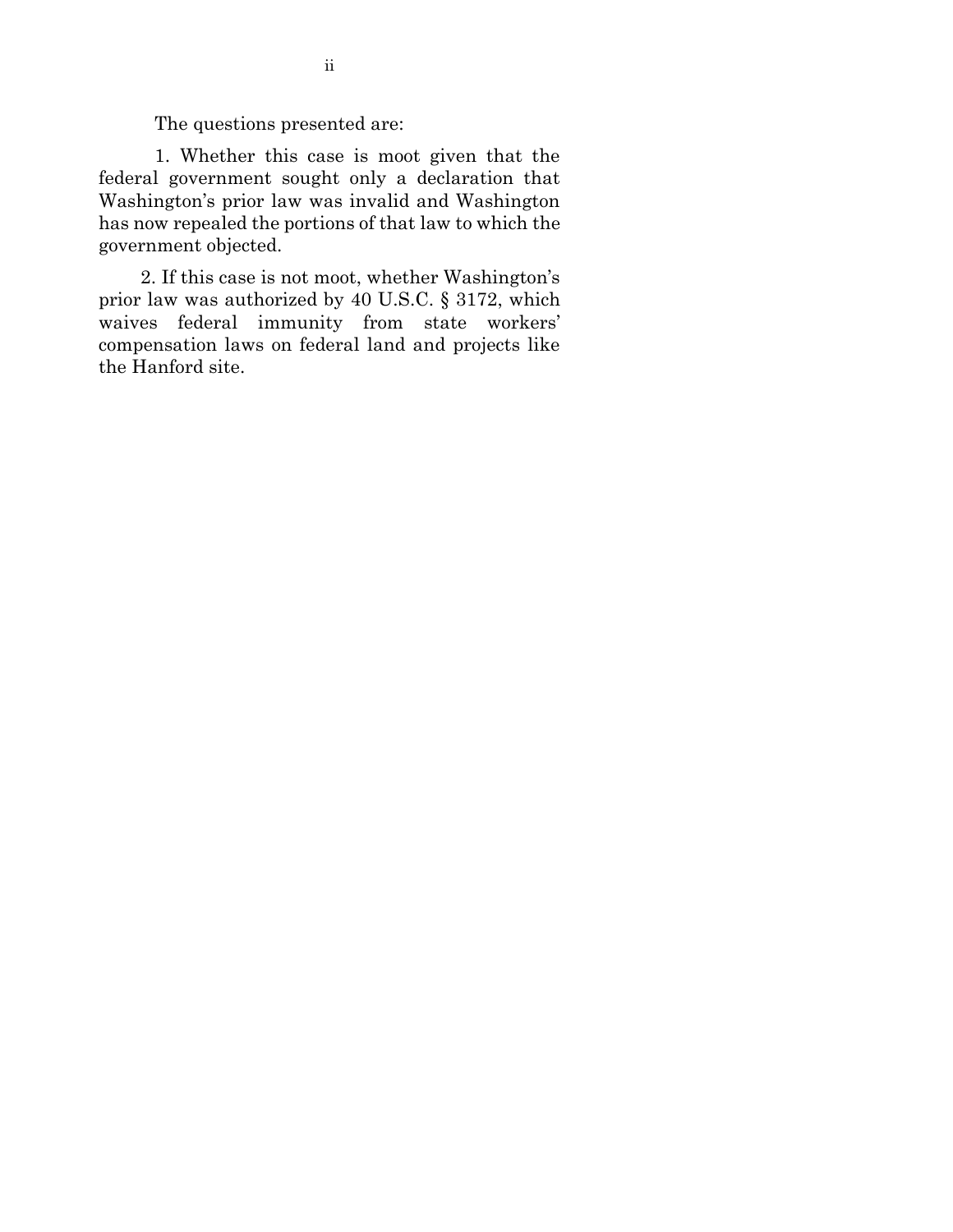# **TABLE OF CONTENTS**

| А. | Washington's Workers' Compensation<br>System Is Tailored to Address the<br>Risks of Specific Industries and                                 |
|----|---------------------------------------------------------------------------------------------------------------------------------------------|
| Β. | The Hanford Nuclear Cleanup Site                                                                                                            |
| C. | Through Statutes and Contracts, the<br>Federal Government Has Authorized<br>Washington to Cover Hanford<br>Workers Under Its Workers'       |
| D. | In 2018, Washington Adopted a<br><b>Presumption to Protect Hanford</b>                                                                      |
| Ε. | The District Court and Ninth Circuit                                                                                                        |
| F. | The Federal Government Sought<br>Certiorari on a Specific Question<br>While Detailing Ways Washington<br>Could Amend its Law to Resolve the |
| G. | Washington Amended its Law to<br>Cover Workers at All Radiological<br>Hazardous Waste Sites in Washington  21                               |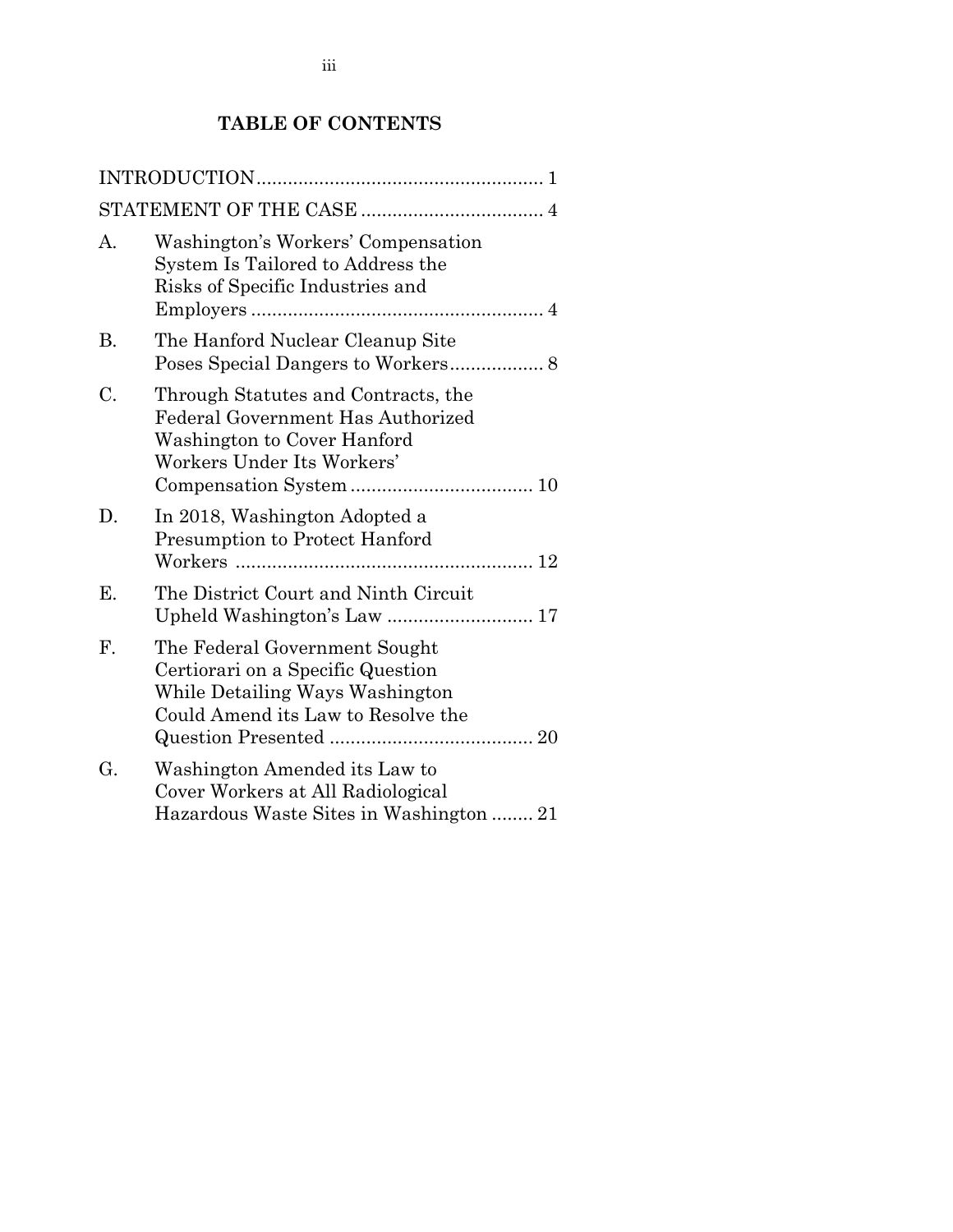|                |    | SUMMARY OF THE ARGUMENT 23                                                                                                                                                             |  |
|----------------|----|----------------------------------------------------------------------------------------------------------------------------------------------------------------------------------------|--|
|                |    |                                                                                                                                                                                        |  |
| $\mathbf{A}$ . |    | The State Has Repealed and Replaced<br>the Challenged Law, so the Court<br>Should Vacate and Remand Based on<br><b>Mootness or Prudential</b>                                          |  |
| <b>B.</b>      |    | 40 U.S.C. $\S 3172(a)$ Completely<br>Waives Intergovernmental Immunity,<br>Allowing States to Regulate Workers'<br>Compensation on Federal Lands and<br>Projects As if They Were Under |  |
|                | 1. | The text of Section $3172(a)$<br>supports the State's reading 30                                                                                                                       |  |
|                | 2. | Comparing Section $3172(a)$ to<br>other waivers of immunity                                                                                                                            |  |
|                | 3. | Precedent supports the State's                                                                                                                                                         |  |
|                | 4. | The government's concerns<br>about the purported<br>consequences of the lower                                                                                                          |  |
| C.             |    | Washington's Prior Law Complied                                                                                                                                                        |  |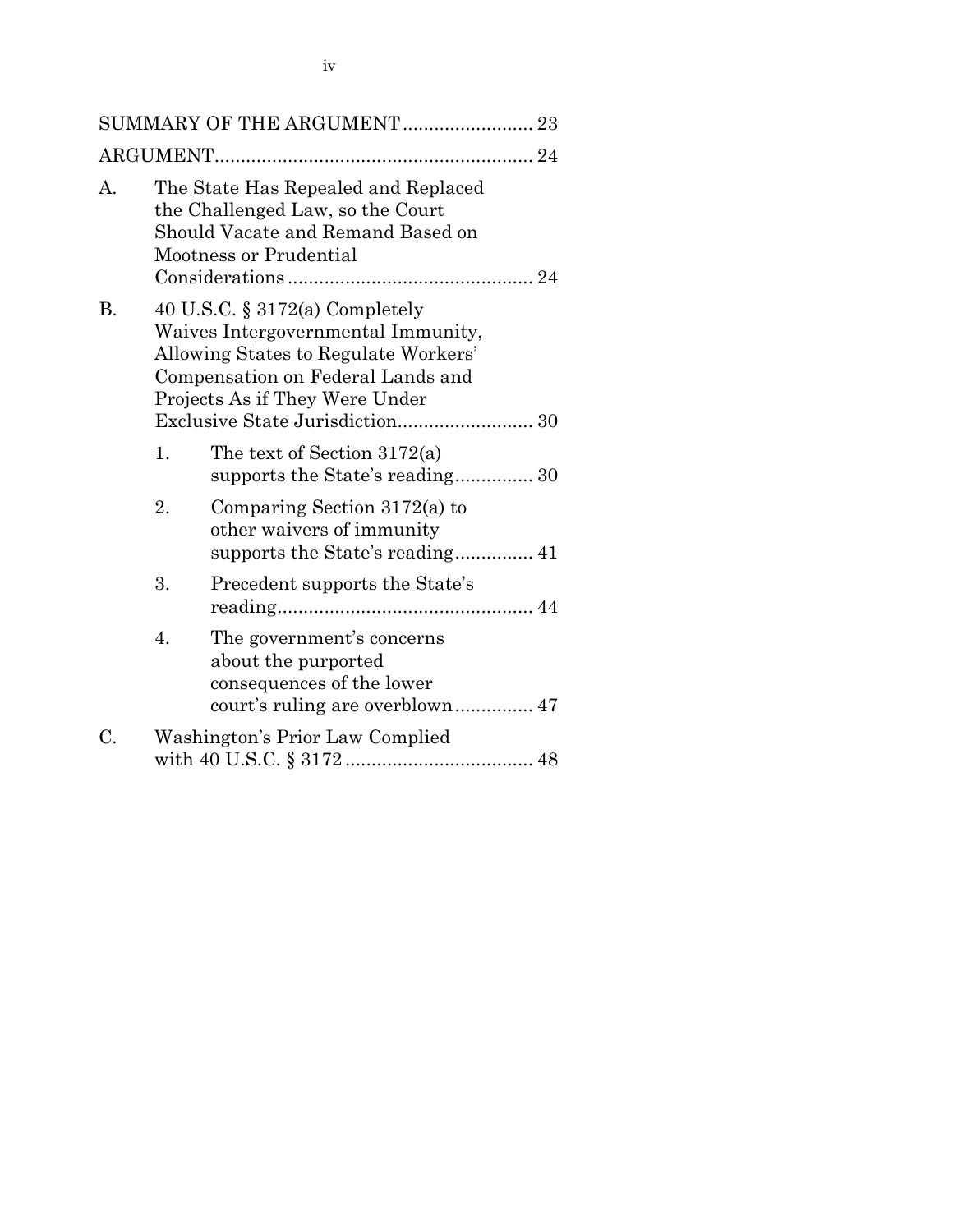| $D_{\perp}$ | Though the Court Should Not          |    |
|-------------|--------------------------------------|----|
|             | Evaluate Washington's Revised Law    |    |
|             | in the First Instance, the New Law   |    |
|             | Clearly Complies with 40 U.S.C. $\S$ |    |
|             |                                      |    |
|             |                                      | 55 |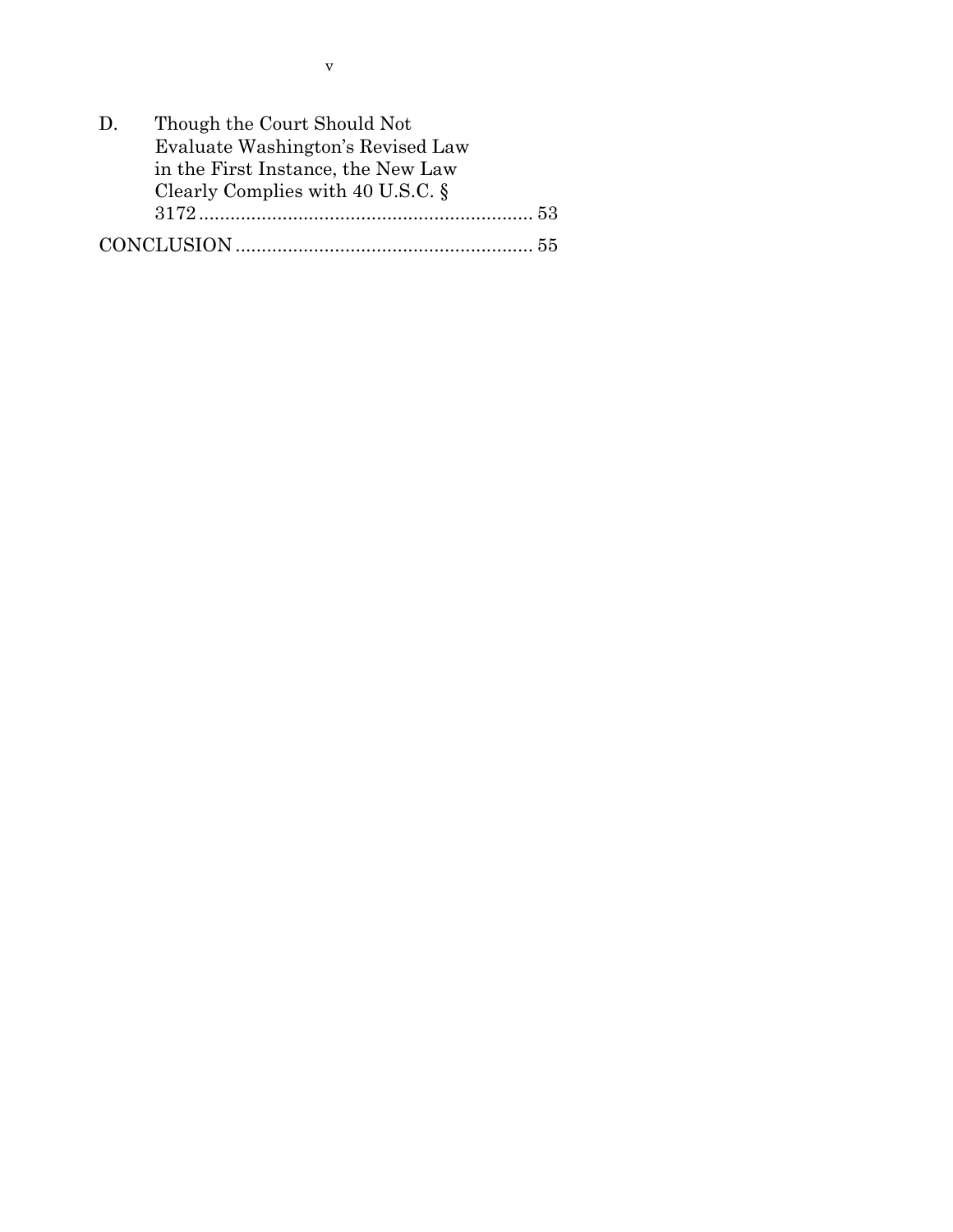# **TABLE OF AUTHORITIES**

## **Cases**

| 62 Cases of Jam v. United States                                                                                            |
|-----------------------------------------------------------------------------------------------------------------------------|
| Atkinson v. State Tax Comm'n of Oregon                                                                                      |
| Bhd. of R.R. Trainmen v. Baltimore & O.R. Co.                                                                               |
| Bowen v. Kizer                                                                                                              |
| Capetola v. Barclay White Co.<br>139 F.2d 556 (3d Cir. 1943) 11, 18                                                         |
| City of Frederick v. Shankle                                                                                                |
| Cohens v. Virginia                                                                                                          |
| Collector v. Day<br>78 U.S. 113 (1870),<br>overruled in part by<br>Graves v. People of State of<br>New York ex rel. O'Keefe |
| $Cyr$ v. Dep't of Lab. & Indus.                                                                                             |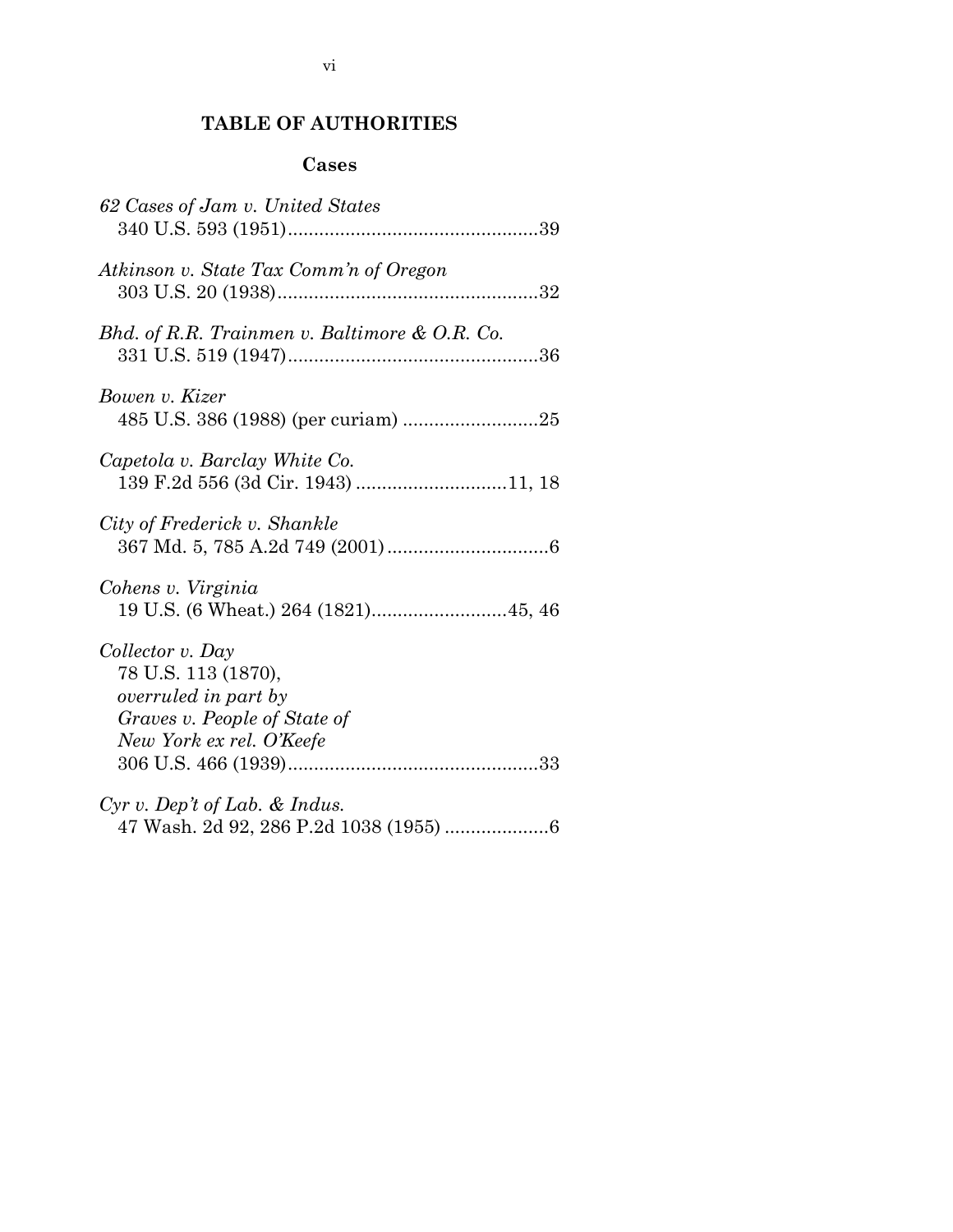| Davis v. Michigan Dep't of Treasury                                                |
|------------------------------------------------------------------------------------|
| Dawson v. Steager                                                                  |
| Demarest v. Manspeaker                                                             |
| Dennis v. Dep't of Lab. & Indus.<br>109 Wash. 2d 467, 745 P.2d 1295 (1987) 6       |
| Diffenderfer v. Cent. Baptist Church                                               |
| Goodyear Atomic Corp. v. Miller<br>486 U.S. 174 (1988)2, 18, 20, 24, 38, 44-45, 47 |
| Hall v. Beals<br>396 U.S. 45 (1969) (per curiam) 25, 27                            |
| Hancock v. Train                                                                   |
| Harry v. Buse Timber & Sales, Inc.<br>166 Wash. 2d 1, 201 P.3d 1011 (2009). 49     |
| James Stewart & Co. v. Sadrakula                                                   |
| Lawrence v. Chater                                                                 |
| Lewis v. Cont'l Bank Corp.                                                         |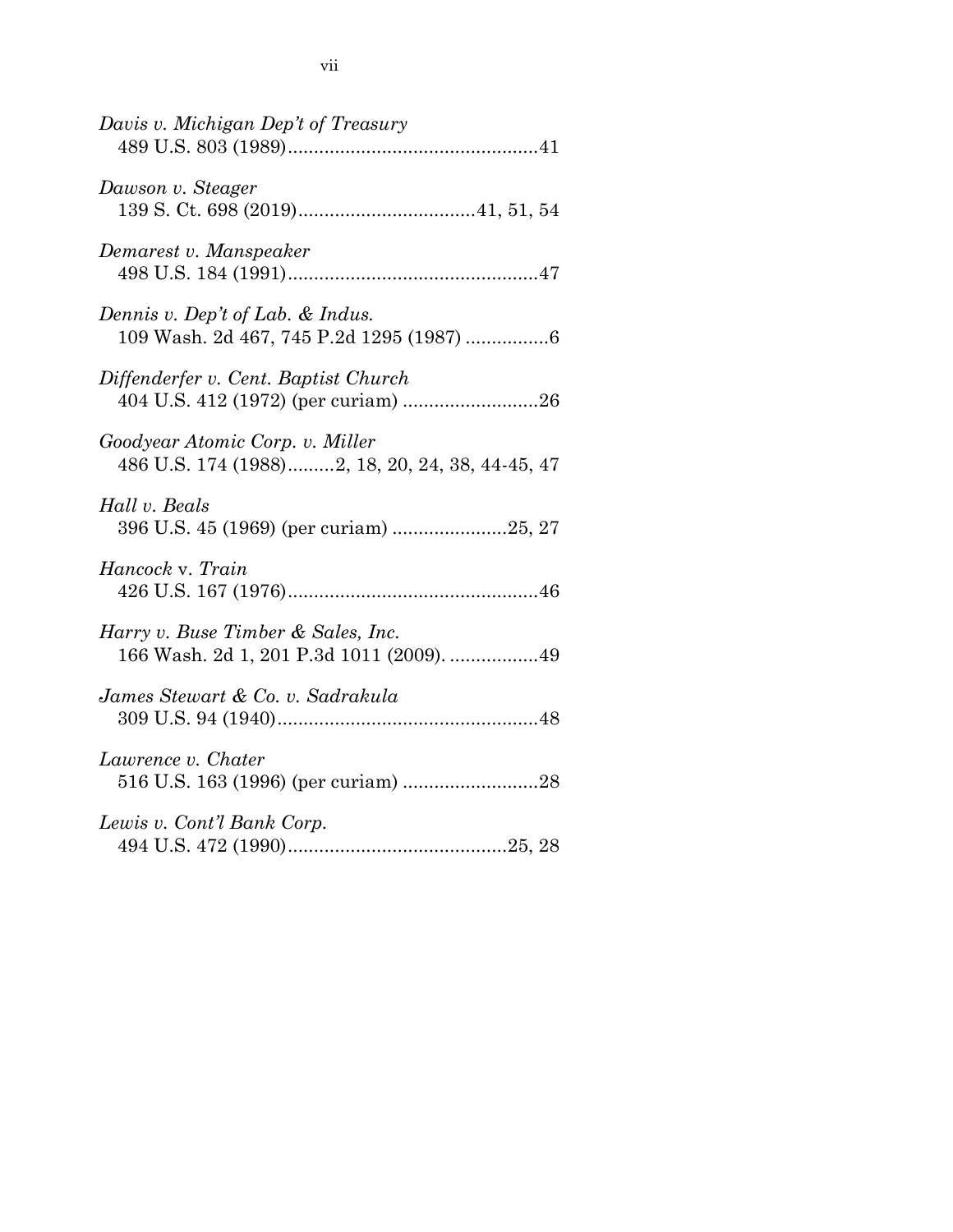| Linnell v. City of St. Louis Park                                                            |
|----------------------------------------------------------------------------------------------|
| Marquis v. City of Spokane<br>130 Wash. 2d 97, 922 P.2d 43 (1996) 27                         |
| Mayo v. United States                                                                        |
| McCulloch v. Maryland<br>17 U.S. (4 Wheat.) 316 (1819)33, 46                                 |
| Memphis Bank & Trust Co. v. Garner                                                           |
| Mountain Timber Co. v. Washington                                                            |
| Murray v. Joe Gerrick & Co.                                                                  |
| New York State Rifle & Pistol Ass'n, Inc. v.<br>City of New York                             |
| North Dakota v. United States<br>495 U.S. 423 (1990)<br>(plurality opinion)21, 32, 46-47, 53 |
| Peak v. Small Bus. Admin.<br>660 F.2d 375 (8th Cir. 1981)11, 18                              |
| Phillips Chem. Co. v. Dumas Indep. Sch. Dist.                                                |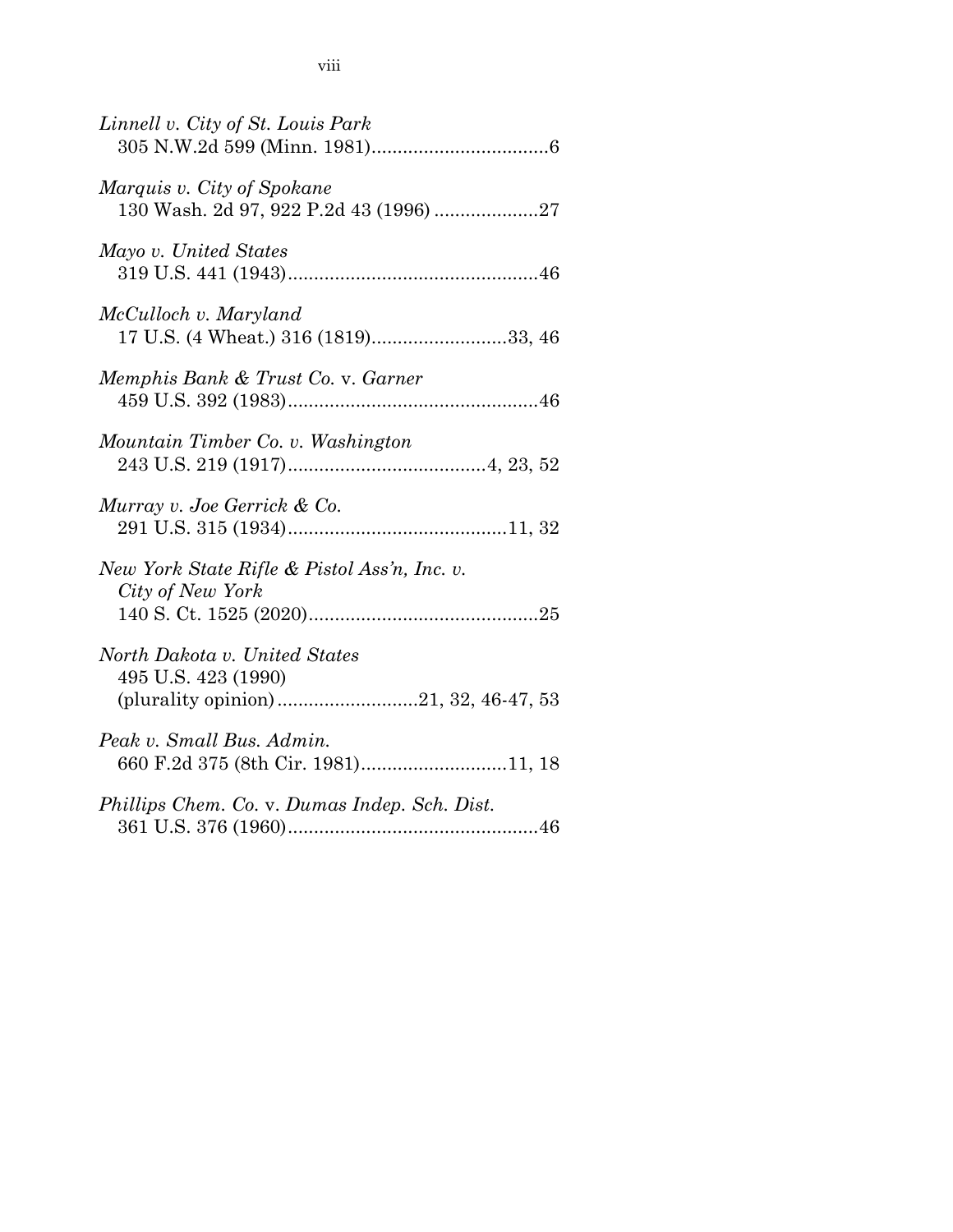| Silkwood v. Kerr-McGee Corp.,                                                              |
|--------------------------------------------------------------------------------------------|
| South Carolina v. Baker                                                                    |
| Sperbeck v. Dep't of Indus., Lab. & Human Rels.<br>46 Wis. 2d 282, 174 N.W.2d 546 (1970) 6 |
| <i>Travelers Ins. Co. v. Cardillo</i><br>141 F.2d 362 (D.C. Cir. 1944)11, 18               |
| U.S. Dep't of Justice v. Provenzano                                                        |
| United Bldg. & Constr. Trades Council v.<br>Mayor & Council of Camden                      |
| United States v. County of Fresno                                                          |
| United States v. Microsoft                                                                 |
| Washington v. United States                                                                |
| Weston v. City of Charleston                                                               |
| Williamson v. Lee Optical of Oklahoma, Inc.                                                |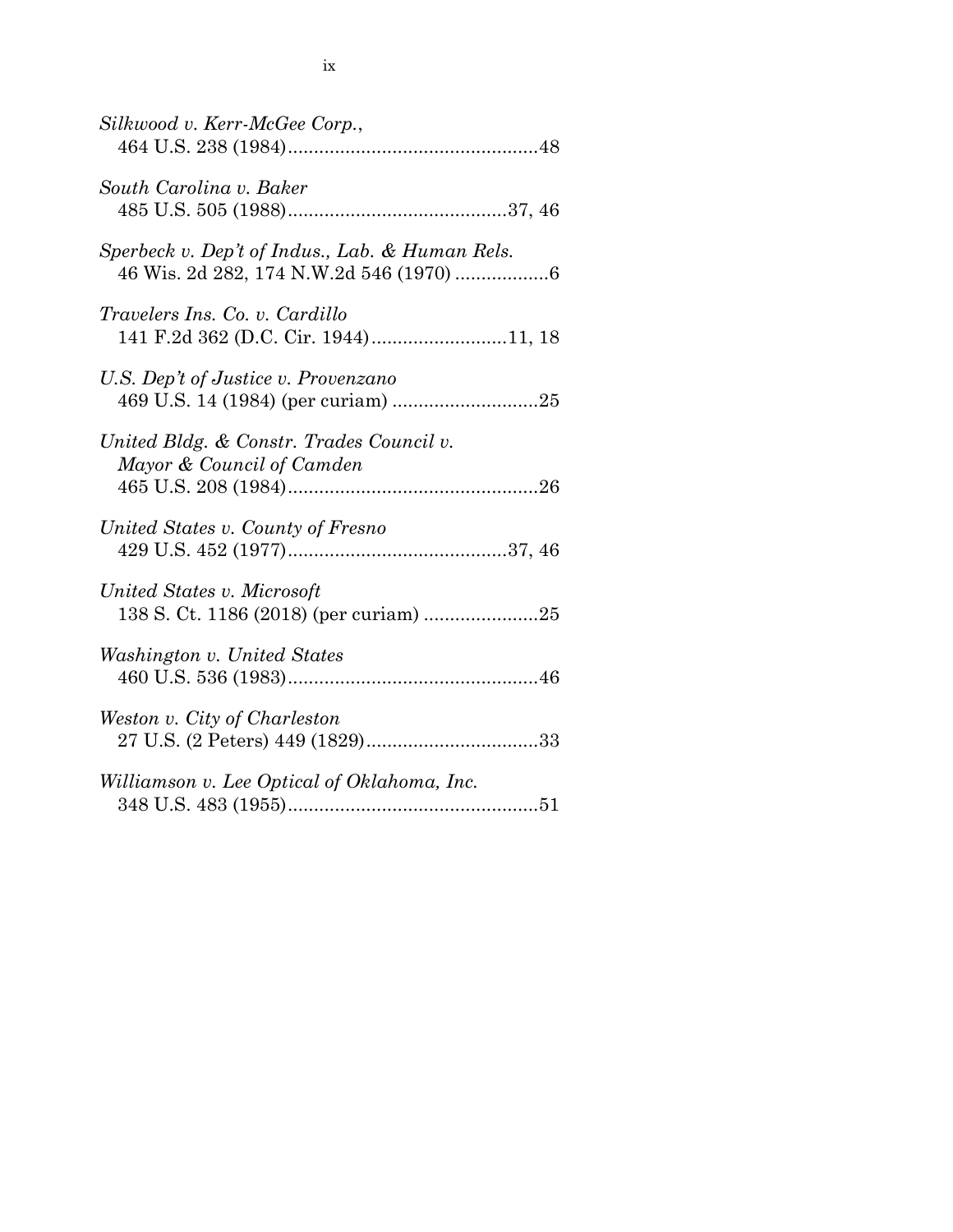## **Statutes**

| 42 U.S.C. §§ 6901 to 6992k<br>(Resource Conservation and Recovery Act)42                                   |  |
|------------------------------------------------------------------------------------------------------------|--|
|                                                                                                            |  |
| 42 U.S.C. §§ 7384 to 7385s-6<br>(Energy Employees Occupational Illness)                                    |  |
| 42 U.S.C. §§ 7401 to 7515                                                                                  |  |
|                                                                                                            |  |
| 42 U.S.C. §§ 9601 to 9675<br>(Comprehensive Environmental Response,<br>Compensation, and Liability Act) 42 |  |
|                                                                                                            |  |
|                                                                                                            |  |
|                                                                                                            |  |
|                                                                                                            |  |
| 1937 Wash. Sess. Laws 525 (ch. 147, § 1)11                                                                 |  |
| 1987 Wash. Sess. Laws 2401 (ch. 515, § 2)7                                                                 |  |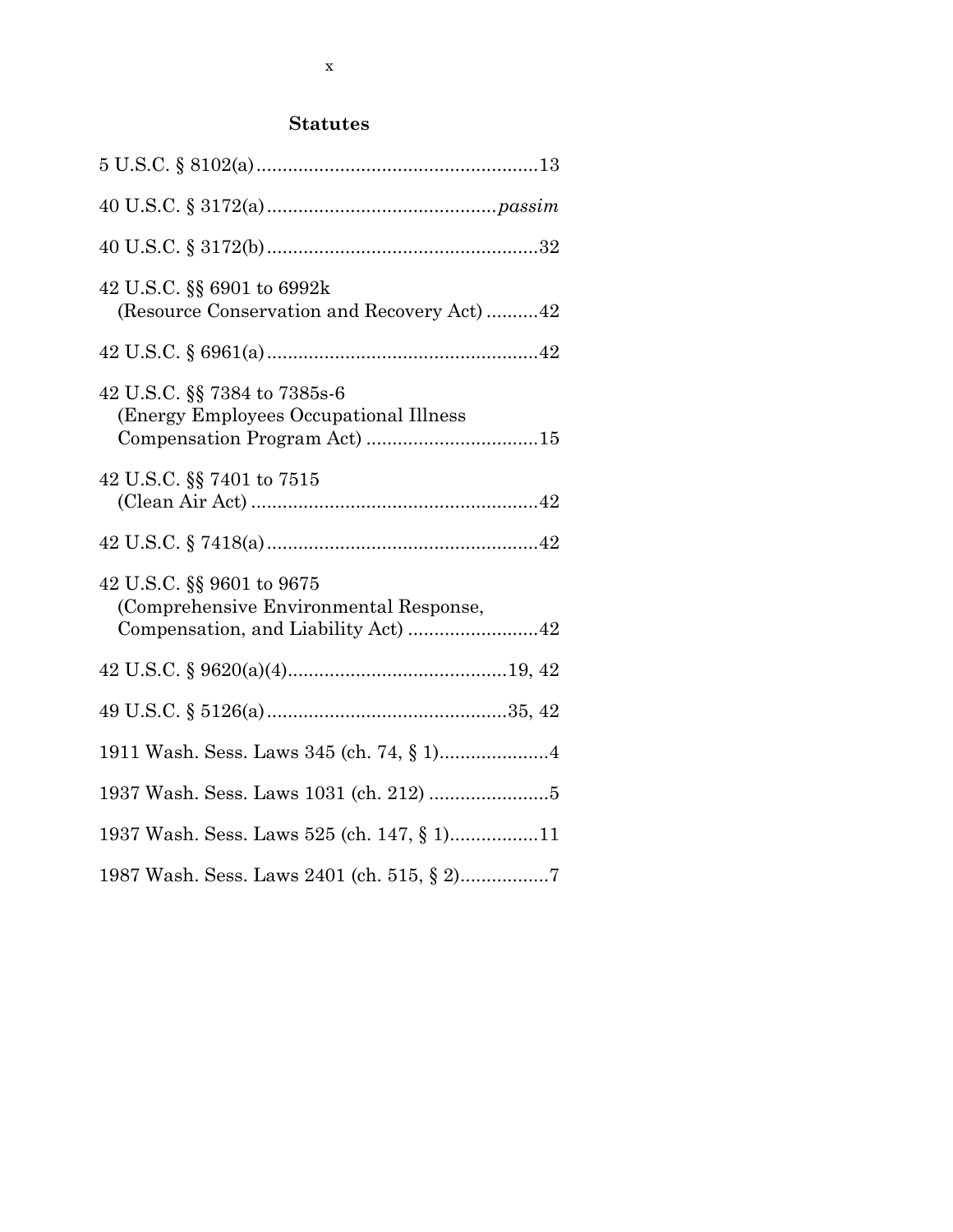| 2018 Wash. Sess. Laws 226 (ch. 9, § 1) 12                                         |
|-----------------------------------------------------------------------------------|
|                                                                                   |
|                                                                                   |
|                                                                                   |
| Former 40 U.S.C. § 290<br>$(recodified\ as\ 40\ U.S.C.\ \S\ 3172(a))\  \dots\ 11$ |
|                                                                                   |
|                                                                                   |
|                                                                                   |
| Wash. Rev. Code § 51.12.060 13, 22                                                |
|                                                                                   |
|                                                                                   |
| Wash. Rev. Code § 51.32.060-.09514                                                |
|                                                                                   |
|                                                                                   |
|                                                                                   |
| Wash. Rev. Code § 51.32.187(2)(b)12                                               |
|                                                                                   |
|                                                                                   |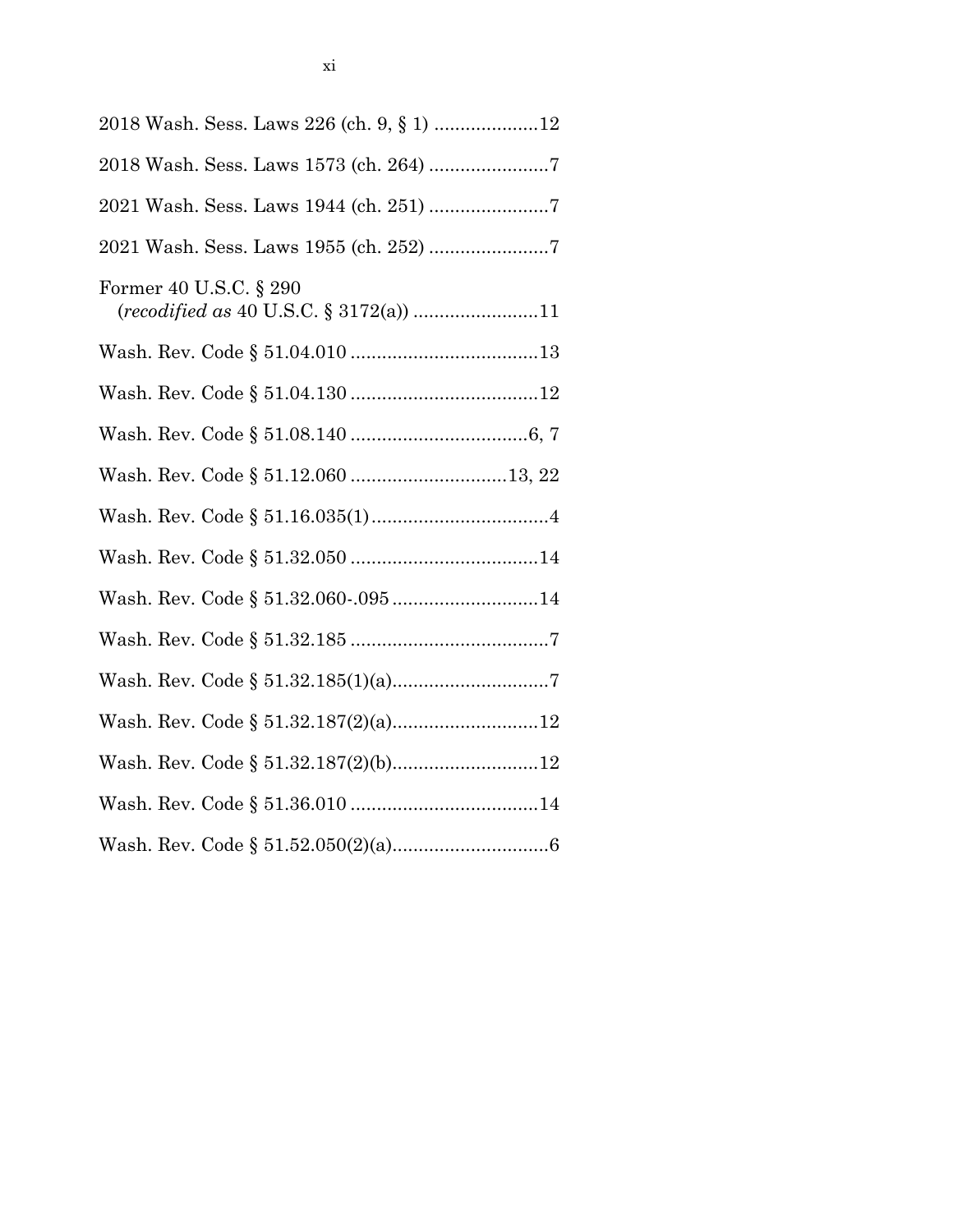| Former Wash. Rev. Code § 51.32.187(1)       |  |
|---------------------------------------------|--|
|                                             |  |
| Former Wash. Rev. Code $\S 51.32.187(1)(b)$ |  |
|                                             |  |
|                                             |  |
|                                             |  |
|                                             |  |
|                                             |  |
|                                             |  |
|                                             |  |
|                                             |  |
|                                             |  |

# **Regulations**

| Wash. Admin. Code §§ 296-17A-0101 to -7400 4 |  |
|----------------------------------------------|--|
|                                              |  |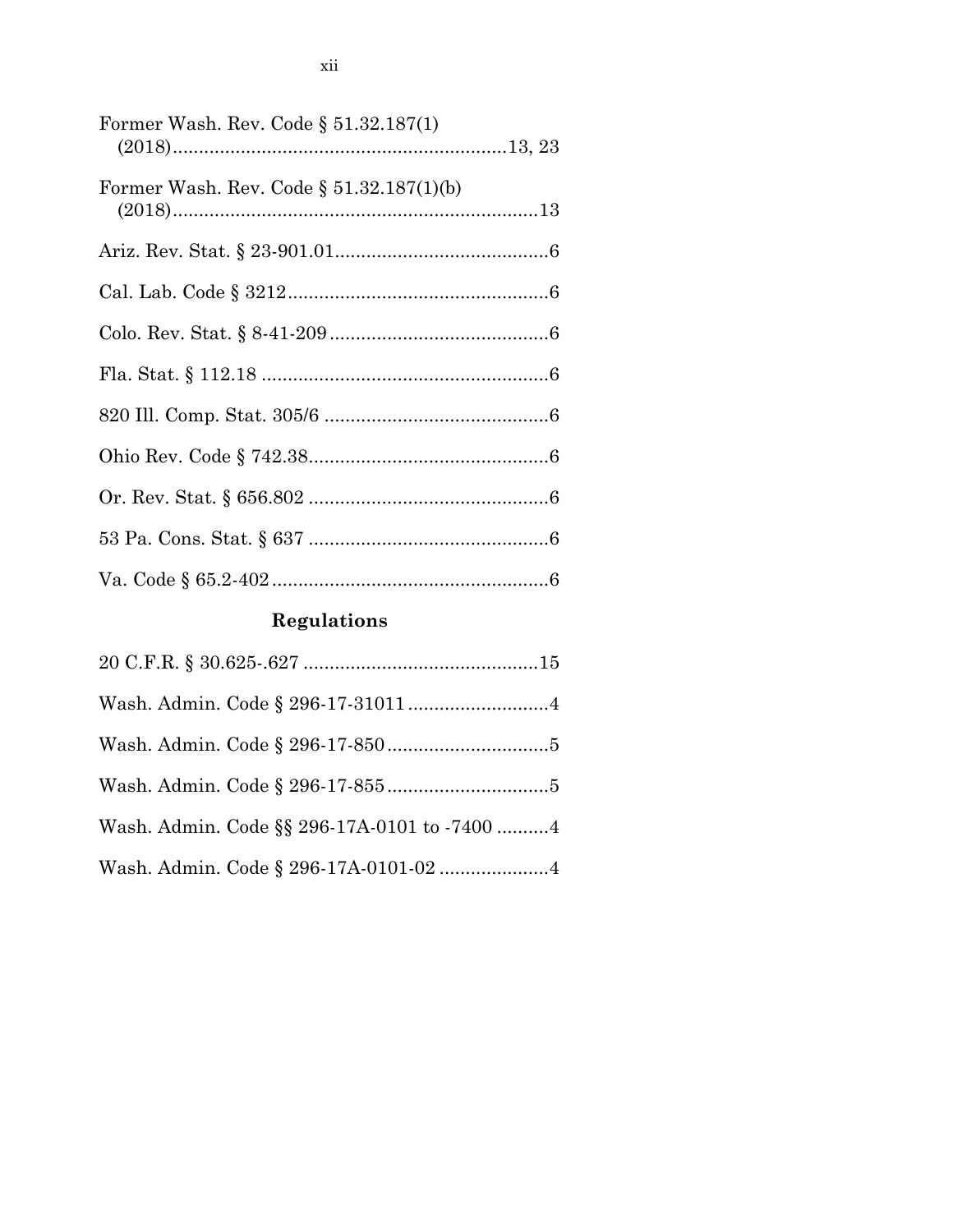#### **Legislative Materials**

S. Rep. No. 74-2294, 74th Cong., 2d Sess. (1936).....11

Senate Report, Rep. No. 74-2294, 74th Cong., 2d Sess. (1936) ............................................................38

Substitute H.B. 1723, 65th Leg., Reg. Sess. (Wash. 2018), https://app.leg.wa.gov/billsummary? BillNumber=1723&Year=2017 ............... 1-3, 12-17, 19-21, 26-30, 48-53

Substitute S.B. 5890, 67th Leg., Reg. Sess. (Wash. 2022), https://app.leg.wa.gov/billsummary? BillNumber=5890&Initiative= false&Year=2021 ....................... 21-24, 26-29, 53-54

#### **Other Authorities**

| 4 Arthur Larson et al.,                  |  |
|------------------------------------------|--|
| Larson's Workers' Compensation Law       |  |
|                                          |  |
|                                          |  |
| About AWB, https://www.awb.org/about-us/ |  |
|                                          |  |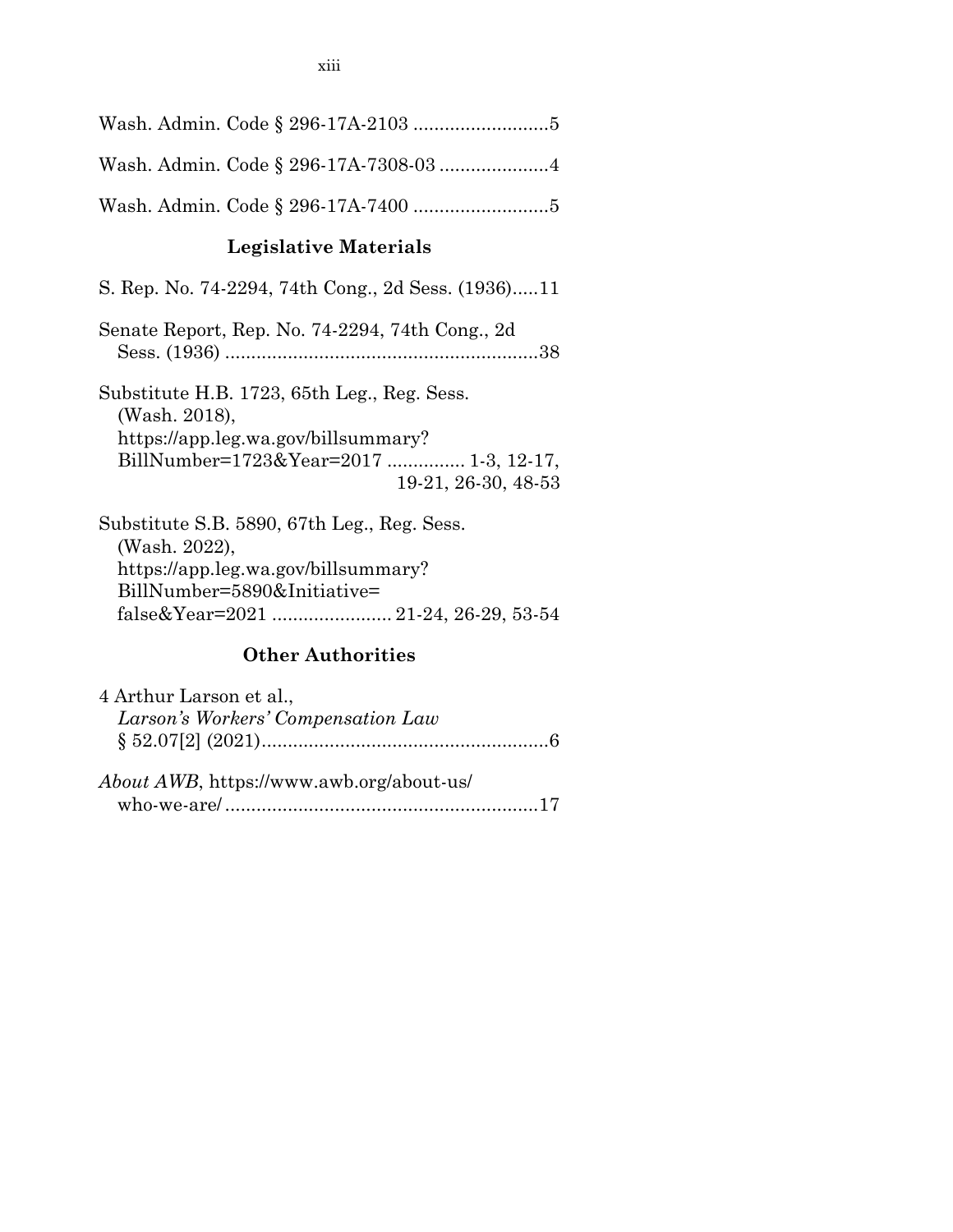| Associated Press, Washington state to boost<br>workers' comp rates for Amazon (Dec. 2, 2020),<br>https://apnews.com/article/workers-com<br>pensation-washington-017a509e68d942                                                                                                                                                                                                                                          |
|-------------------------------------------------------------------------------------------------------------------------------------------------------------------------------------------------------------------------------------------------------------------------------------------------------------------------------------------------------------------------------------------------------------------------|
| Department of Ecology, State of Washington,<br>Other mixed waste facilities we oversee,<br>https://ecology.wa.gov/Waste-Toxics/<br>Nuclear-waste/Radioactive-waste-disposal<br>(last visited Mar. 21, 2022)22, 54                                                                                                                                                                                                       |
| https://www.hanford.gov/page.cfm/200Area14                                                                                                                                                                                                                                                                                                                                                                              |
| https://www.hanford.gov/page.cfm/300Area14                                                                                                                                                                                                                                                                                                                                                                              |
| https://www.hanford.gov/page.cfm/RiverCorridor14                                                                                                                                                                                                                                                                                                                                                                        |
| Letter from Doug S. Shoop, Manager, Dep't<br>of Energy (Richland WA), to David R. Einan,<br>Manager, EPA (Richland WA) & Alexandra K.<br>Smith, Nuclear Waste Program Manager,<br>Dep't of Ecology (Richland WA) (Jan. 31, 2019),<br>https://www.hanford.gov/files.cfm/2019_<br>Hanford_Lifecycle_Report_w-Transmittal<br>Letter.pdf (contains attachment: 2019 Hanford<br>Lifecycle Scope, Schedule and Cost Report)15 |
| Merriam-Webster.com, https://www.merriam-<br>webster.com/dictionary/                                                                                                                                                                                                                                                                                                                                                    |
| Webster's New International Dictionary of                                                                                                                                                                                                                                                                                                                                                                               |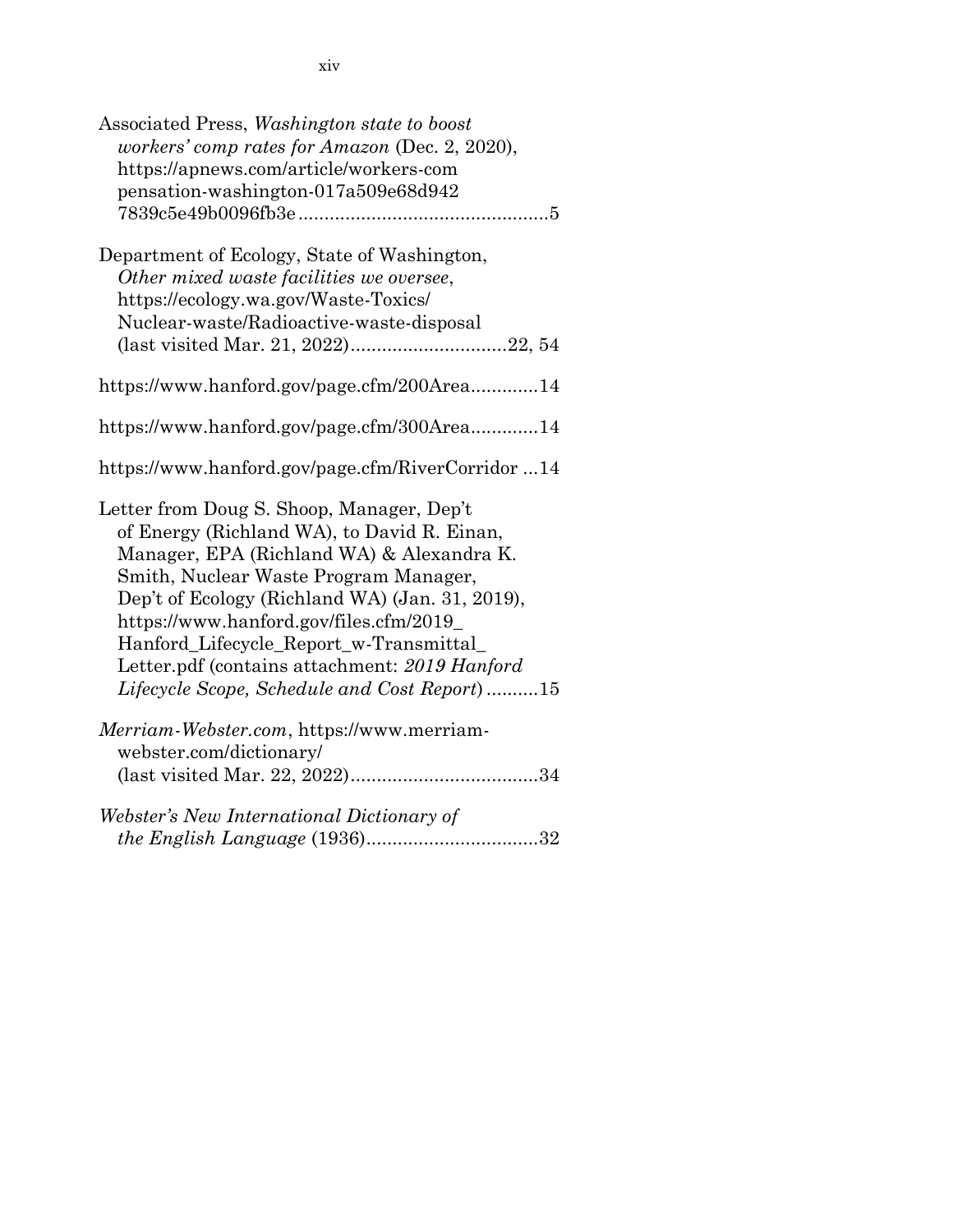| Susannah Frame, Contamination events force           |
|------------------------------------------------------|
| project shut down at Hanford nuclear site,           |
| KING-TV (May 16, 2019, 8:26 PM),                     |
| https://www.king5.com/article/news/                  |
| investigations/contamination-events-                 |
| force-project-shut-down-at-hanford-nuclear-          |
| site/281-31e25448-4b84-4a42-a068-a                   |
|                                                      |
| U.S. Dep't of Energy, Savannah River Nat'l Lab'y,    |
| Hanford Tank Vapor Assessment Report                 |
| (Oct. 30, 2014),                                     |
| https://srnl.doe.gov/documents/Hanford               |
|                                                      |
| Wash. State Dep't of Lab. & Indus., <i>Hanford</i> - |
| Department of Energy (DOE) Data (Nov. 2021),         |
| https://lni.wa.gov/insurance/_docs/Hanford-          |
|                                                      |
|                                                      |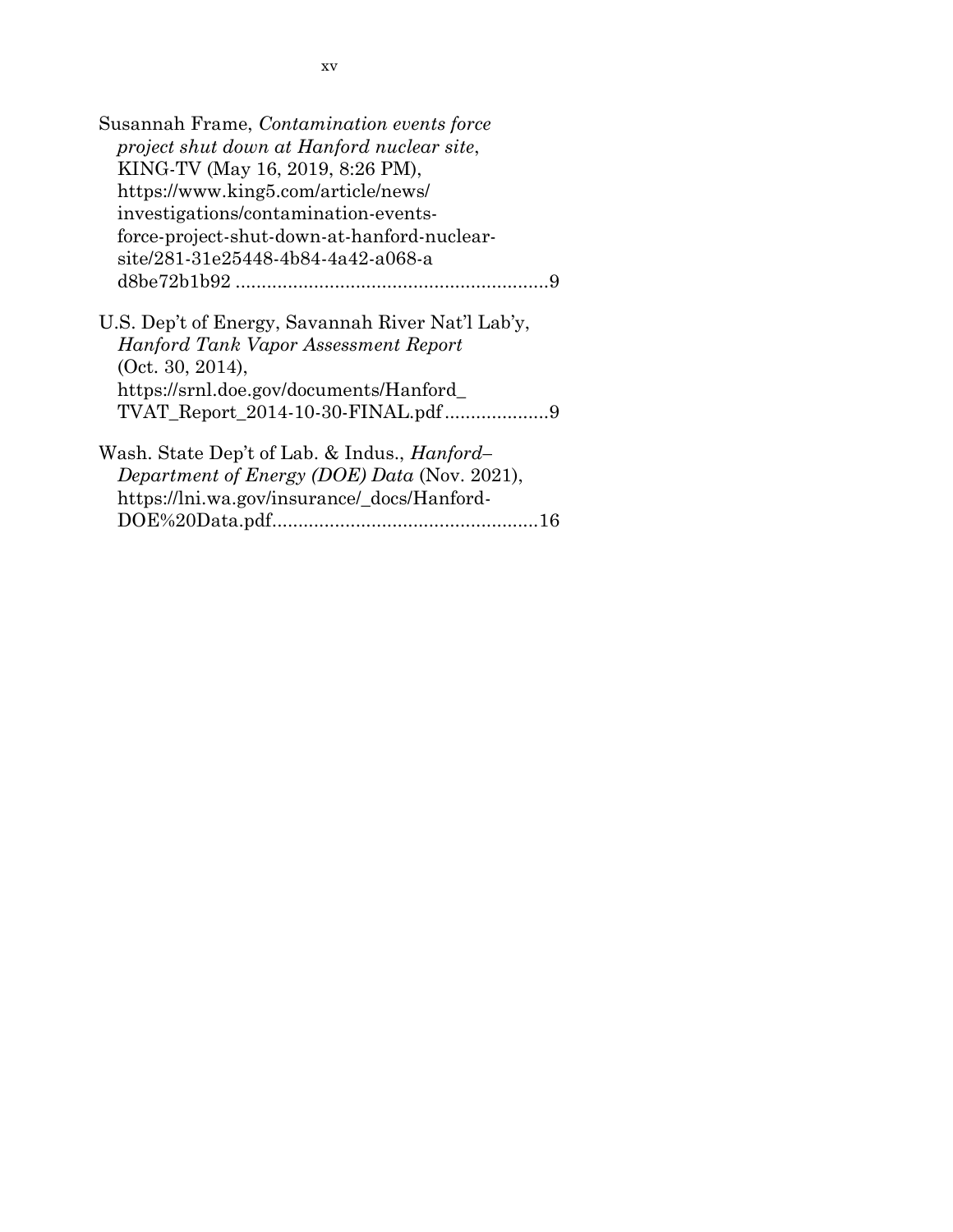#### **INTRODUCTION**

The Hanford nuclear reservation is a uniquely dangerous worksite, permeated by a "witch's brew" of billions of gallons of radioactive waste. Over 10,000 Washingtonians work at the site, virtually all employed by private companies hired by the federal government. For decades, those companies have failed to protect workers, exposing them to dangerous conditions without providing adequate protective gear or even monitoring their exposures to toxic wastes. Countless workers have fallen ill, yet many were unable to recover workers' compensation because their employers kept no record of what toxins they were exposed to, when they were exposed, or what health impacts those toxins have.

Washington responded to this problem in 2018 by enacting House Bill 1723,<sup>1</sup> creating a presumption for private employees at Hanford that certain illnesses arose from their employment. The bill imposed no direct obligations on the federal government, instead regulating only private businesses operating at Hanford.

The federal government sued, claiming that H.B. 1723 violated the Supremacy Clause, but federal law authorized Washington's approach. Under 40 U.S.C. § 3172(a), States can regulate workers' compensation on federal land and projects "in the same way and to the same extent as if the premises

1

<sup>1</sup> Substitute H.B. 1723, 65th Leg., Reg. Sess. (Wash. 2018), https://app.leg.wa.gov/billsummary?BillNumber=1723& Year=2017, will be referenced throughout as H.B. 1723.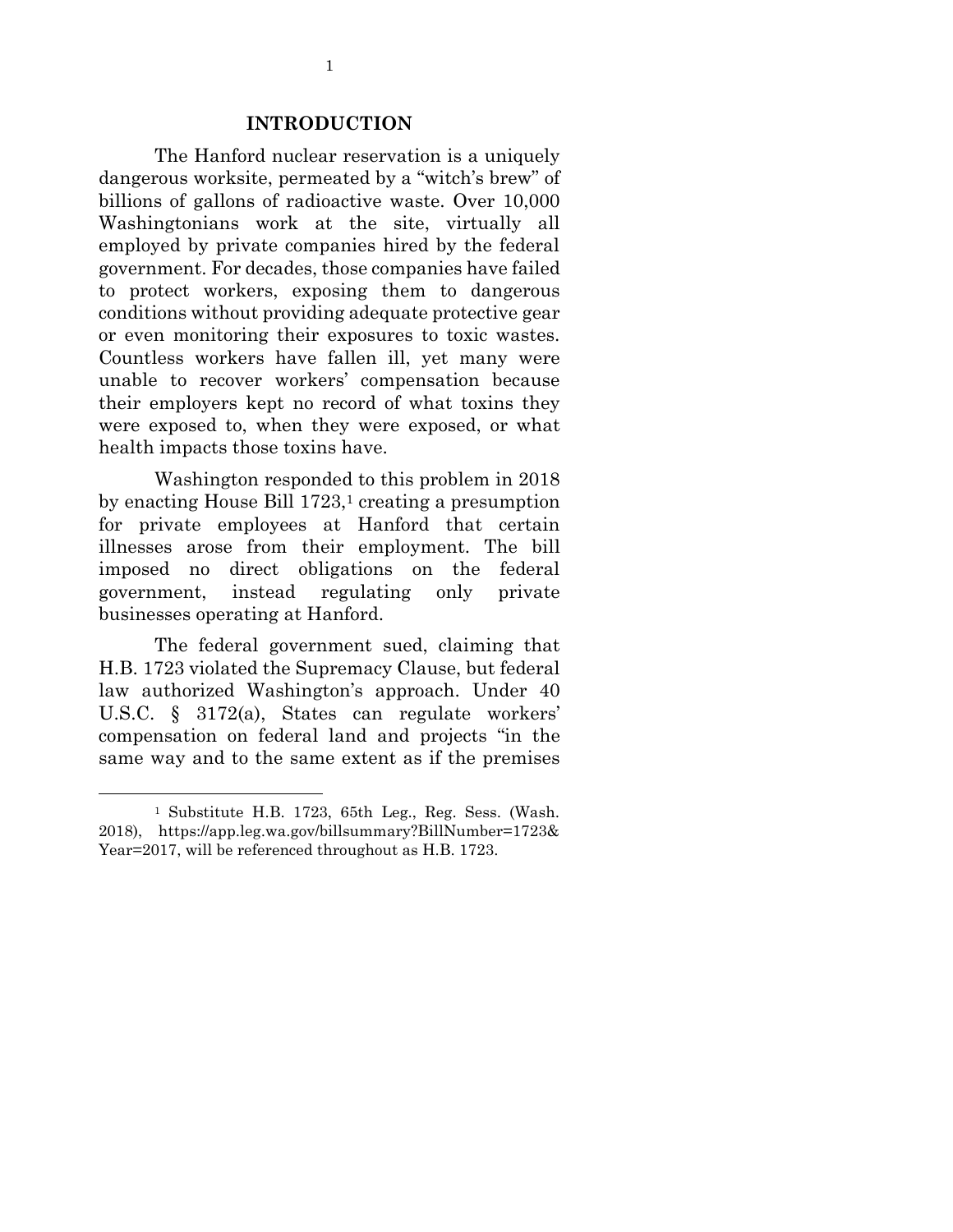were under the exclusive jurisdiction of the State[.]" This language, far broader than other waiver statutes, completely waives federal immunity as to workers' compensation on federal land and projects.

The federal government disagrees, contending that  $\S$  3172(a) simply applies normal intergovernmental immunity principles to federal land. U.S. Br. 33. That reading of the statute makes no textual or historical sense, and this Court rejected it in *Goodyear Atomic Corp. v. Miller*, 486 U.S. 174 (1988), holding that although intergovernmental immunity normally precludes direct state regulation of federal activities, § 3172(a) "provides the requisite clear congressional authorization" for States to regulate federal facilities as to workers' compensation. *Id.* at 182. This Court held that the statute "places no express limitation on the type of workers' compensation scheme that is authorized." *Id.* at 183. The federal government concedes that H.B. 1723 is a workers' compensation law. U.S. Br. 42.

The federal government says it is implausible that Congress completely waived federal immunity from State workers' compensation laws, but its argument relies on false premises and ignores § 3172(a)'s text. The government claims that Congress never would have allowed States to adopt regulations that apply only to companies that contract with the federal government, because the political process fails to "provide a sufficient check against abuse" of such companies. U.S. Br. 16. But Congress may reasonably have concluded that such companies—which in Washington include Microsoft,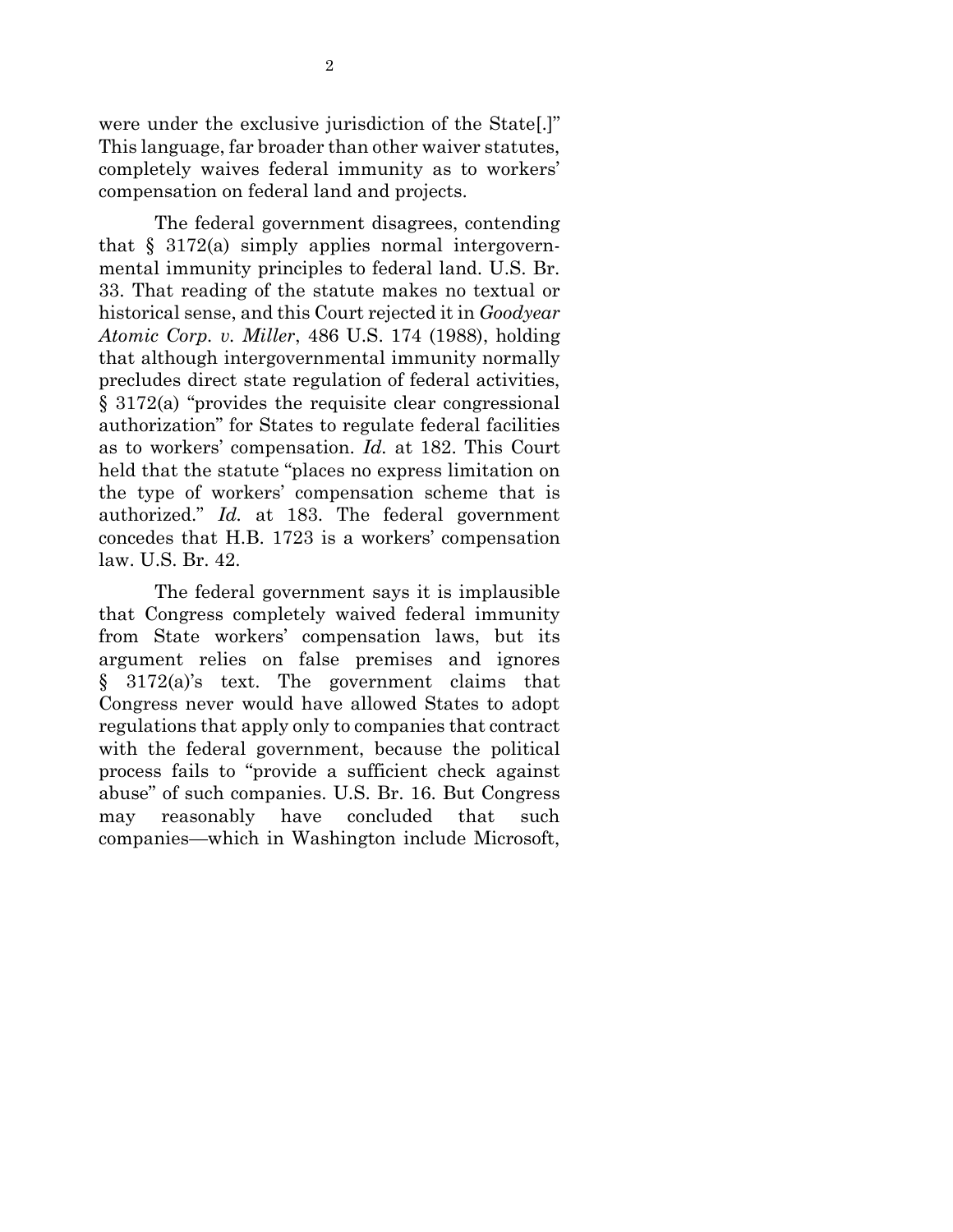Boeing, and Amazon—are perfectly capable of protecting themselves. Indeed, the private employers operating at Hanford include large, sophisticated Washington corporations, and the largest business association in Washington lobbied against H.B. 1723. There is thus no reason for the Court to deviate from § 3172(a)'s text based on speculation about Congress's intent. Instead, the Court should conclude, like the court of appeals, that "§ 3172 removes federal jurisdiction as a barrier to a state's authority over workers' compensation laws for all who are located in the state." Pet. App. 72a.

Although § 3172(a) authorized H.B. 1723, there is no longer any reason for this Court to decide that question. Since the federal government filed this case, it has maintained that if Washington's law applied beyond Hanford and to employers who do not contract with the federal government, it would be valid. Relying on that representation, the Washington Legislature recently enacted Senate Bill 5890, <sup>2</sup> which extends the worker-protective presumptions in H.B. 1723 to all workers in Washington at all facilities that store or dispose of certain types of radiological waste. Thus, Washington law now provides precisely what the federal government has said  $\S 3172(a)$  authorizes.

Because the government seeks only a declaration that H.B. 1723 is invalid, and because the portions of that law the government challenged have now been replaced, the government's challenge is

1

<sup>2</sup> Substitute S.B. 5890, 67th Leg., Reg. Sess. (Wash. 2022), https://app.leg.wa.gov/billsummary?BillNumber=5890& Initiative=false&Year=2021, will be referenced throughout as S.B. 5890.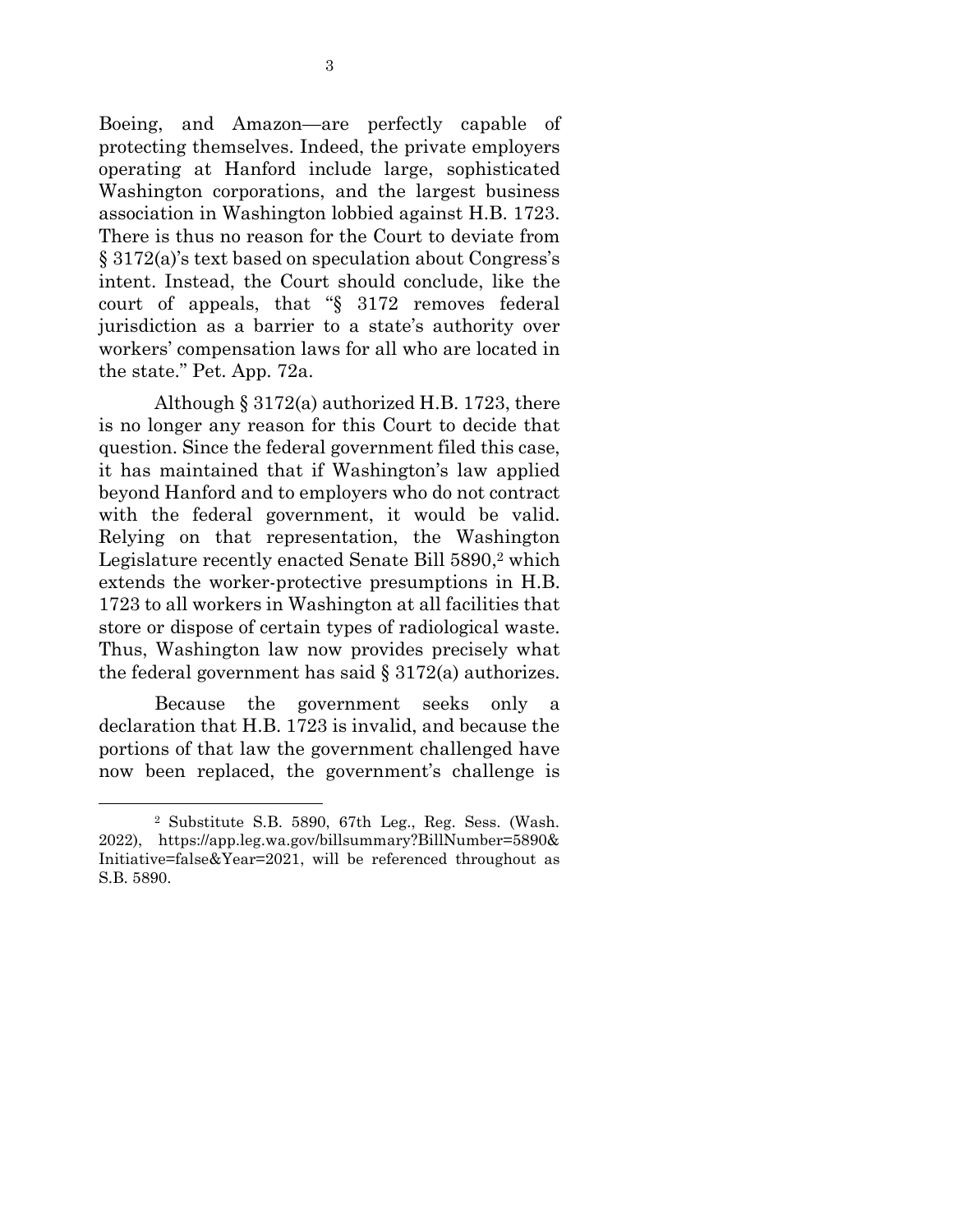moot. The Court should therefore do what it routinely does when an intervening change in law renders the question presented hypothetical: dismiss the petition, vacate the lower court opinions, and remand to the district court to consider any remaining claims.

#### **STATEMENT OF THE CASE**

# **A. Washington's Workers' Compensation System Is Tailored to Address the Risks of Specific Industries and Employers**

Washington adopted its industrial insurance system in 1911 to provide "sure and certain relief" to workers. 1911 Wash. Sess. Laws 345 (ch. 74, § 1). From the beginning, Washington has treated employers differently based on the specific hazards their workers face. *See* 1911 Wash. Sess. Laws 345-46; *see also* Wash. Rev. Code § 51.16.035(1); Wash. Admin. Code § 296-17-31011. In 1917, this Court upheld Washington's system of distinguishing employers based on the unique work conditions and risks they create. *See Mountain Timber Co. v. Washington*, 243 U.S. 219, 241-46 (1917).

Under Washington's system, the Department of Labor and Industries (L&I) classifies "all occupations or industries in accordance with their degree of hazard and fix[es] therefor basic rates of premium[s.]" Wash. Rev. Code § 51.16.035(1); *accord* Wash. Admin. Code § 296-17-31011. L&I regulations recognize hundreds of categories of occupations and industries, from "excavation work" to "pet grooming," each subject to its own rate. *See generally* Wash. Admin. Code §§ 296-17A-0101 to -7400; -0101-02 (excavation work); -7308-03 (pet grooming). Though the categories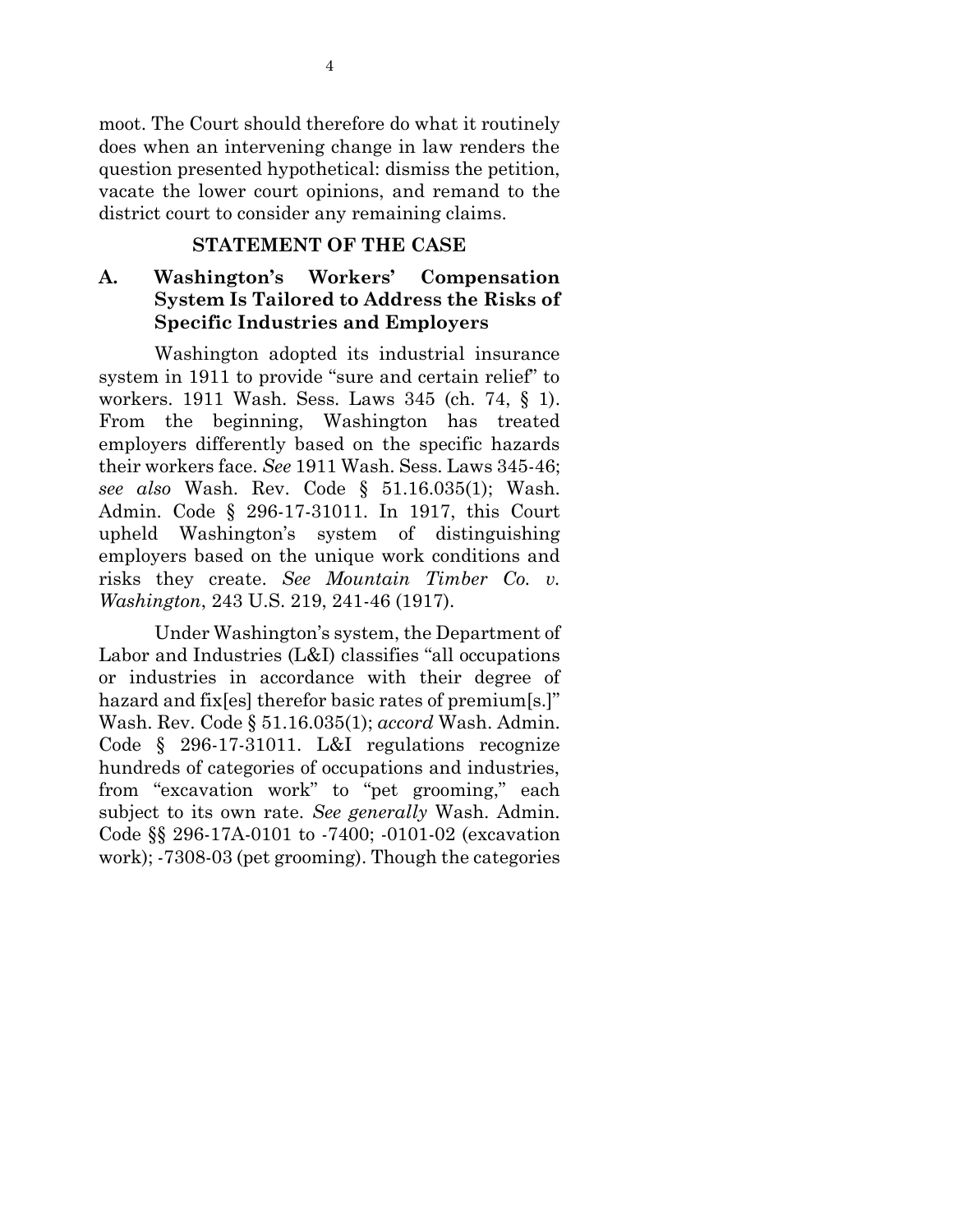are typically phrased in terms of types of work, rather than by naming specific companies, many of the categories apply to only a single business or handful of businesses because they are the only ones in Washington operating in that industry. For example, Wash. Admin. Code § 296-17A-2103 covers fulfillment standards for distribution of goods for an on-line business; it currently applies only to Amazon.<sup>3</sup> *See also, e.g.*, Wash. Admin. Code § 296-17A-7400 (applying only to state employees at "[m]ental health or acute care hospitals without a fully implemented safe patient handling program").

As in most states, Washington's system differentiates not only between industries, but also within industries. If an employer's workers suffer more injuries than most other employers in the same industry, L&I charges that employer more. Wash. Admin. Code §§ 296-17-850, -855. Thus, an employer in the same industry as another but with a worse safety record may pay a rate several times higher than its competitors.

Because workers can be harmed through chronic occupational exposure as well as workplace injuries, Washington began covering occupational diseases in 1937 to ensure that an employer's workers' compensation responsibilities match the harm experienced by its employees. 1937 Wash. Sess. Laws 1031 (ch. 212). An occupational disease is a disease or condition that arises proximately and naturally out of

1

<sup>3</sup> Associated Press, *Washington state to boost workers' comp rates for Amazon* (Dec. 2, 2020), https://apnews.com/article/ workers-compensation-washington-017a509e68d9427839c5e49b 0096fb3e.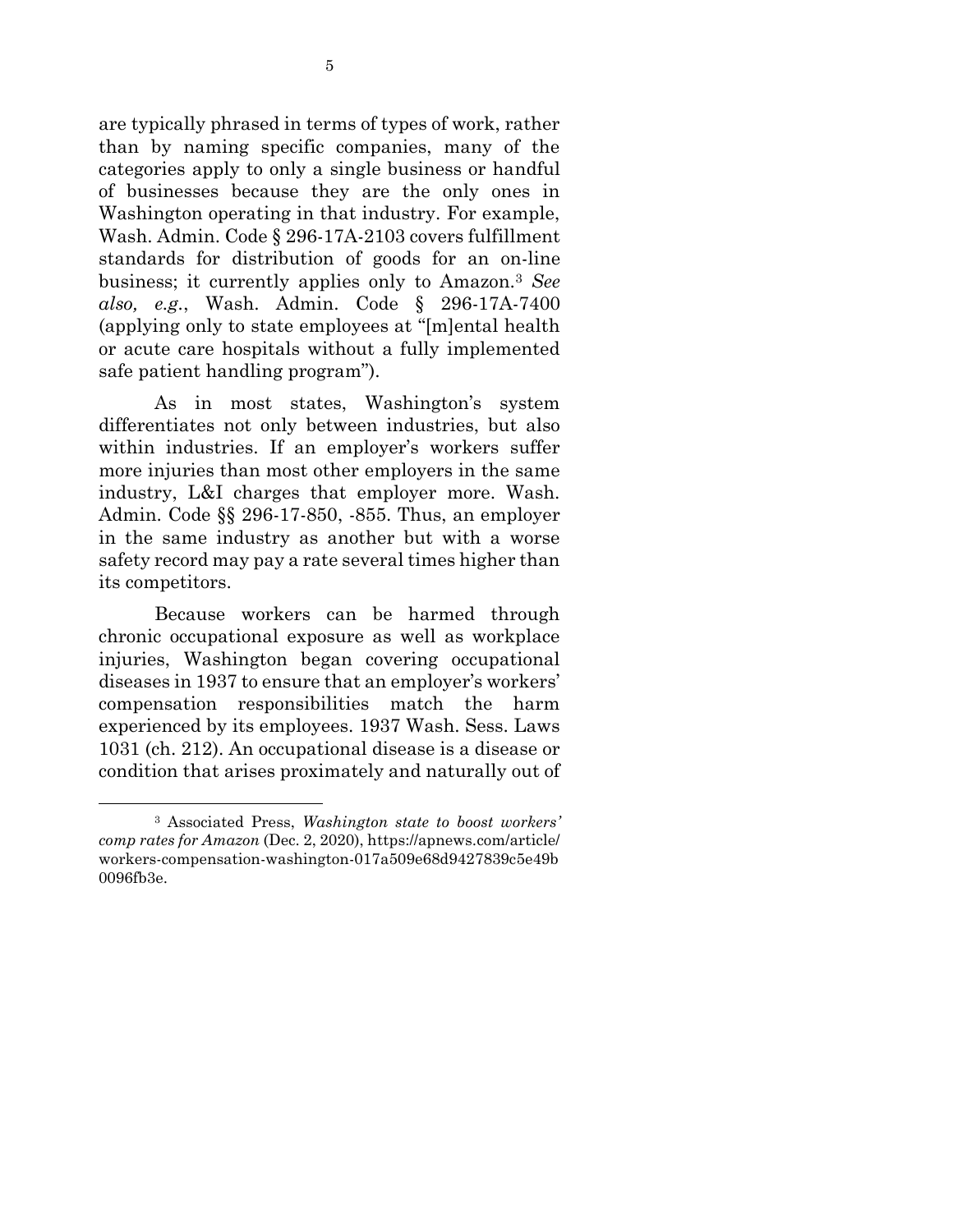the distinctive conditions of employment. Wash. Rev. Code § 51.08.140; *Dennis v. Dep't of Lab. & Indus.*, 109 Wash. 2d 467, 481-82, 745 P.2d 1295 (1987).

While this system has generally achieved the State's goals of fairly compensating workers and allocating the cost of workplace illnesses and injuries to the employers who cause them, it has proven inadequate in one key respect. Because Washington's workers' compensation system normally places the burden of proof on the worker to demonstrate that a workplace incident caused their illness, the system does not function properly when certain workers routinely fall ill but for some reason are unable to document what exposures or incidents led to their illness. *See Cyr v. Dep't of Lab. & Indus.*, 47 Wash. 2d 92, 96, 286 P.2d 1038 (1955) (worker generally has burden to show entitlement to benefits); Wash. Rev. Code  $\S$  51.52.050(2)(a). Like many other states, Washington has responded to this problem by adopting several presumptions that switch the normal burden of proof, so that if workers in certain categories get sick with certain illnesses tied to their work, the burden is on their employer to prove that the illness is not work related. $4$ 

 $\overline{a}$ 

<sup>4</sup> Presumption laws like this are common nationwide. *See, e.g.*, *City of Frederick v. Shankle*, 367 Md. 5, 785 A.2d 749 (2001); *Linnell v. City of St. Louis Park*, 305 N.W.2d 599 (Minn. 1981); *Sperbeck v. Dep't of Indus., Lab. & Human Rels.*, 46 Wis. 2d 282, 174 N.W.2d 546 (1970); Ariz. Rev. Stat. § 23-901.01; Cal. Lab. Code § 3212; Colo. Rev. Stat. § 8-41-209; Fla. Stat. § 112.18; 820 Ill. Comp. Stat. 305/6; Ohio Rev. Code § 742.38; Or. Rev. Stat. § 656.802; 53 Pa. Cons. Stat. § 637; Va. Code § 65.2-402; 4 Arthur Larson et al., *Larson's Workers' Compensation Law* § 52.07[2] (2021).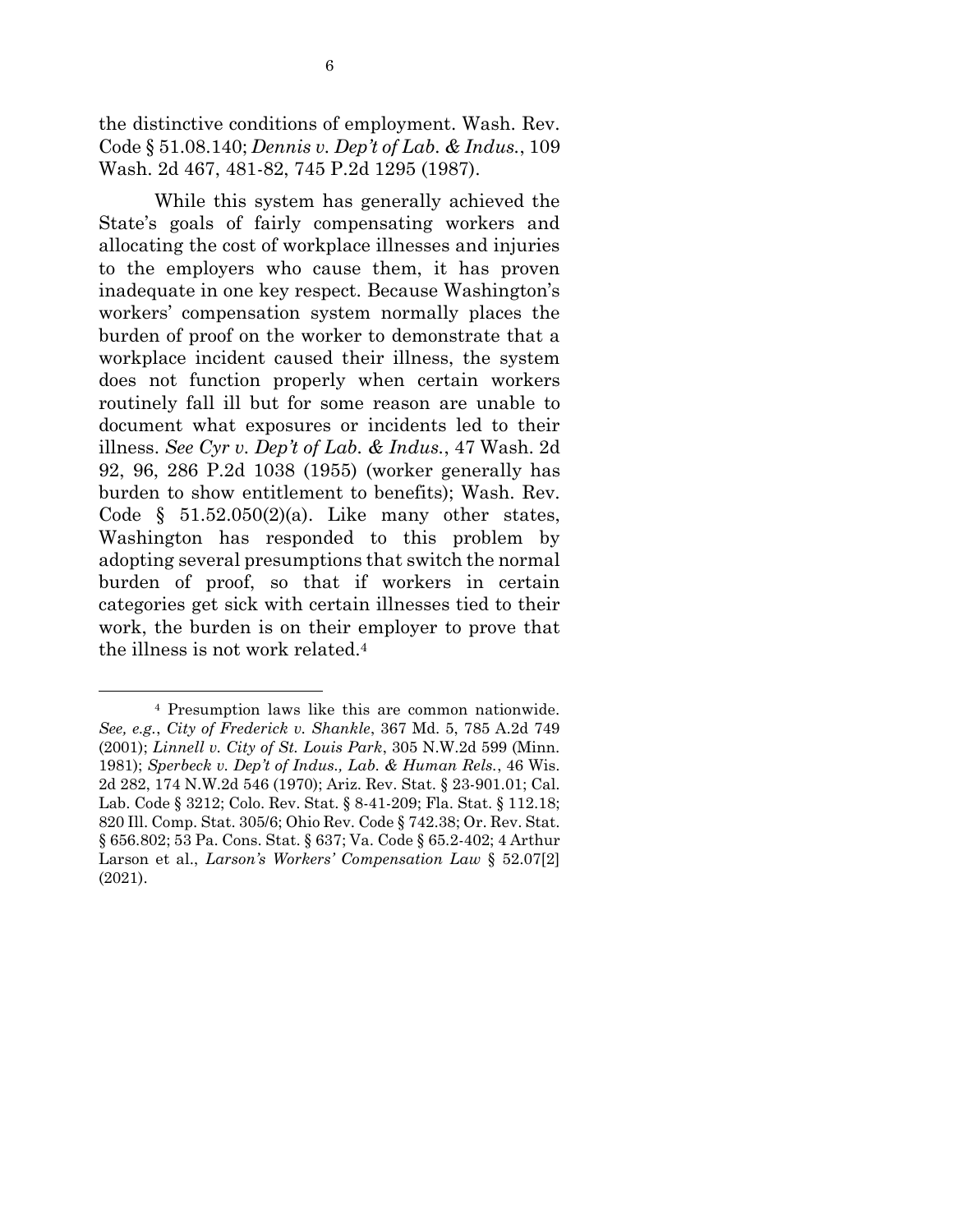In 1987, Washington adopted such a presumption for firefighters. 1987 Wash. Sess. Laws 2401, 2402 (ch. 515, § 2); *see also* Wash. Rev. Code § 51.32.185. Specifically, the legislature recognized that firefighters are often exposed to toxic fumes, chemicals, and substances in their work, but usually cannot document exactly what they were exposed to or in what quantities. J.A. 131; CA9.SER.361. For that reason, it was often difficult for firefighters to access workers' compensation benefits when they bore the burden of proving that their illness was caused by their work. The legislature therefore adopted a firefighter occupational disease presumption under which certain respiratory conditions, heart problems, infectious diseases, and cancers are presumed to arise naturally and proximately out of employment as a firefighter. Wash. Rev. Code § 51.08.140; Wash. Rev. Code  $\S$  51.32.185(1)(a). This shifts the burden to the employer—virtually always the State or local governments in the case of firefighters—to show that a hazardous exposure at work did not cause the worker's disease.

In 2018, Washington added a similar presumption for police officers and other first responders suffering from post-traumatic stress disorder. 2018 Wash. Sess. Laws 1573 (ch. 264). And in 2021, Washington created presumptions for frontline workers and health care workers related to COVID-19. 2021 Wash. Sess. Laws 1944 (ch. 251); 2021 Wash. Sess. Laws 1955 (ch. 252).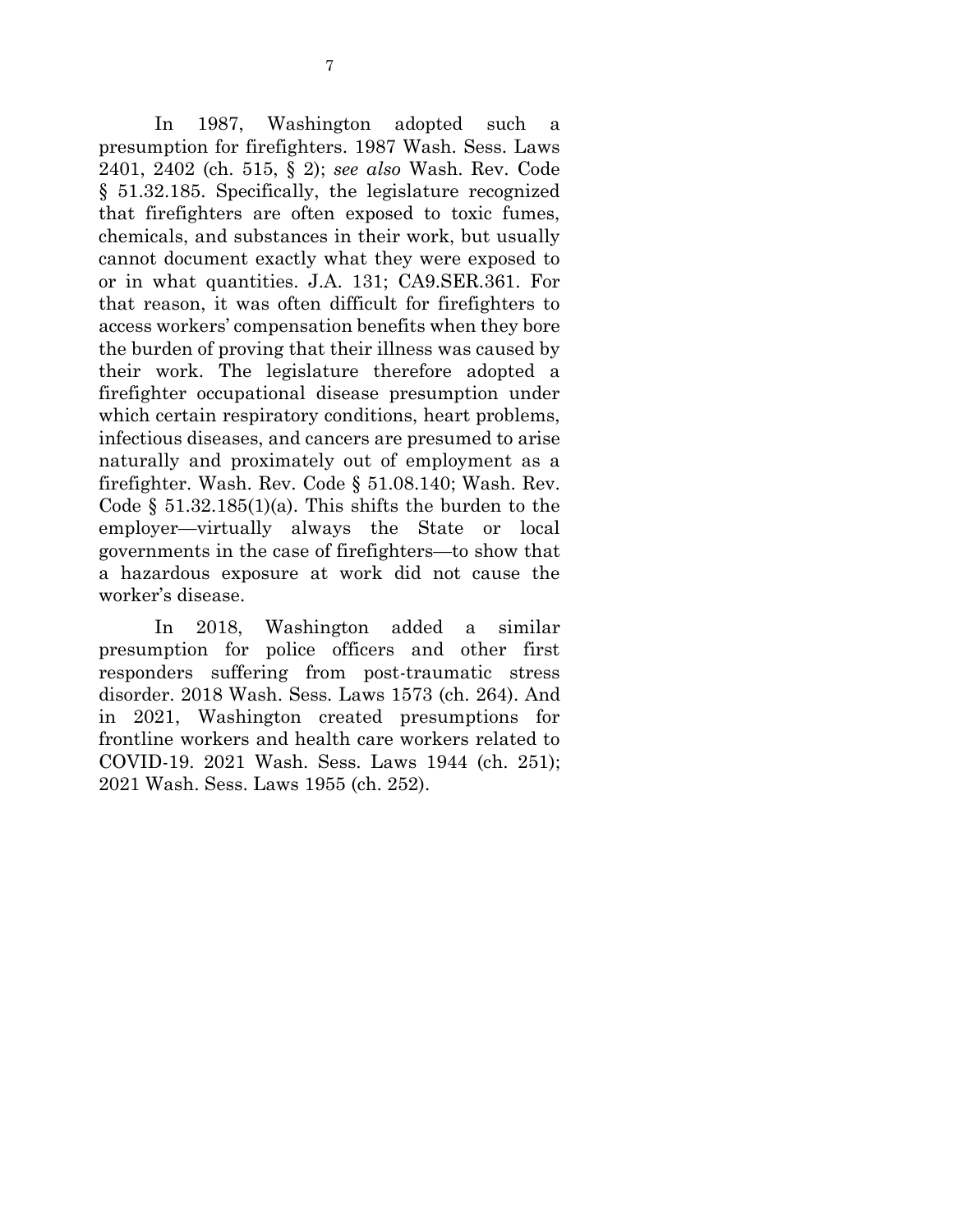**B. The Hanford Nuclear Cleanup Site Poses Special Dangers to Workers**

The Hanford nuclear production complex manufactured plutonium for decades. J.A. 178; U.S. Br. 4. The site was home to nine nuclear reactors, J.A. 156, which produced thousands of tons of solid nuclear waste and hundreds of billions of gallons of contaminated liquid waste, J.A. 159. This waste includes a "witch's brew of a wide range of hazardous chemicals and radioactive elements." J.A. 180. Much of the liquid waste was simply dumped on the land at Hanford, and many of the "solid wastes were buried in the ground in pits or trenches." J.A. 160.

Cleanup of the site is being conducted almost entirely by private companies hired by the Department of Energy (DOE). Those companies employ roughly 10,000 workers at the site. U.S. Br. 6; J.A. 46, 178. Cleanup of the site, in DOE's words, is "unprecedented in scale and complexity," exposing workers to many hazardous chemicals and radioactive substances. J.A. 42-43, 89-90, 97-106, 159-67.

Employees at Hanford work amid a unique mix of toxic and radioactive substances present nowhere else. The scale of the waste and dangers is almost unimaginable. *See, e.g.*, J.A. 156-69. The tank farms alone contain 177 underground tanks storing 53 million gallons of radioactive and toxic chemical substances, with around 67 tanks that have leaked into the ground. J.A. 85-86, 161-65. The tank farm waste contains multiple hazardous substances that severely damage human health. J.A. 85-86, 88-90, 93-97, 172-76. For example, even small doses of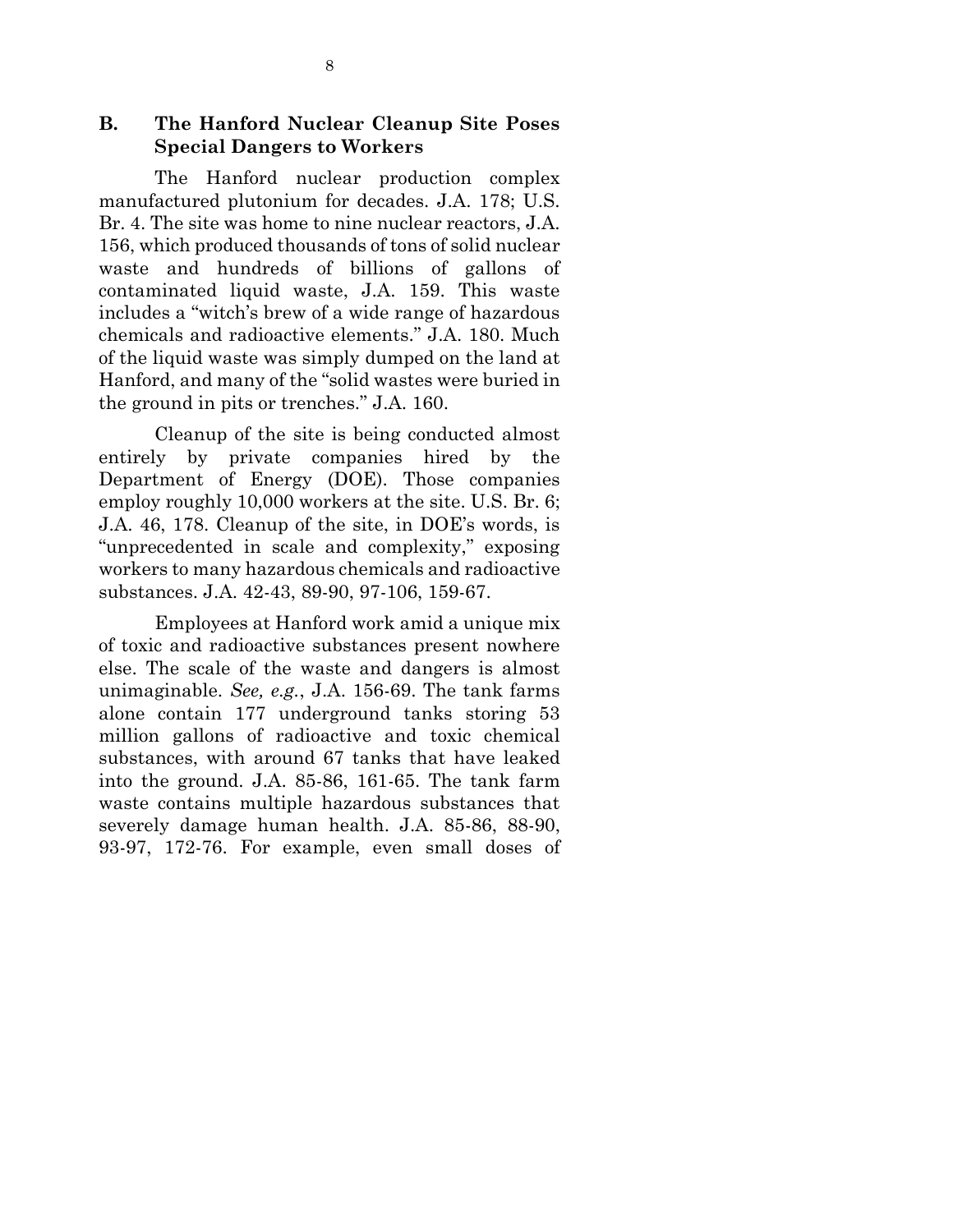ionizing radiation (which permeates Hanford's mixed waste) can cause cancer. J.A. 125-26, 173-76.

Hanford's hazards extend beyond workers who work directly with hazardous materials. Toxic and radioactive substances were dumped at sites throughout the facility, often with no records kept of where. J.A. 160-61. Scientists have found that office workers at Hanford are at increased risk of exposure to dangerous substances, with an increased risk of disease. J.A. 97-98, 198-200; *see also* J.A. 172-76. Releases at Hanford have caused highly dangerous radioactive materials to contaminate workers, drifting outside the direct cleanup areas and polluting clothing and cars. *See, e.g.*, J.A. 198-200. 5

DOE admitted in a 2014 report that the work conditions are hazardous: "The ongoing emission of tank vapors, which contain a mixture of toxic chemicals, is inconsistent with the provision of a safe and healthful workplace free from recognized hazards."<sup>6</sup> The problem has continued since the 2014 report, with continued emissions of dangerous vapors. J.A. 87-88, 102-03, 199; *see also* J.A. 94-99, 164-69, 192-96, 198-99; Frame *supra* note 5.

 $\overline{a}$ 

<sup>5</sup> Susannah Frame, *Contamination events force project shut down at Hanford nuclear site*, KING-TV (May 16, 2019, 8:26 PM), https://www.king5.com/article/news/investigations/contam ination-events-force-project-shut-down-at-hanford-nuclear-site/ 281-31e25448-4b84-4a42-a068-ad8be72b1b92.

<sup>6</sup> *See* U.S. Dep't of Energy, Savannah River Nat'l Lab'y, *Hanford Tank Vapor Assessment Report* 15 (Oct. 30, 2014), https://srnl.doe.gov/documents/Hanford\_TVAT\_Report\_2014-10- 30-FINAL.pdf.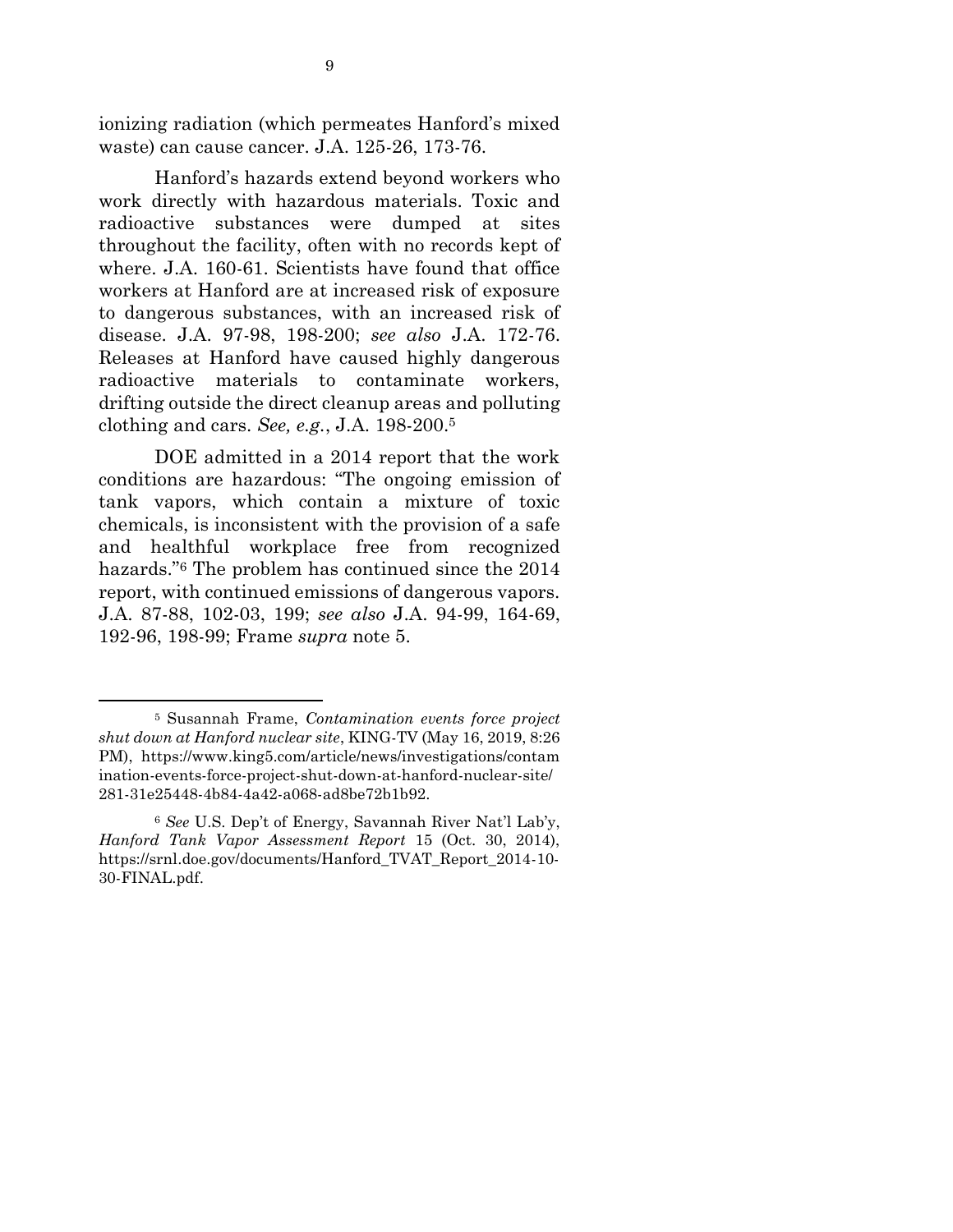Despite knowing of these dangers, private contractors operating at Hanford have not protected their employees. Contractors have not consistently supplied their workers with personal protective equipment. J.A. 97-98; CA9.SER.344. And neither the contractors nor DOE have consistently monitored conditions to allow medical professionals to know about particular workers' exposures to hazards. J.A. 195, 166-69, 172-73; CA9.SER.300-01, 311. Multiple federal and expert reports "have documented poor Hanford contractor practices that limit the ability to detect worker exposures." J.A. 167. Because of these failures, workers often have a difficult time identifying specific incidents at work that caused their diseases or conditions. J.A. 141, 168-69, 172-73. And with no documentation of exposures, fairly compensating Hanford workers for injuries and diseases presents challenges not present at most Washington worksites. J.A. 141, 169, 172-73.

Hanford is thus a uniquely dangerous place to work. As summarized by the L&I medical director, the combination of exposure to hazardous substances and the lack of careful monitoring "presents a unique set of medical challenges not found elsewhere in Washington." J.A. 172-73.

**C. Through Statutes and Contracts, the Federal Government Has Authorized Washington to Cover Hanford Workers Under Its Workers' Compensation System**

Following a rash of worker injuries on the Golden Gate Bridge Project, Congress authorized states to apply their workers' compensation laws on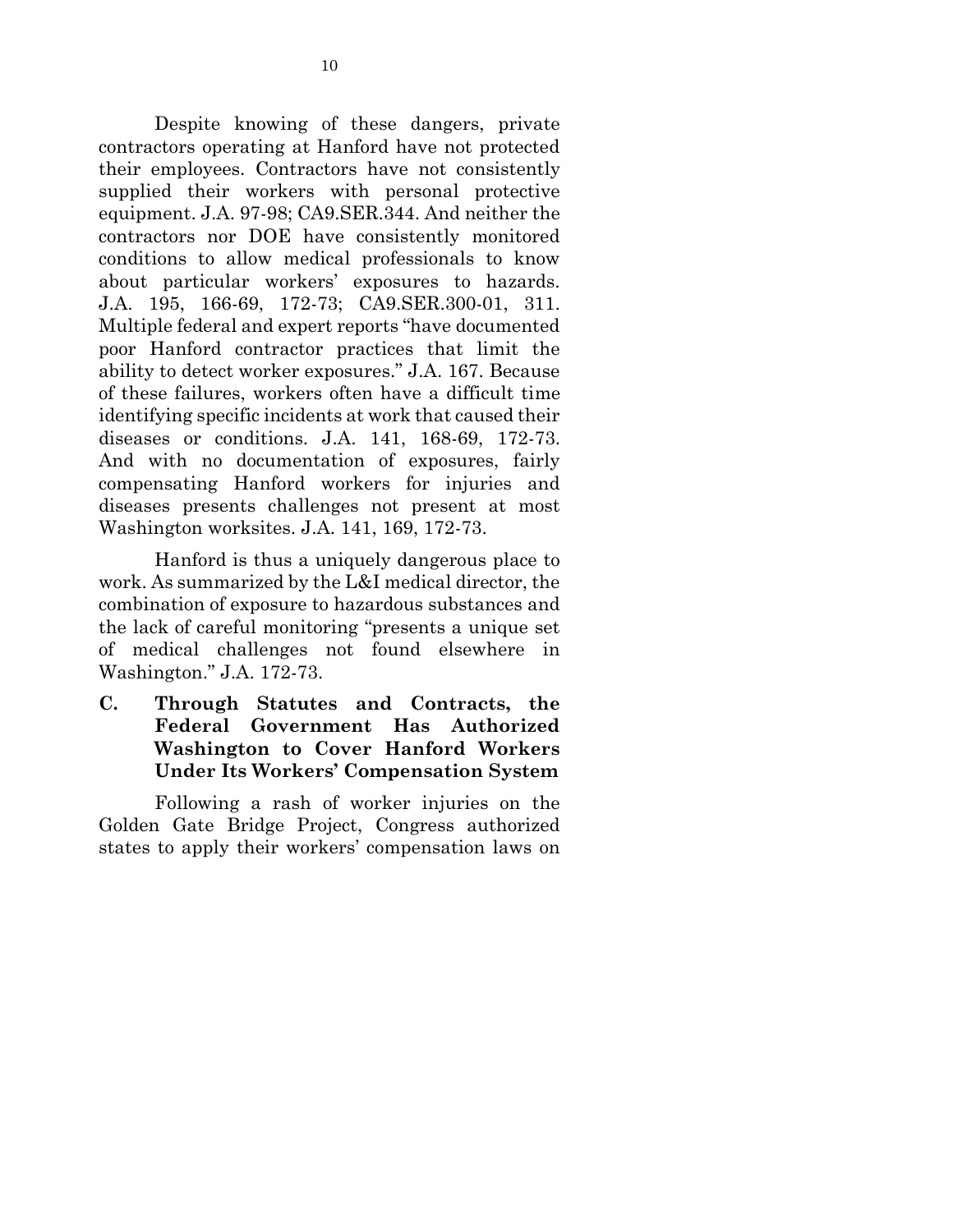federal lands and projects. Former 40 U.S.C. § 2907; S. Rep. No. 74-2294, 74th Cong., 2d Sess. (1936). The change came after this Court held that a state workers' compensation statute did not apply to a federal facility. *Murray v. Joe Gerrick & Co.*, 291 U.S. 315, 318-19 (1934).

Congress enacted the 1936 law to provide "more adequate protection" to workers on federal projects and property "wherever situated[.]" S. Rep. No. 74- 2294, at 1. The law freed state workers' compensation laws "from any restraint by reason of the exclusive federal jurisdiction." *Peak v. Small Bus. Admin.*, 660 F.2d 375, 376 n.1 (8th Cir. 1981); *accord Capetola v. Barclay White Co.*, 139 F.2d 556, 559 (3d Cir. 1943); *Travelers Ins. Co. v. Cardillo*, 141 F.2d 362, 363 (D.C. Cir. 1944).

Washington has long exercised its authority under this law to protect workers at federal facilities. In 1937, employees of federal contractors gained industrial insurance. 1937 Wash. Sess. Laws 525 (ch. 147, § 1). Ever since, private employees working on federal projects in Washington, such as employees of contractors at Hanford, have received industrial insurance benefits. Additionally, while many major employers in Washington, like Boeing, Microsoft, and Amazon, have contracts with the federal government, their employees are covered by state workers' compensation laws regardless of whether they work on federal contracts.

1

<sup>7</sup> This statute was once codified at 40 U.S.C. § 290. It was recodified as 40 U.S.C. § 3172(a) in 2002 with minimal changes.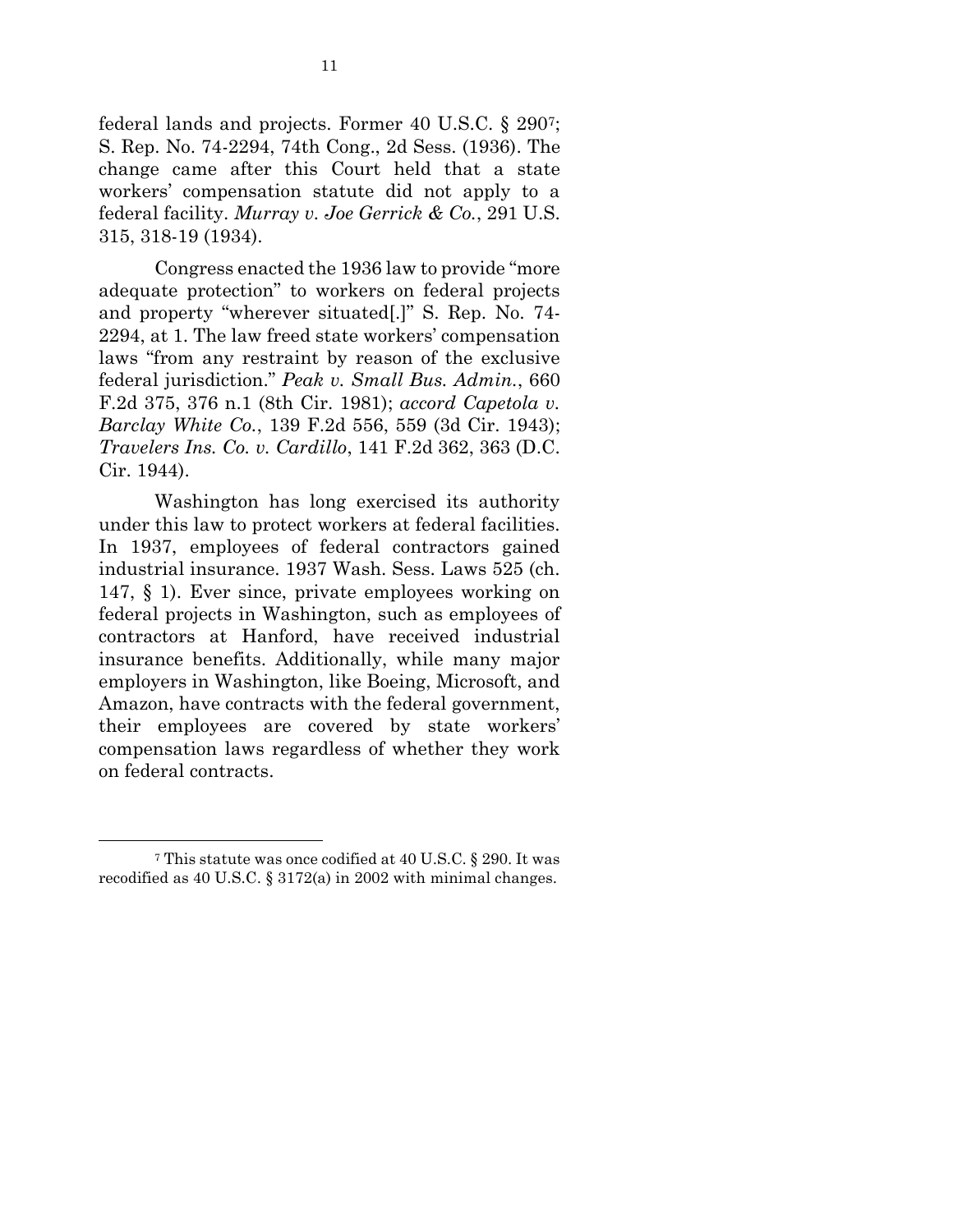Although the duty to provide industrial insurance coverage normally falls on employers, rather than on an entity that hires those employers to carry out a contract, for decades DOE has agreed to pay for some contractors' obligations at Hanford under an agreement between L&I and DOE. J.A. 143- 45; CA9.SER.373; Wash. Rev. Code § 51.04.130. L&I and DOE entered into the current memorandum of understanding (MOU) in June 2018—*after* the law challenged here became effective. CA9.SER.373-75; 2018 Wash. Sess. Laws 226 (ch. 9, § 1). In the MOU, DOE agrees to follow Washington law without reservation. CA9.SER.373.

## **D. In 2018, Washington Adopted a Presumption to Protect Hanford Workers**

In 2018, Washington enacted H.B. 1723 for "Hanford site workers." In light of the many dangers discussed above of working at Hanford, the difficulty workers have had in proving which exposures to which chemicals made them sick, and the consistently poor safety record of employers operating at Hanford, the legislature responded, just as it has for firefighters, police officers, and frontline health workers, by creating a rebuttable presumption that certain diseases and conditions of Hanford site workers are occupational diseases. Wash. Rev. Code § 51.32.187(2)(a); H.B. 1723; 2018 Wash. Sess. Laws 226 (ch. 9, § 1). The presumption is not absolute, but is rebuttable with evidence including "use of tobacco products, physical fitness and weight, lifestyle, hereditary factors, and exposure from other employment or nonemployment activities." Wash. Rev. Code  $\S$  51.32.187(2)(b). This law furthered the State's goal of ensuring "sure and certain relief" for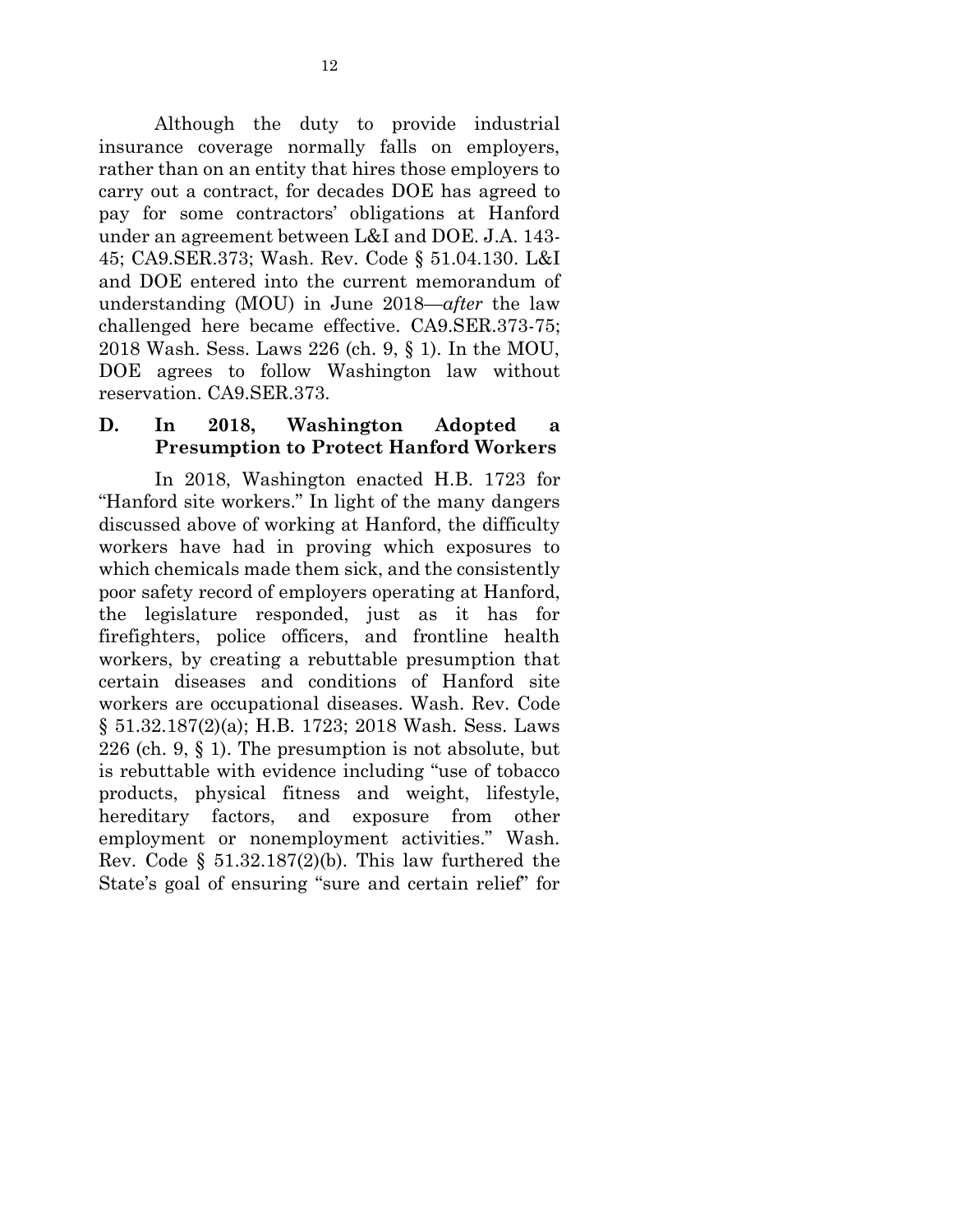workers harmed through their employment. Wash. Rev. Code § 51.04.010.

H.B. 1723 was tailored to protect as many Hanford workers as possible while complying with federal law. Because federal law preempts application of state workers' compensation laws to federal employees, 5 U.S.C. § 8102(a), Washington has never attempted to apply those laws, including H.B. 1723, to federal employees. Wash. Rev. Code § 51.12.060. But with the exception of roughly 400 federal employees, virtually all workers at Hanford—over 10,000—are employees of private companies hired by the federal government. U.S. Br. 6; J.A. 46. These are the same types of private employees who have long received the protection of Washington's workers' compensation laws on federal land, and these were the employees covered by H.B. 1723. Former Wash. Rev. Code § 51.32.187(1) (2018).

H.B. 1723's presumption did not apply to the entire Hanford site, but rather covered only workers in the most contaminated areas and areas where cleanup efforts posed the greatest dangers: "the two hundred east, two hundred west, three hundred area, environmental restoration disposal facility site, central plateau, or the river corridor locations." Former Wash. Rev. Code § 51.32.187(1)(b) (2018); *see also* U.S. Br. App. 7a (map showing areas of Hanford covered by H.B. 1723). These areas are all profoundly contaminated with radioactive and hazardous waste and all home to massive cleanup efforts. *See generally*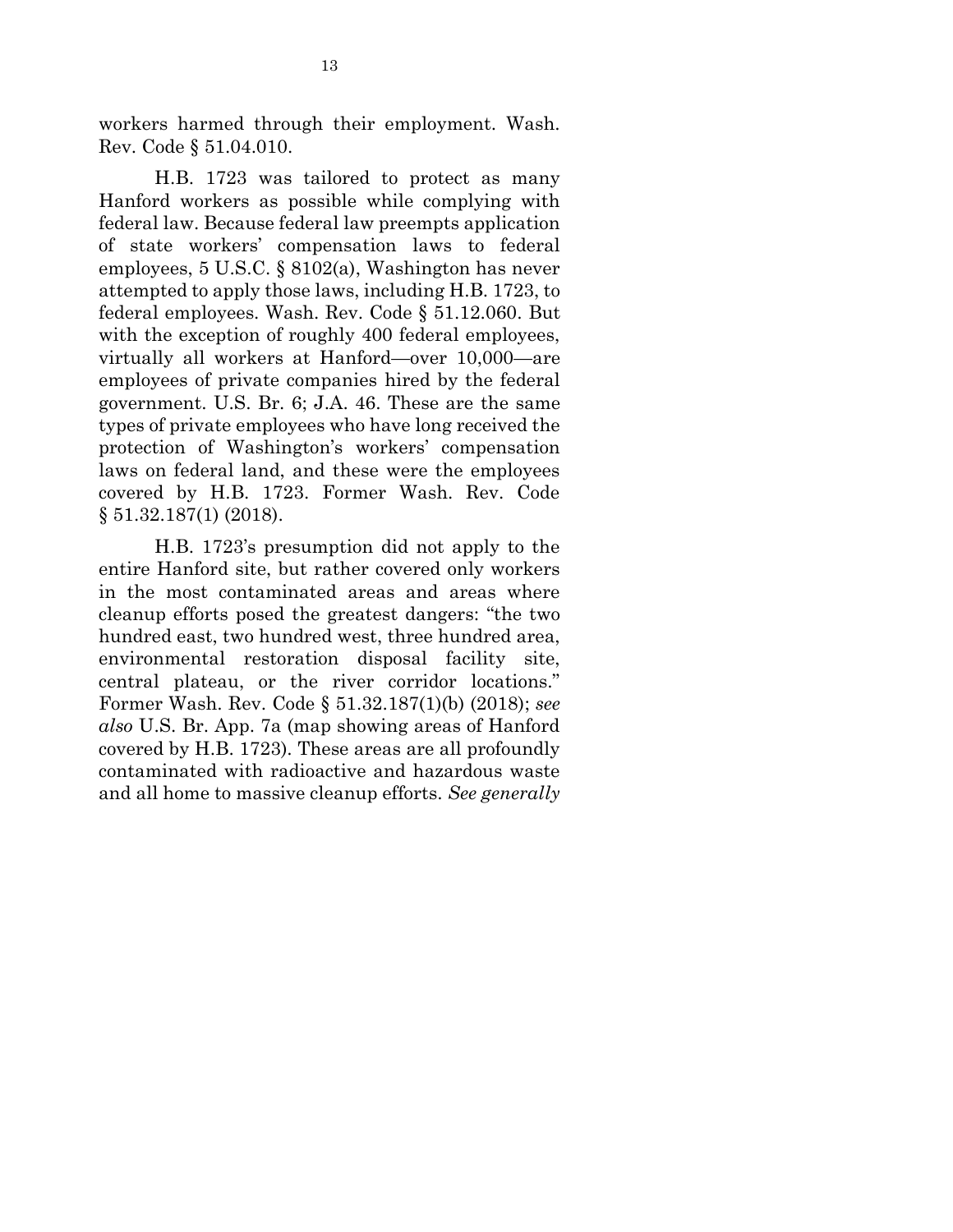J.A. 158-59.<sup>8</sup> H.B. 1723 did not apply to parts of the Hanford reservation where certain private companies operate, but these facilities (US Ecology and Perma-Fix Northwest) do not handle the type of high-level radioactive waste present at the parts of Hanford covered by the law, so they do not expose workers to the same risks. *See* J.A. 131, 180-81, 194-96, 198 ("Workers at the Hanford site thus have much higher potential for harmful exposures than workers at Perma-Fix Northwest and US Ecology."). H.B. 1723 similarly did not apply to the small number of state employees who occasionally enter Hanford to conduct brief inspections, but there is no evidence that any such worker has ever been sickened by an exposure at Hanford or that their employers have failed to provide them with protective gear or take other safety measures, as the covered employers have failed to do. *See, e.g.*, J.A. 166-68.

While H.B. 1723 shifted the burden of proof, it did not provide greater benefits to Hanford workers than to workers at other places of employment. Wash. Rev. Code §§ 51.32.050, .060-.095; Wash. Rev. Code § 51.36.010.

The cost of H.B. 1723 is a tiny fraction of the total expenses incurred by the United States in cleaning up Hanford. The federal government estimates that the cleanup will cost between \$323 billion and \$677 billion, with annual costs of between

1

<sup>8</sup> *See also* https://www.hanford.gov/page.cfm/River Corridor; https://www.hanford.gov/page.cfm/200Area; https:// www.hanford.gov/page.cfm/300Area.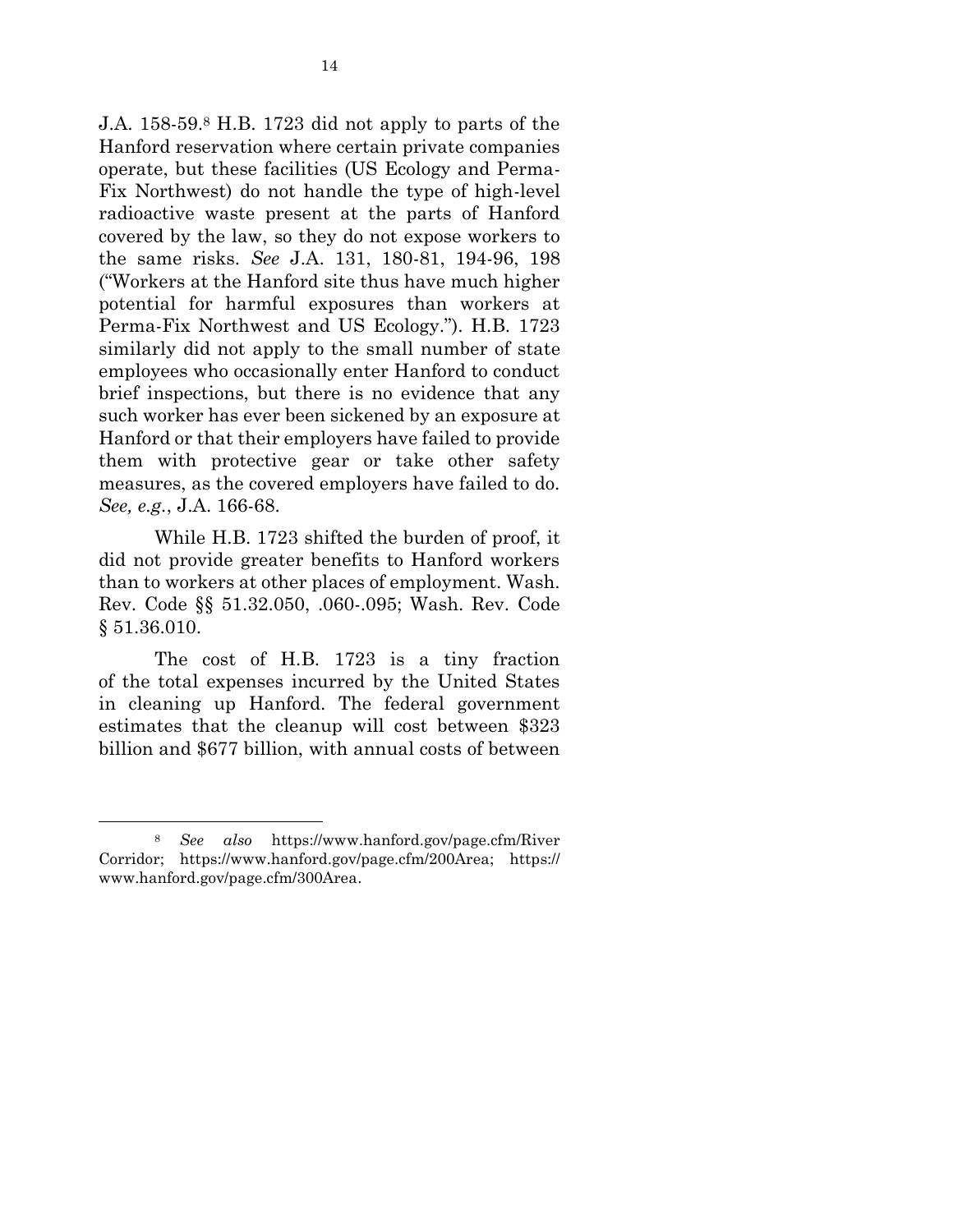\$3 billion and \$15 billion for at least the next half century.<sup>9</sup>

Since the early 2000's, the federal government has operated a compensation program for federal employees and some contractors who become ill after working at certain nuclear sites, including Hanford. *See* Energy Employees Occupational Illness Compensation Program Act (EEOICPA), 42 U.S.C. §§ 7384 to 7385s-6. Under that program, "the Federal Government has paid out more than \$1.75 billion to Hanford workers as of June 2020," roughly \$100 million annually. Pet. App. 19a & n.9. Payments that workers receive under state workers' compensation laws are deducted from any recovery under EEOICPA. *See* 20 C.F.R. § 30.625-.627.

Unlike the total cleanup cost at Hanford and the cost of federal compensation programs, the cost of state workers' compensation at Hanford has been and remains modest. In the decade before enactment of H.B. 1723, private contractor employees at Hanford submitted an average of 300-350 State workers' compensation claims annually. J.A. 67. DOE paid roughly \$115 million in state workers' compensation benefits during that time, averaging roughly \$11 million annually. J.A. 67. DOE provided no estimate at the district court about how H.B. 1723 had affected

 $\overline{a}$ 

<sup>9</sup> Letter from Doug S. Shoop, Manager, Dep't of Energy (Richland WA), to David R. Einan, Manager, EPA (Richland WA) & Alexandra K. Smith, Nuclear Waste Program Manager, Dep't of Ecology (Richland WA) (Jan. 31, 2019), https:// www.hanford.gov/files.cfm/2019\_Hanford\_Lifecycle\_Report\_w-T ransmittal\_Letter.pdf (contains attachment: *2019 Hanford Lifecycle Scope, Schedule and Cost Report*, at pages ES-2 to ES-3).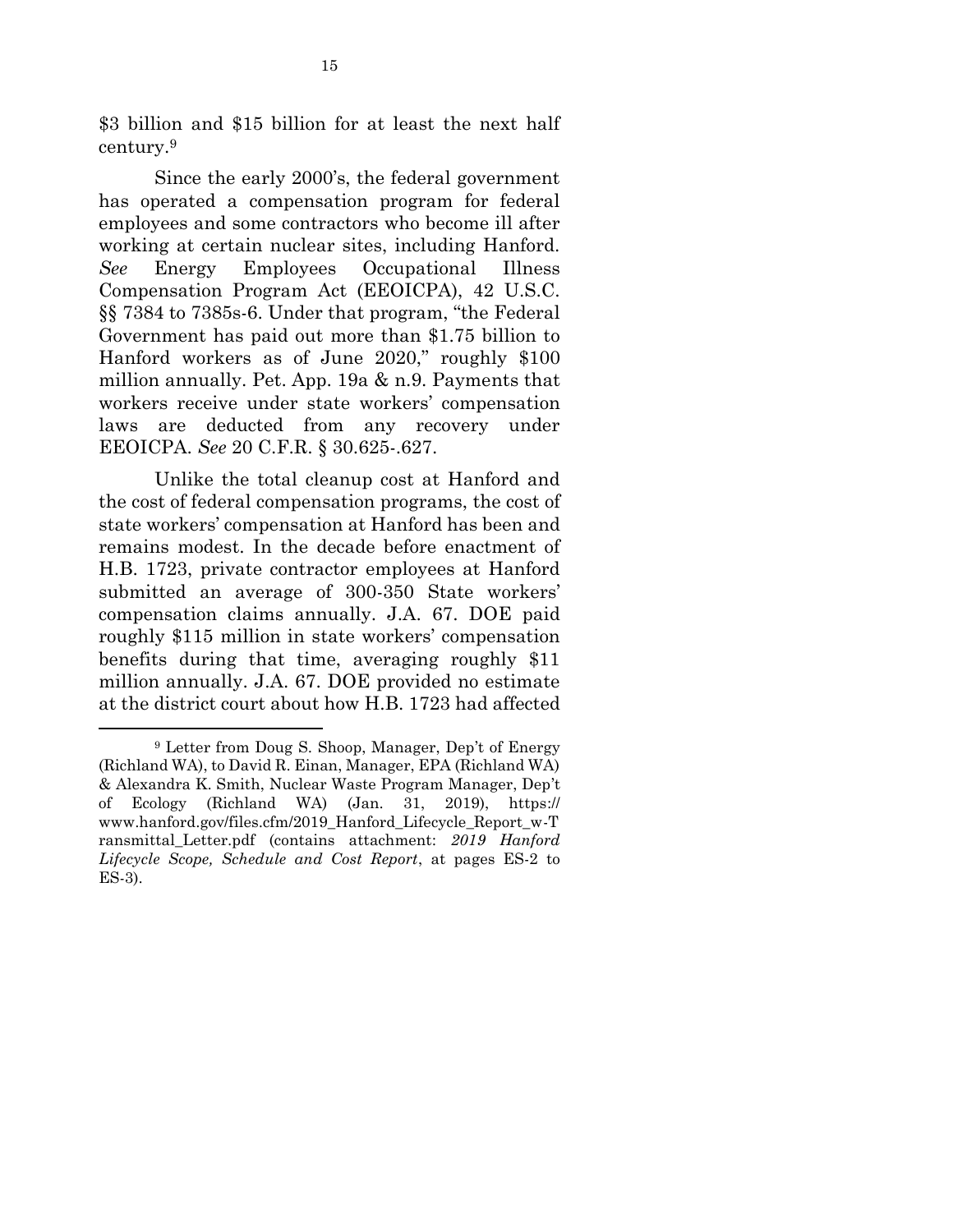its costs. But since H.B. 1723's enactment, the number of workers' compensation claims filed by employees at Hanford has actually *declined*, and the total cost of claims has barely budged.<sup>10</sup> The United States notes that the presumption law applied retroactively, but the record reflects that in the first year after the legislature adopted H.B. 1723, DOE received fewer than 100 claims invoking the statutory presumption. J.A. 68, 146. The pace of claims invoking the presumption has only declined since then, with a total of just 259 claims filed in over three years. *Hanford– DOE Data*.

The United States says that H.B. 1723's legislative history reflects that Washington legislators "emphasized that the costs of the bill would fall on the federal government." U.S. Br. 12 (citing Pet. 7-8). But this refers to an earlier version of H.B. 1723. In the final version, the Washington legislature changed the bill to give the State Fund—the central fund applicable to all employers who are not self-insured—responsibility for claims that were not covered by the MOU with DOE. J.A. 140. H.B. 1723 passed with overwhelming bipartisan support, $11$  despite several large business associations, including the Association of Washington Business,

1

<sup>10</sup> Wash. State Dep't of Lab. & Indus., *Hanford– Department of Energy (DOE) Data* (Nov. 2021) (*Hanford– DOE Data)*, https://lni.wa.gov/insurance/\_docs/Hanford-DOE% 20Data.pdf.

<sup>11</sup> *See supra* note 1.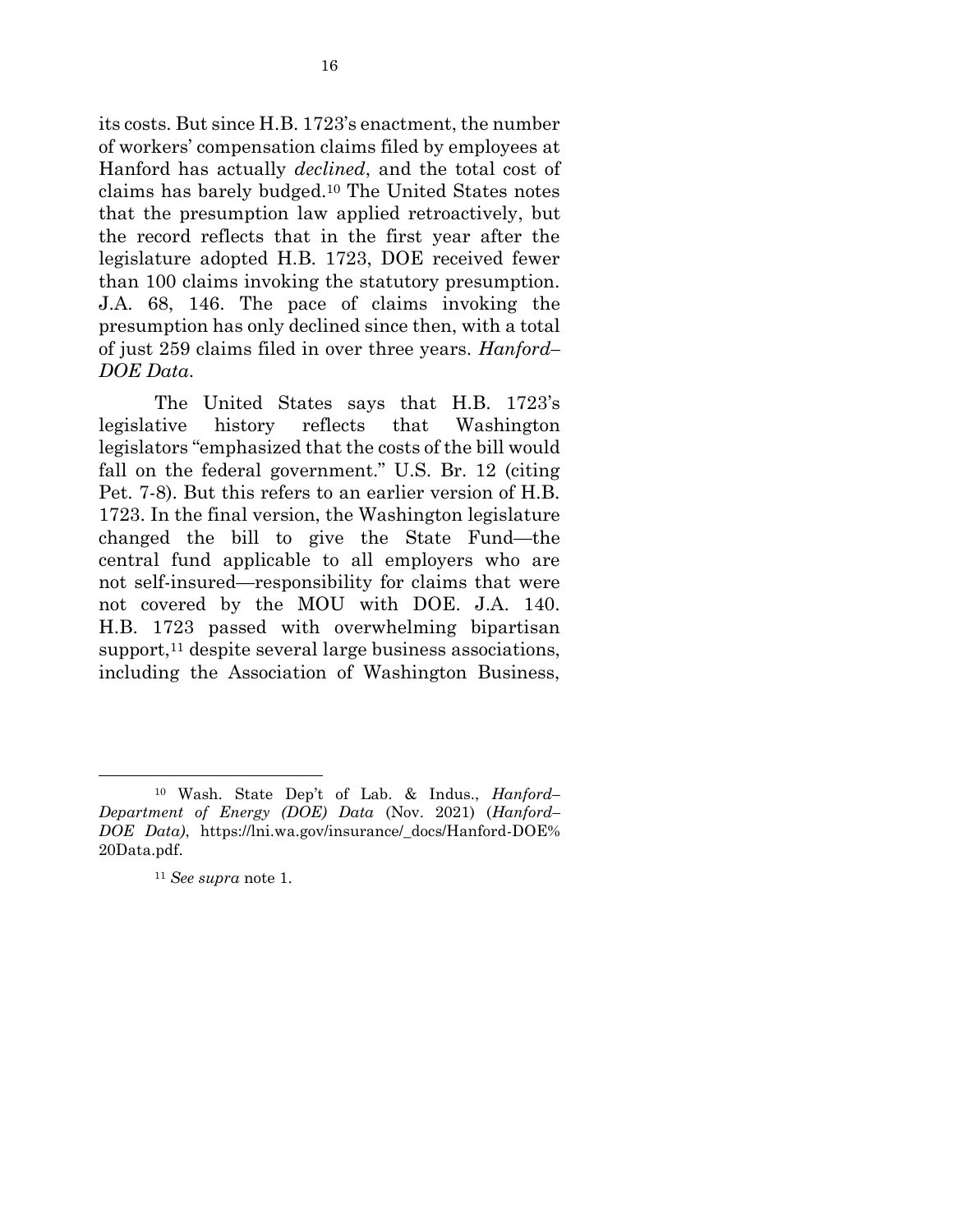"Washington's oldest and largest statewide business association,"<sup>12</sup> testifying against the bill.<sup>13</sup>

#### **E. The District Court and Ninth Circuit Upheld Washington's Law**

The United States filed a complaint in 2018, asserting that H.B. 1723 impermissibly "singles out and discriminates against the Federal Government and its contractors, purports to directly regulate the Federal Government, and imposes significant burdens on the Federal Government and its contractors without imposing them on other employers in the State, all in violation of the Supremacy Clause ...." J.A. 28-29. The complaint sought declaratory and injunctive relief declaring the then-existing statute invalid and enjoining its enforcement. J.A. 40. No damages were sought. J.A. 40. The complaint acknowledged that federal law waives intergovernmental immunity so that "States may enforce their workers' compensation laws against private employers working on federal land 'in the same way and to the same extent as if the premises were under the exclusive jurisdiction of the State.'" J.A. 33-34 (quoting 40 U.S.C. § 3172(a)). Washington argued that the waiver of intergovernmental immunity in 40 U.S.C. § 3172(a) authorized Washington's law.

1

<sup>12</sup> *About AWB*, https://www.awb.org/about-us/who-weare/.

<sup>13</sup> H.B. Rep. on H.B. 1723, at 5, 65th Leg., Reg. Sess. (Wash. 2018).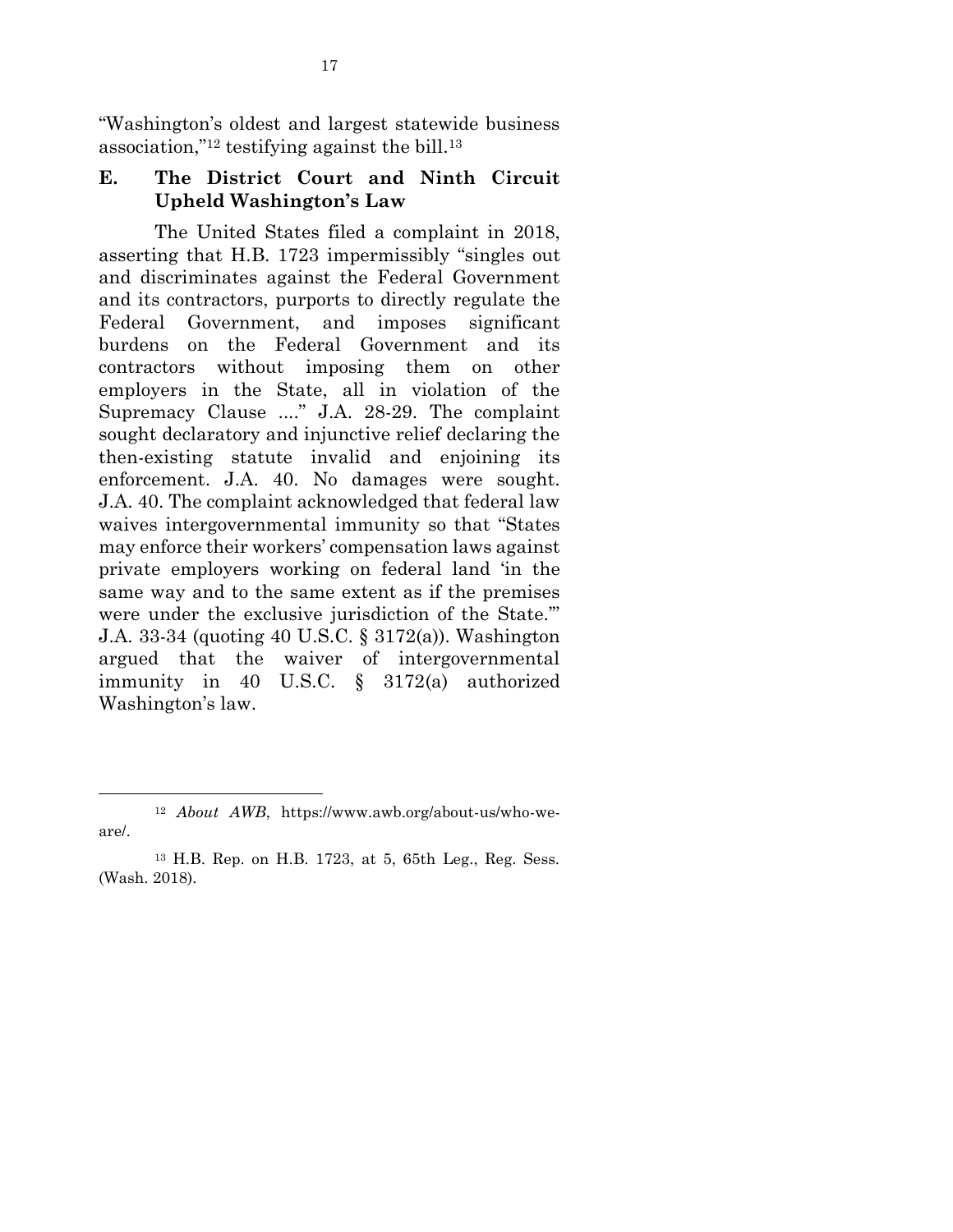The district court ruled for Washington on cross-motions for summary judgment. CA9.ER.6. It held that "[t]he plain language" of  $\S$  3172(a) "allow[s] the state to regulate federal lands within its geographical boundaries with all the tools that could be brought to bear on non-federally owned land." CA9.ER.7. The federal government had conceded in its briefing that § 3172(a) "authorizes the State to regulate on federal land as it permissibly may do so under state law." EWDC.ECF.33, at 3. And at oral argument, the United States stipulated that if the federal government was not involved and the Hanford site was on state land, Washington could adopt and apply H.B. 1723. J.A. 213, 222.

The court of appeals unanimously affirmed, in an opinion by Judge Milan Smith. The court began by examining the statute's language, Pet. App. 65a-66a, concluding that "[t]he plain text of § 3172 does not purport to limit the workers' compensation laws for which it waives intergovernmental immunity to only those that are 'generally applicable.'" Pet. App. 68a. In interpreting the statutory language, the panel cited *Goodyear*, which addressed the waiver statute and held that it "place[d] no express limitation" on permissible workers' compensation laws. *Goodyear Atomic Corp.*, 486 U.S. at 183. The Court also cited many court of appeals opinions reading the same waiver broadly to mean that "§ 3172 removes federal jurisdiction as a barrier to a state's authority over workers' compensation laws for all who are located in the state." Pet. App. 72a (citing *Peak*, 660 F.2d at 376 n.1; *Capetola*, 139 F.2d at 559; *Travelers Ins. Co.*, 141 F.2d at 363).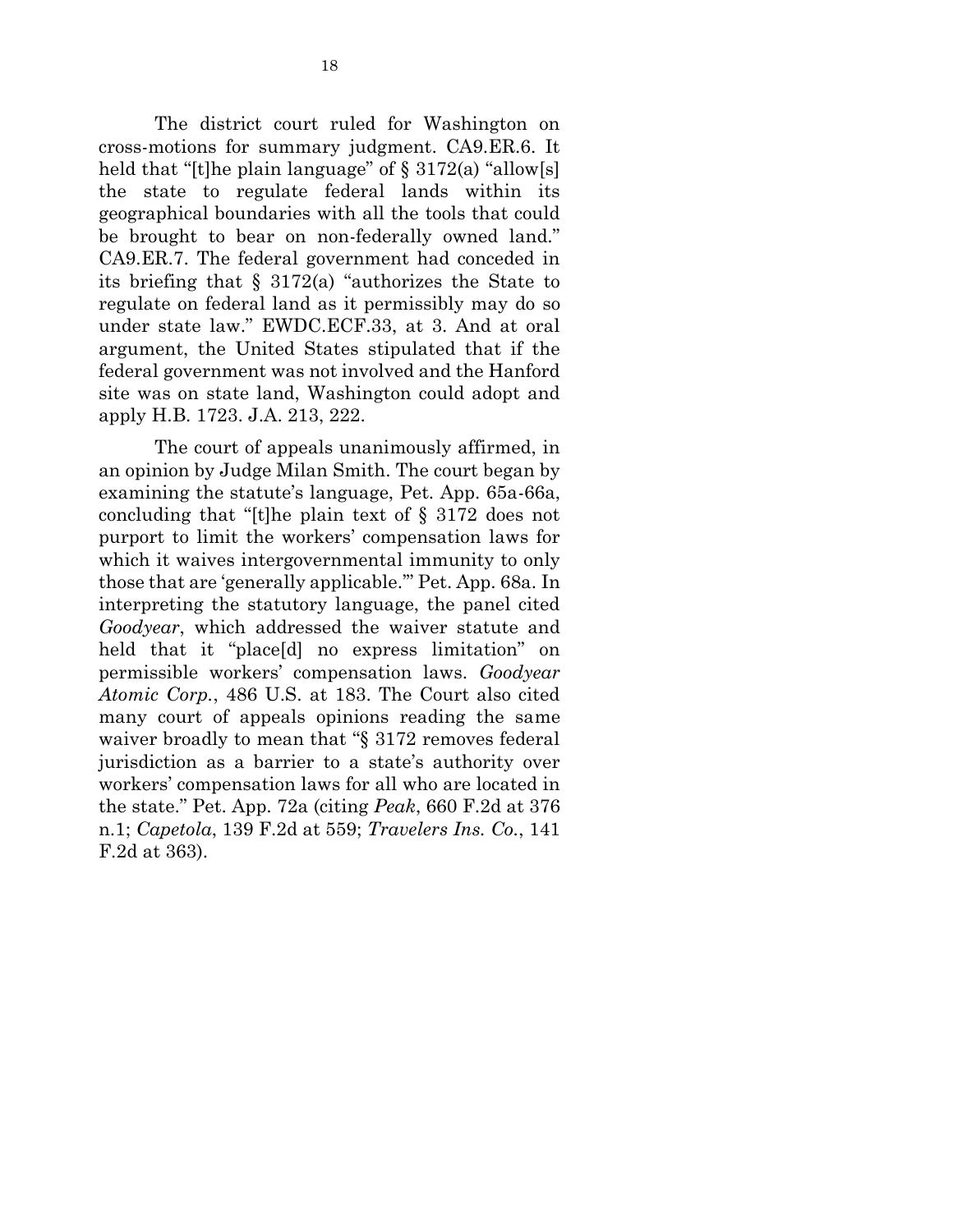The court also compared  $\S$  3172(a)'s language to other waivers of intergovernmental immunity and found it materially broader. While other waivers specify that states cannot apply a more stringent rule on federal land than applies on state land, § 3172(a) contains no such limitation. Pet. App. 70a-71a (contrasting § 3172(a) with the waiver in the Comprehensive Environmental Response, Compensation, and Liability Act, 42 U.S.C.  $§ 9620(a)(4)).$ 

The court emphasized that the United States conceded in oral argument and at the district court that "Washington could enforce a version of H.B. 1723 that did not involve the Federal Government and where the Hanford site were a state project." Pet. App. 73a. Because it "could" apply the presumption to a project under the State's exclusive jurisdiction, it could apply this presumption in the same way and to the same extent on federal land. Pet. App. 73a, 80a-81a.

The court also emphasized that while some of the federal government's arguments hinted at preemption concerns, the government had not actually made a preemption argument, so "the United States has waived that argument[.]" Pet. App. 74a.

The United States unsuccessfully moved for rehearing en banc. Pet. App. 22a-23a. Judge Smith concurred in the denial of rehearing en banc, noting that "a state may enact a workers' compensation scheme for federally-owned property as long as it *could* enact the same scheme 'in the same way and to the same extent' if the property were under the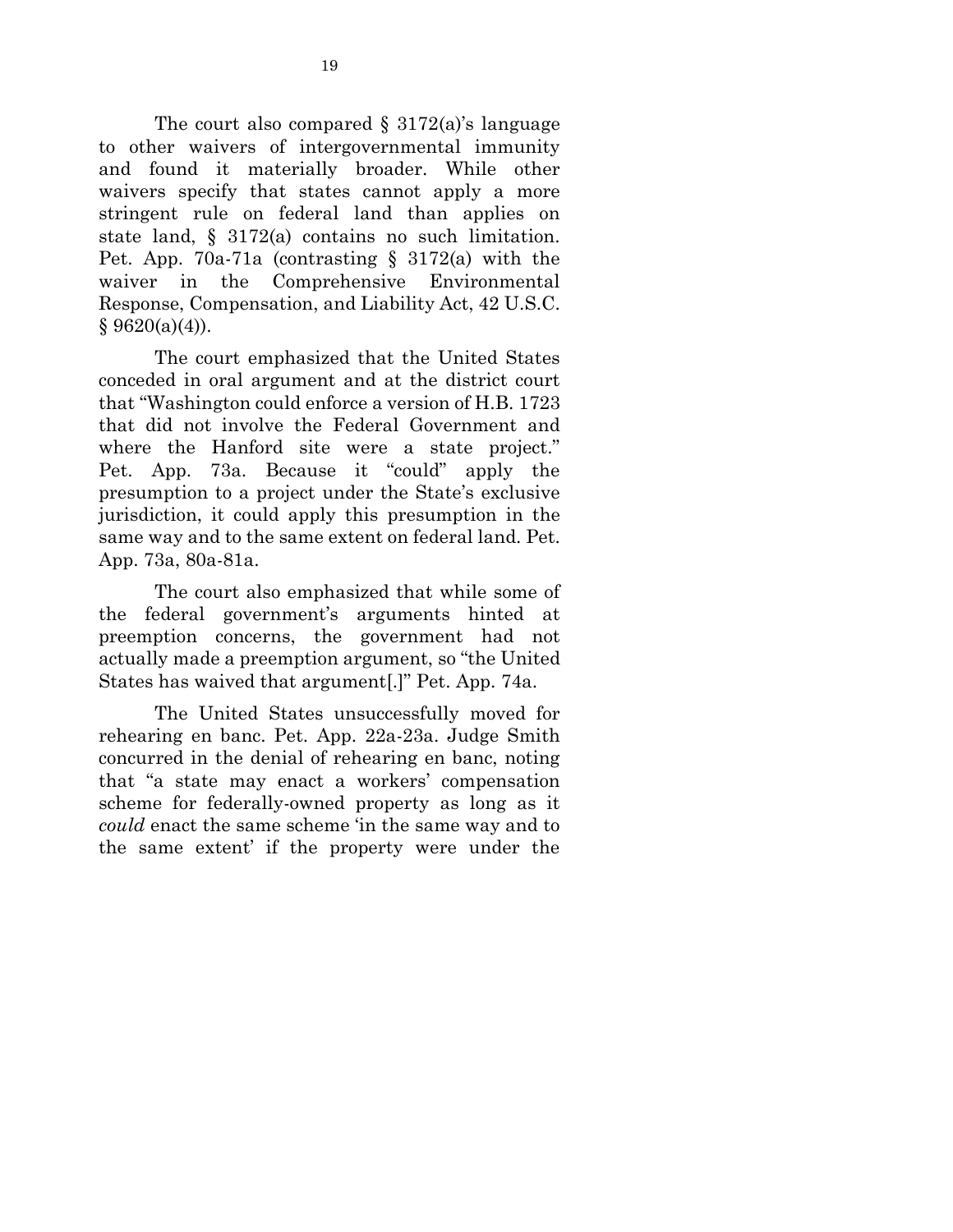jurisdiction of the state." Pet. App. 25a (quoting 40 U.S.C. § 3172(a)).

Like the United States, the dissent from the denial of rehearing focused on the law's alleged singling out of the federal government. *E.g.*, Pet. App. 38a-40a. Also like the United States, the dissent conceded that a law similar to H.B. 1723 that applied more broadly to include non-federal actors would be permissible. Pet. App. 47a n.2 ("States may apply different standards to different types of facilities or different types of work, so long as in drawing these distinctions they do not discriminate against the Federal Government."); *see also* Pet. App. 46a-48a (dissent from denial of rehearing generally describing *Goodyear Atomic Corp.*, 486 U.S. 174, as allowing any type of workers' compensation scheme subject only to the requirement that the scheme apply equally to federally owned and other facilities).

**F. The Federal Government Sought Certiorari on a Specific Question While Detailing Ways Washington Could Amend its Law to Resolve the Question Presented**

The federal government sought certiorari on a very narrow and specific question: "Whether a state workers' compensation law that applies exclusively to federal contract workers who perform services at a specified federal facility is barred by principles of intergovernmental immunity, or is instead authorized by 40 U.S.C. 3172(a) ...." Pet. I (Question Presented); U.S. Br. I. The government repeatedly characterized the alleged problem with Washington's law as singling out of the federal government. Pet. 11; U.S. Br. 16. And its arguments implicitly conceded that if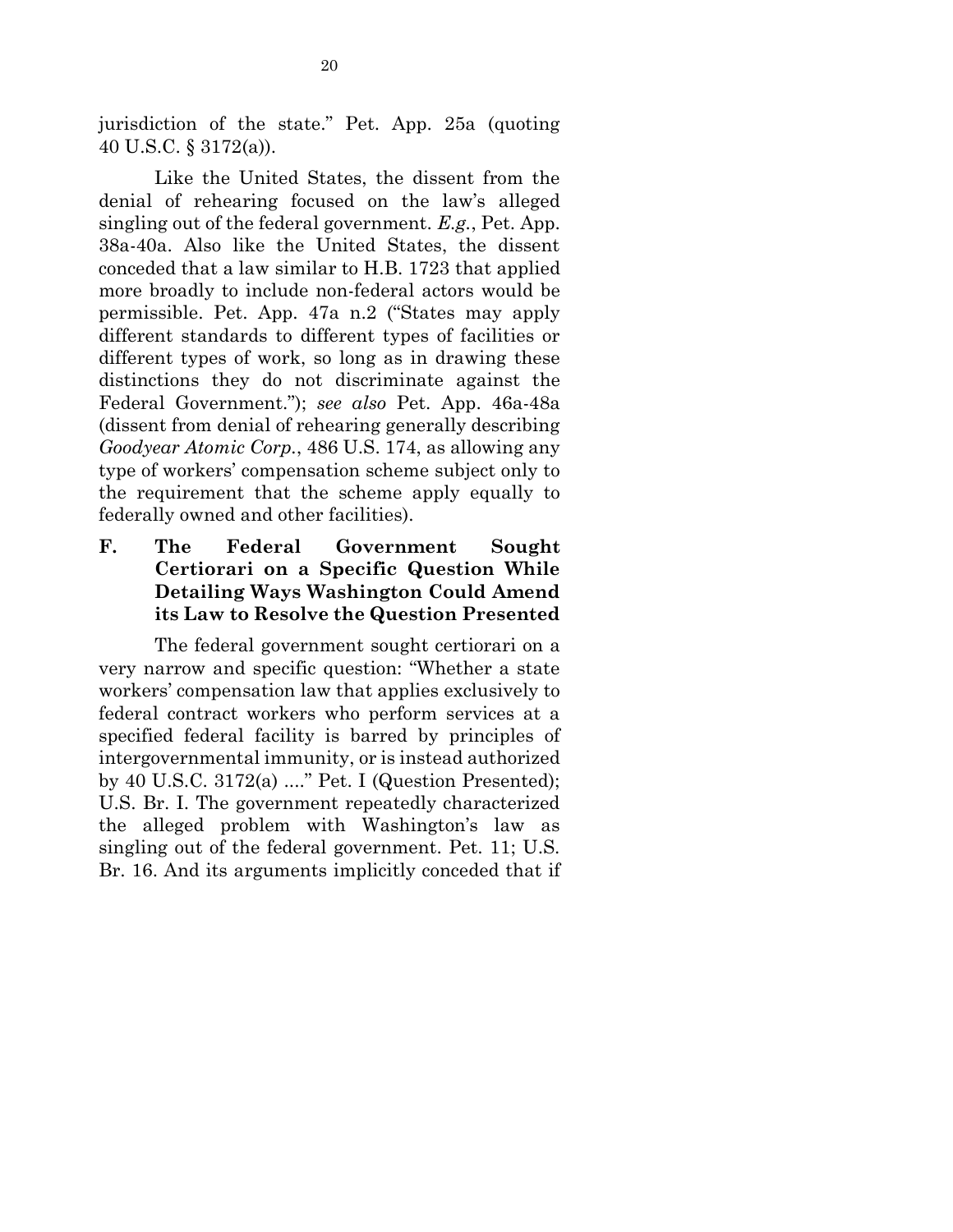the law applied to federal and non-federal actors, it would not violate intergovernmental immunity. For example, the United States described the Supremacy Clause as allowing application of a state law or regulation to federal contractors "if it is 'imposed on some basis unrelated to the object's status as a Government contractor or supplier'—that is, if it is 'imposed equally on other similarly situated constituents of the State.'" Pet. 13 (quoting *North Dakota v. United States*, 495 U.S. 423, 437-38 (1990) (plurality opinion)); *see also* U.S. Br. 16 ("Section 3172(a) authorizes States to apply workers' compensation laws *evenhandedly* to federal contract workers and other similarly situated employees ...."). Similarly, the United States acknowledged that states may distinguish among workers in their workers' compensation programs if significant differences between the classes of workers justify the differential treatment. Pet. 15; U.S. Br. 24.

**G. Washington Amended its Law to Cover Workers at All Radiological Hazardous Waste Sites in Washington**

After the Court granted certiorari, the Washington legislature, relying on the federal government's representations about what sort of law would address its concerns, repealed and replaced large portions of H.B. 1723. The legislature enacted Substitute Senate Bill 5890, eliminating all references to the "Hanford nuclear site" and "United States department of energy Hanford site workers." The presumption now applies instead to all workers in Washington "working at a radiological hazardous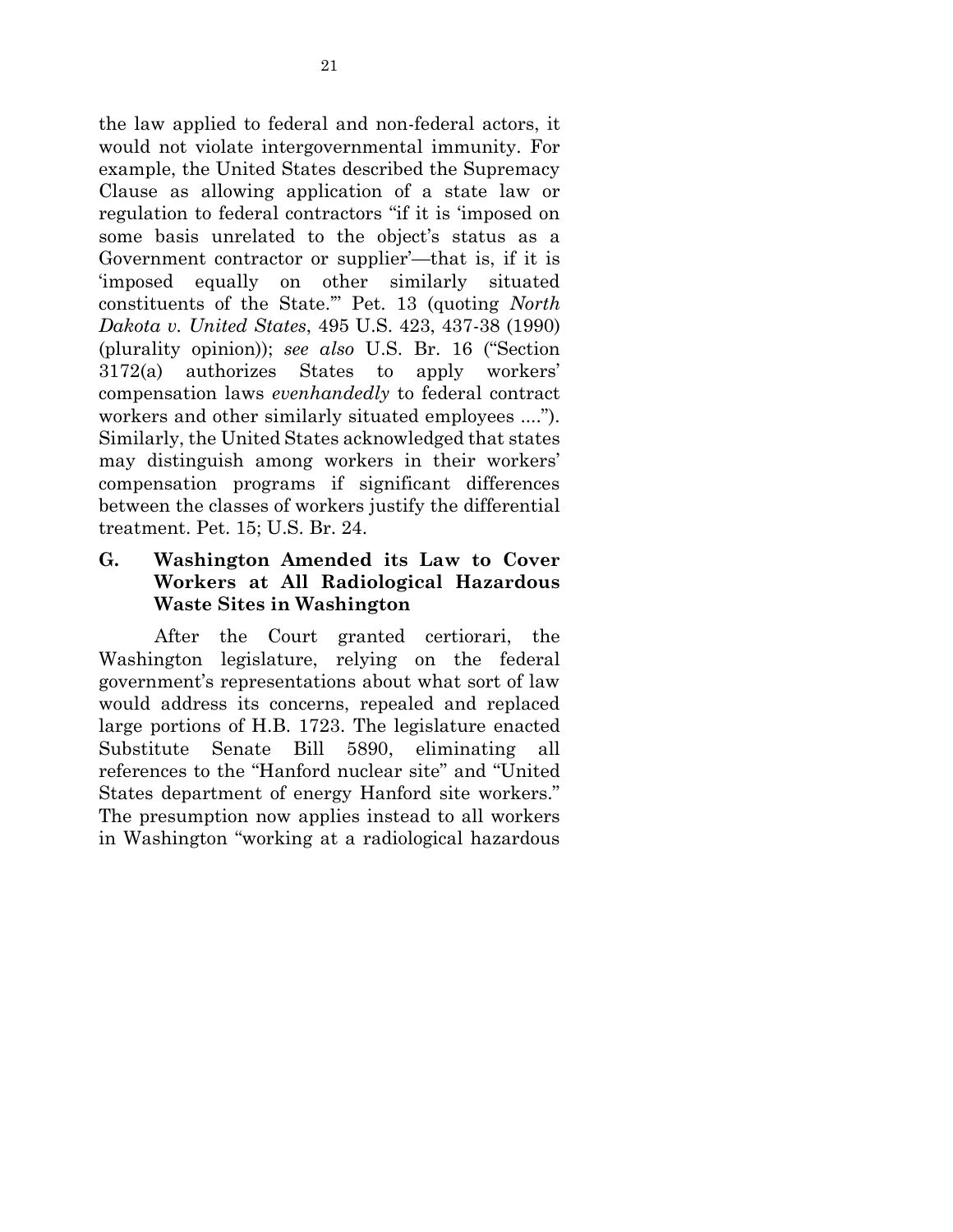waste facility for at least [one] eight hour shift . . . including conducting an inspection of the facility." S.B. 5890, at 2 (appended to Suggestion of Mootness at 3a). "'Radiological hazardous waste facility' means any structure and its lands where high-level radioactive waste as defined by 33 U.S.C. Sec. 1402 or mixed waste as defined by [Wash. Admin. Code §] 173- 303-040 is stored or disposed of, except for military installations as defined in 31 C.F.R. Part 802.227 and listed in Appendix A to 31 C.F.R. Part 802." S.B. 5890 (Suggestion of Mootness at 3a-4a).

Because high level radioactive waste is stored and disposed of at all parts of Hanford covered under H.B. 1723, those same areas remain covered under S.B. 5890. *See* Reply in Support of Suggestion of Mootness 4-9. But in addition to covering private employees of federal contractors, the new law now covers state inspectors at the Hanford site and any other workers who perform an 8-hour shift there, excepting federal employees. *See* S.B. 5890; Wash. Rev. Code § 51.12.060 (exempting federal employees from Washington's workers' compensation laws). The new law also applies to a range of non-federal facilities within the State, including facilities the United States previously argued were comparable to Hanford but not covered under the prior law, such as Perma-Fix Northwest and Energy Northwest. U.S. Br. 7.<sup>14</sup>

1

<sup>14</sup> *See, e.g.*, Department of Ecology, State of Washington, *Other mixed waste facilities we oversee*, https://ecology.wa.gov/ Waste-Toxics/Nuclear-waste/Radioactive-waste-disposal (last visited Mar. 21, 2022) (listing Washington facilities with mixed waste permits).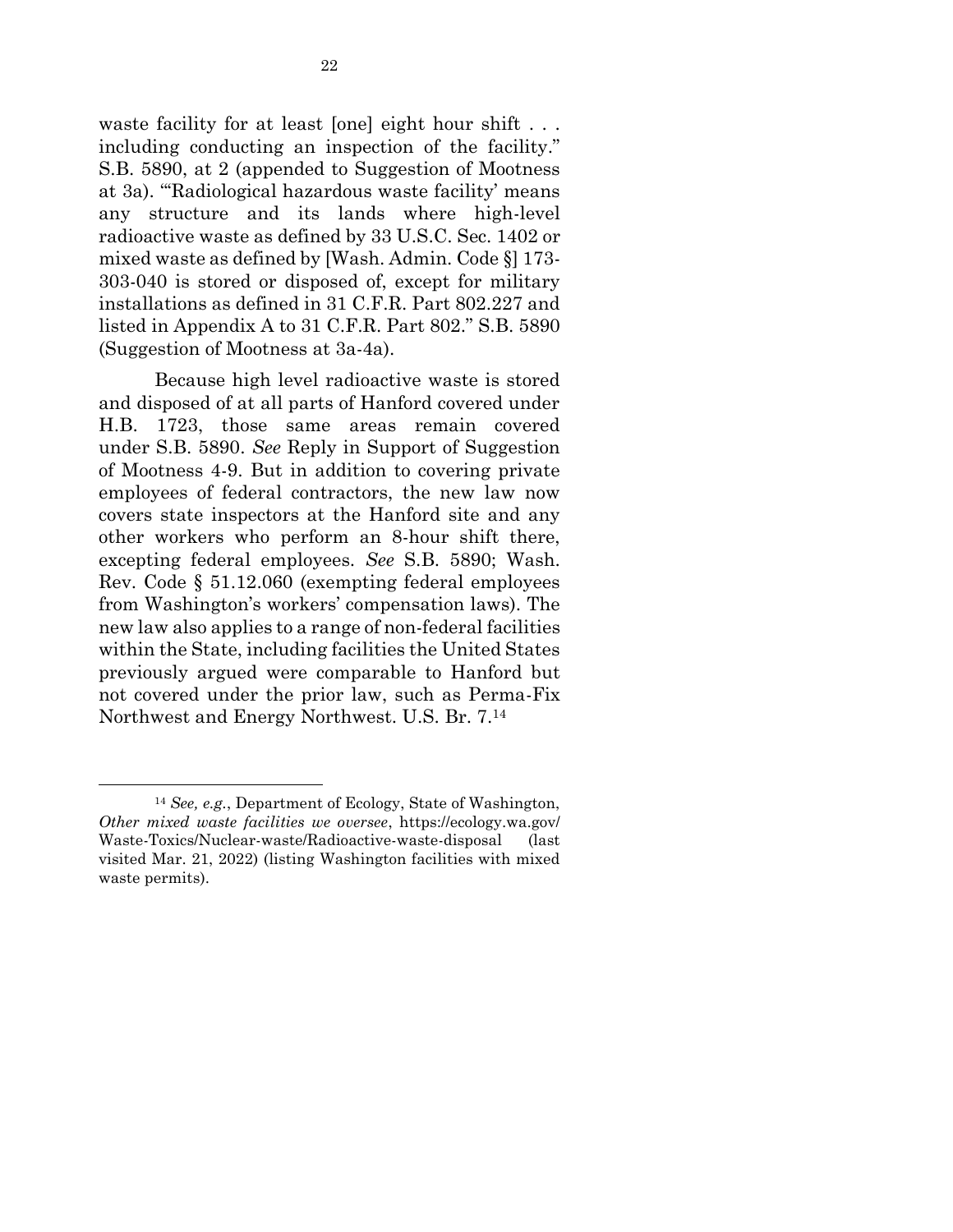Washington filed a Suggestion of Mootness, explaining how this new law rendered the current proceedings moot.

#### **SUMMARY OF THE ARGUMENT**

Washington's adoption of S.B. 5890 resolves this case. The basis for the federal government's complaint and petition for certiorari was that Washington's presumption law applied only at Hanford and only to employees of federal contractors. The new law eliminates these objections. It covers any worker at any radiological hazardous waste site, with the exception of federal military installations. The new law thus affords the federal government all the relief it sought, so the Court should dismiss the case as moot, vacate the opinion below, and remand for further proceedings if necessary.

In any event, the court of appeals correctly upheld the former statute, so if the Court does reach the merits, it should affirm. This Court has long held that states may treat employers based on the workplace safety risks they create for their employees. *Mountain Timber Co.*, 243 U.S. at 243-46. And Congress has waived intergovernmental immunity for state workers' compensation laws on federal land and projects. 40 U.S.C. § 3172(a). This waiver authorizes Washington to protect workers at Hanford just as it could protect workers elsewhere. Washington properly exercised its authority by adopting a law tailored to the medical, safety, and employer-history concerns presented at Hanford. Former Wash. Rev. Code § 51.32.187(1) (2018).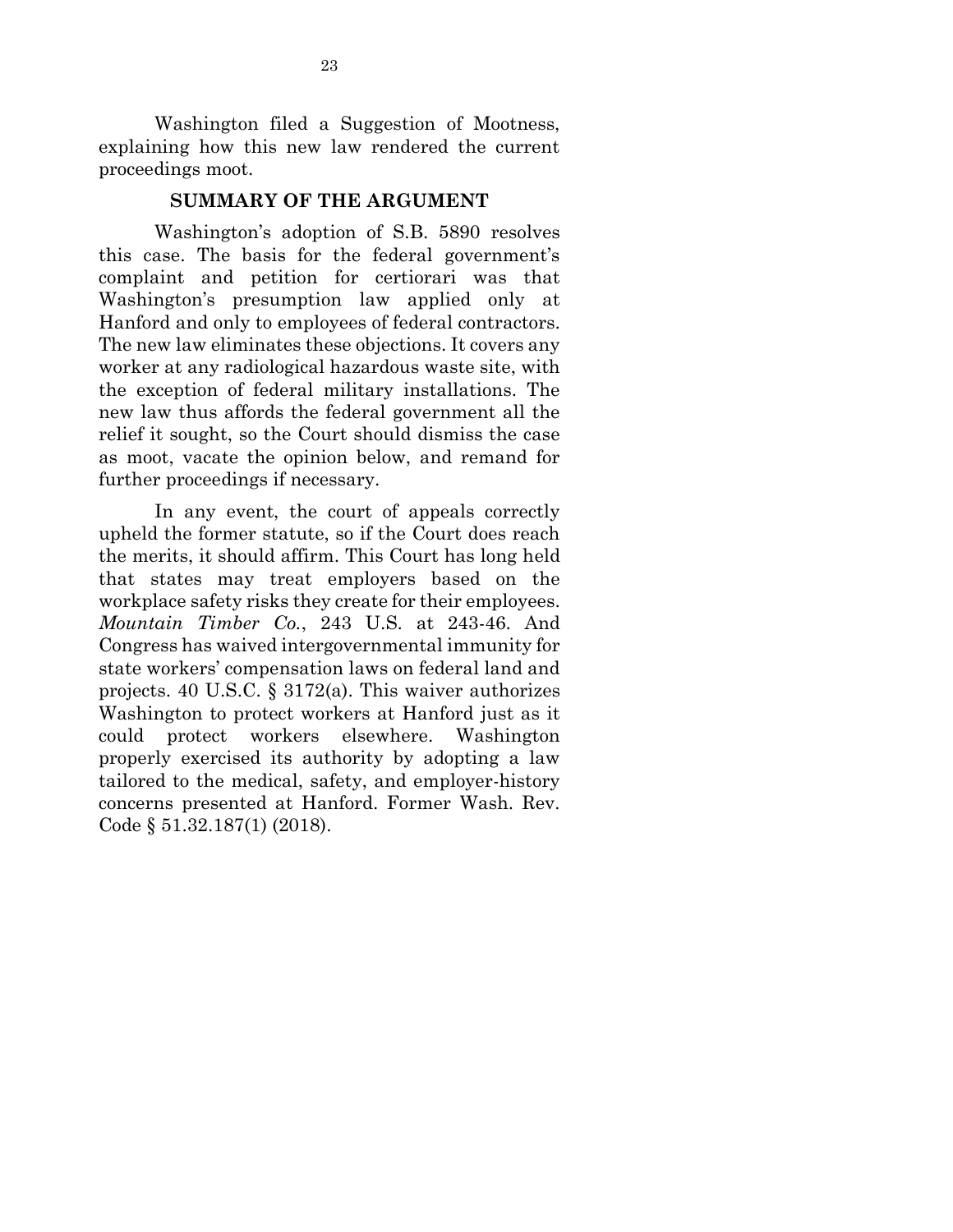#### **ARGUMENT**

Although the Supremacy Clause generally prevents states from directly regulating the federal government or applying different rules to federal contractors than apply to others, the United States properly concedes that the doctrine does not apply if Congress waives intergovernmental immunity, as it has done for workers' compensation. *Goodyear Atomic Corp.*, 486 U.S. at 185-86; U.S. Br. 16, 22. The key question presented here is thus the scope of the waiver Congress adopted in 40 U.S.C. § 3172(a). The statutory text, comparisons to other statutory waivers, and this Court's precedent all indicate that § 3172(a) is best read as a complete waiver of intergovernmental immunity, authorizing application of Washington's former law at Hanford.

Ultimately, however, there is no need for this Court to resolve the precise scope of the waiver in § 3172(a), because Washington has now repealed and replaced the portions of Washington law to which the federal government objected. This renders this case moot.

**A. The State Has Repealed and Replaced the Challenged Law, so the Court Should Vacate and Remand Based on Mootness or Prudential Considerations**

The statutory provisions that formed the basis for the federal government's lawsuit no longer exist, and the Court can no longer provide any relief by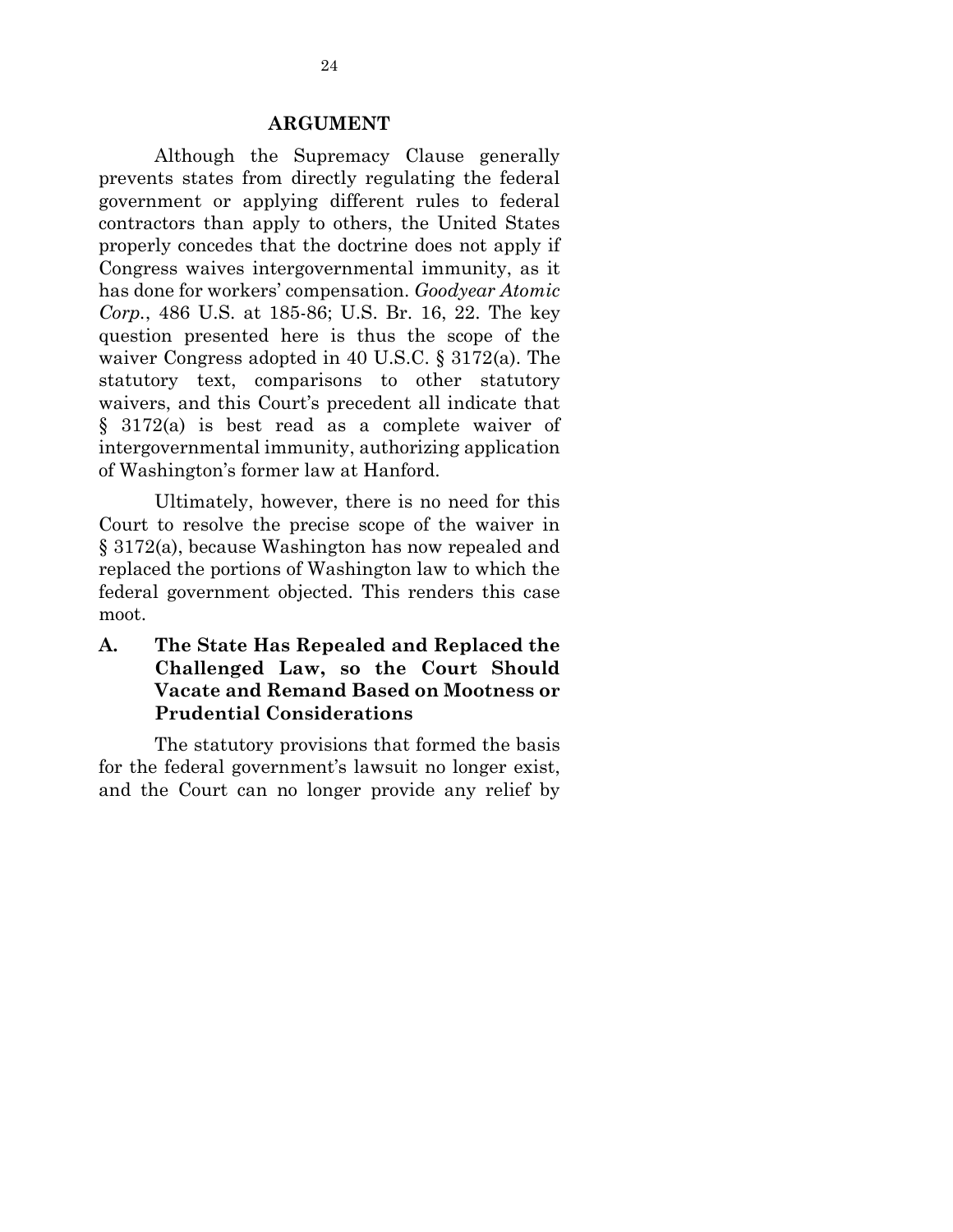invalidating the former law. The case is thus moot, and the Court would be providing a purely advisory opinion if it answered the now hypothetical question presented. Even if the case were not technically moot, prudential considerations would strongly counsel against issuing a constitutional ruling that would have no effect on any existing law. The Court should vacate the decision below and remand for the district court to consider whether the government has any residual claims.

When circumstances change while an appeal is pending that prevent the Court from providing effective relief, the case becomes moot. *Lewis v. Cont'l Bank Corp.*, 494 U.S. 472, 477-78 (1990). To nevertheless decide the case would be to issue an "advisory opinion[] on abstract propositions of law." *Hall v. Beals*, 396 U.S. 45, 48 (1969) (per curiam). This Court therefore routinely dismisses cases as moot or remands for consideration of any remaining claims where an intervening change in the law makes answering the question presented meaningless. *See, e.g.*, *New York State Rifle & Pistol Ass'n, Inc. v. City of New York,* 140 S. Ct. 1525 (2020) (dismissing because city rule restricting transport of firearms was rescinded and state statute enacted prohibiting such rules); *United States v. Microsoft*, 138 S. Ct. 1186, 1188 (2018) (per curiam) (dismissing because legislation enacted after oral argument had terminated the parties' dispute "over the issue with respect to which certiorari was granted"); *Bowen v. Kizer*, 485 U.S. 386, 387 (1988) (per curiam) (dismissing because legislation enacted after case was argued mooted the case); *U.S. Dep't of Justice v. Provenzano*, 469 U.S. 14, 15-16 (1984) (per curiam)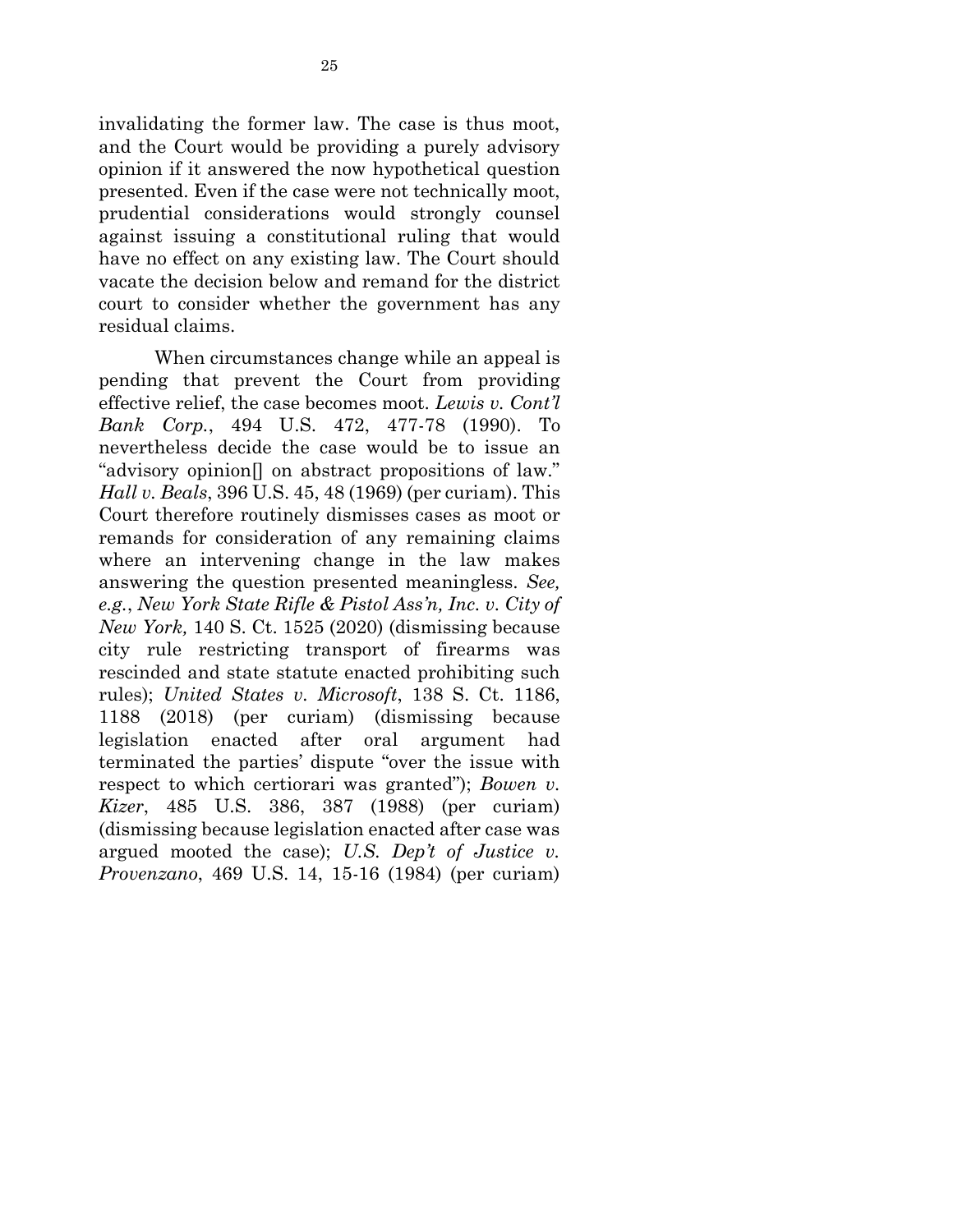(dismissing as moot based on intervening change in law); *United Bldg. & Constr. Trades Council v. Mayor & Council of Camden*, 465 U.S. 208, 213-14 (1984) (same); *Diffenderfer v. Cent. Baptist Church*, 404 U.S. 412, 414 (1972) (per curiam) (same).

Here, enactment of S.B. 5890 renders this case moot. The federal government sought only declaratory and injunctive relief—no damages—invalidating H.B. 1723. The central premise of its argument and the question presented to this Court was that Washington could not adopt a workers' compensation law that applied only to federal contract employees at a federal facility. *See* U.S. Br. I; J.A. 28-40. But the government repeatedly acknowledged that the State could apply workers' compensation laws to federal facilities that also apply elsewhere. *E.g.*, U.S. Br. 32-33 ("States may extend to federal lands and facilities the same workers' compensation provisions that apply to similarly situated non-federal premises."). The State has now repealed and replaced the portion of the former law that limited its coverage to Hanford and to employees of federal contractors. The new law instead applies to anyone who works at a "[r]adiological hazardous waste facility," defined as "any structure and its lands where" certain radioactive wastes are stored or disposed. S.B. 5890 § 1(1)(b). The federal government agrees that S.B. 5890 uses a "completely different" coverage formula than the prior law, and that any legal challenge to the new law would raise different issues and require development of a different record, so this Court should not opine on S.B. 5890. Opp. Sugg. Mootness at 13, 17.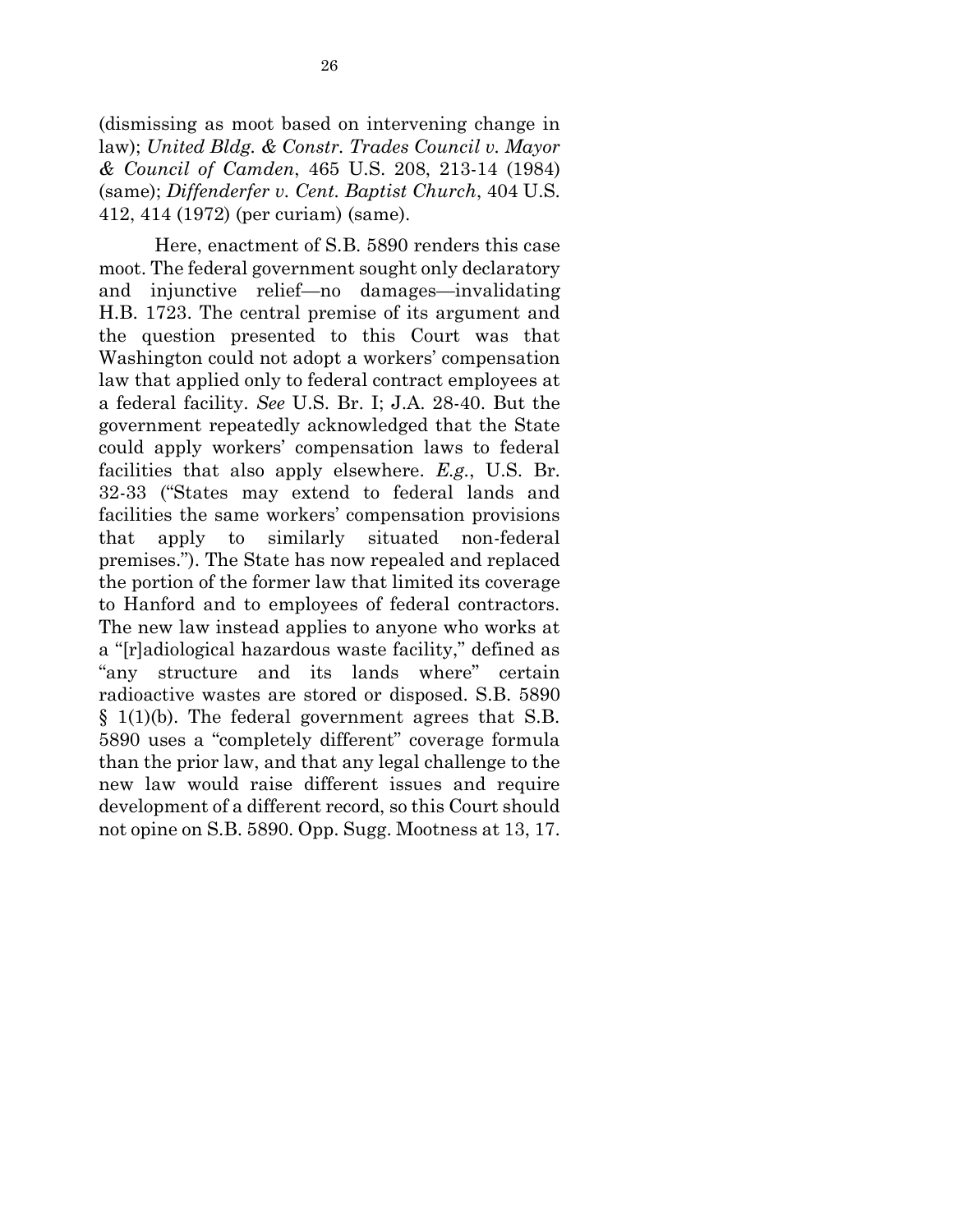Thus, the key feature of the law the United States sought to invalidate no longer exists, and ruling on the merits of the prior statute would have no impact on Washington's law or any other law going forward. It would be a purely "advisory opinion[] on abstract propositions of law." *Hall*, 396 U.S. at 48.

The government erroneously contends, however, that this case is not technically moot because invalidating H.B. 1723 could entitle it to refunds from a small group of Washingtonians whose claims for benefits under the old law were approved but are still on appeal. Opp. Sugg. Mootness at 11-12. There are fewer than 70 such claims, and in any event, any claim that was allowed under H.B. 1723 would also be allowed under S.B. 5890, so even as to this small number, invalidating the prior law will have no impact. Reply Supporting Mootness 4-9.

The government claims that some "relatively low" number of claims allowed under H.B. 1723 might be denied under S.B. 5890, Opp. Sugg. Mootness at 14, but as the State has detailed at length in its Reply in Support of Suggestion of Mootness, that is legally and factually incorrect. The plain language of S.B. 5890's coverage definition extends to all parts of Hanford covered by H.B. 1723, and L&I, the state agency that drafted S.B. 5890 and will implement it, interprets the statute to cover all workers at Hanford who were covered under H.B. 1723. In Washington "[a] court must give great weight to the statute's interpretation by the agency which is charged with its administration, absent a compelling indication that such interpretation conflicts with the legislative intent." *Marquis v. City of Spokane*, 130 Wash. 2d 97, 922 P.2d 43, 50 (1996).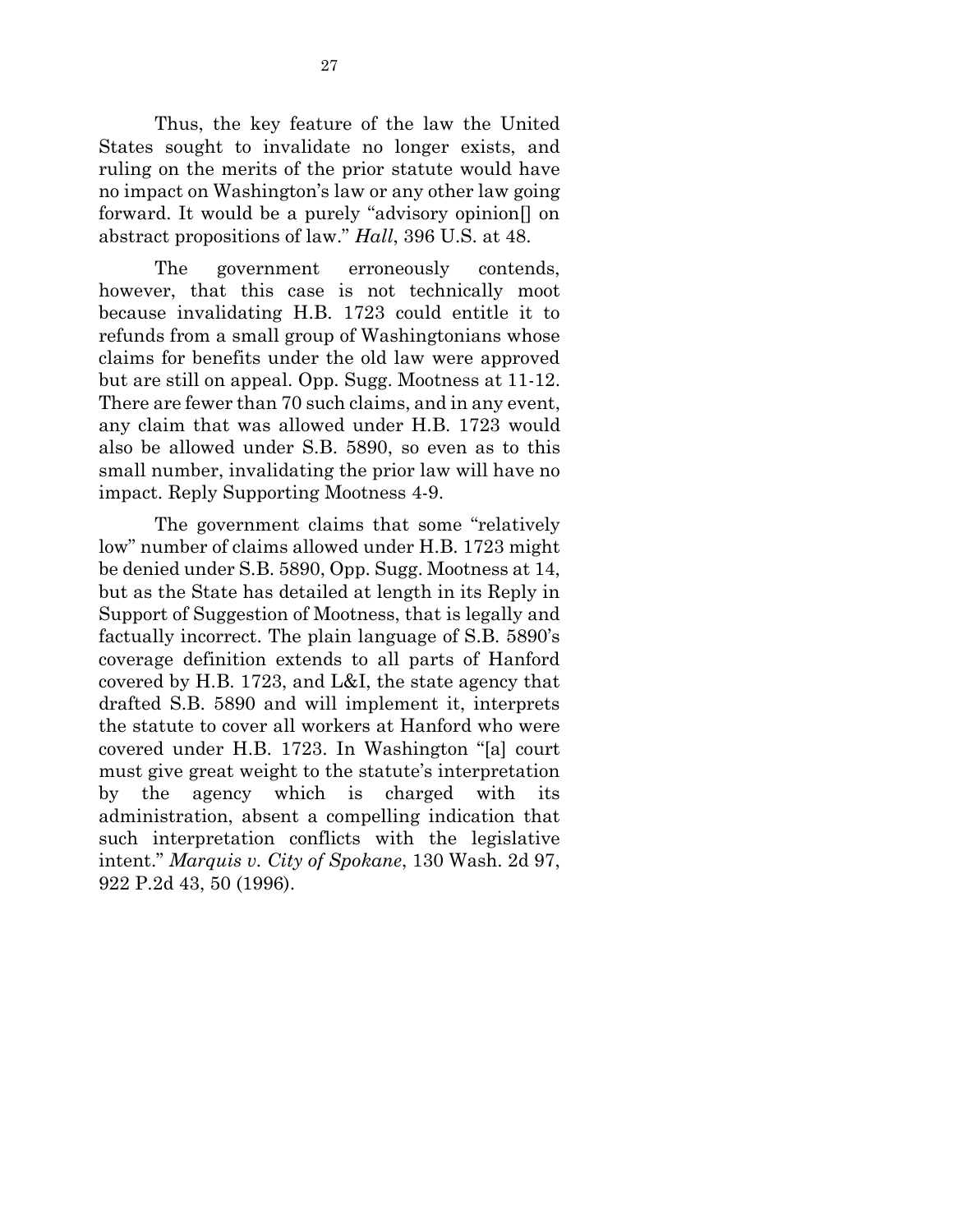This Court should thus follow its regular practice when a change in law moots a case and "vacate the judgment and remand for further proceedings in which the parties may, if necessary, amend their pleadings or develop the record more fully." *Lewis*, 494 U.S. at 482 (citations omitted).

Even if S.B. 5890 somehow failed to render this case completely moot, the Court should still vacate the lower court decision and remand for further proceedings to "conserve[] the scarce resources of this Court." *Lawrence v. Chater*, 516 U.S. 163, 167 (1996) (per curiam). The federal government agrees that "vacating and remanding would be a reasonable approach here," but it urges the Court to decide the case anyway. Opp. Sugg. Mootness at 18. Its reasons are unpersuasive.

The government first claims that the Court should hear argument and issue a constitutional ruling because of the "concrete significance" of the impacts of such a ruling. *Id.* But the outermost limit of the practical impact the government can claim is its potential ability to recoup or avoid somewhere between \$17 and \$37 million worth of payments to sick workers. *Id.* at 11. Given that the government expects to spend at least \$8 million *every day* for the next 50 years cleaning up the Hanford site, *supra* n.6, this claim provides no justification for the Court to spend its time resolving this case. And the government's estimate of how much it might save is wildly overstated because it assumes that none of the claims allowed under H.B. 1723 would be allowed under S.B. 5890, when in fact all of them would be.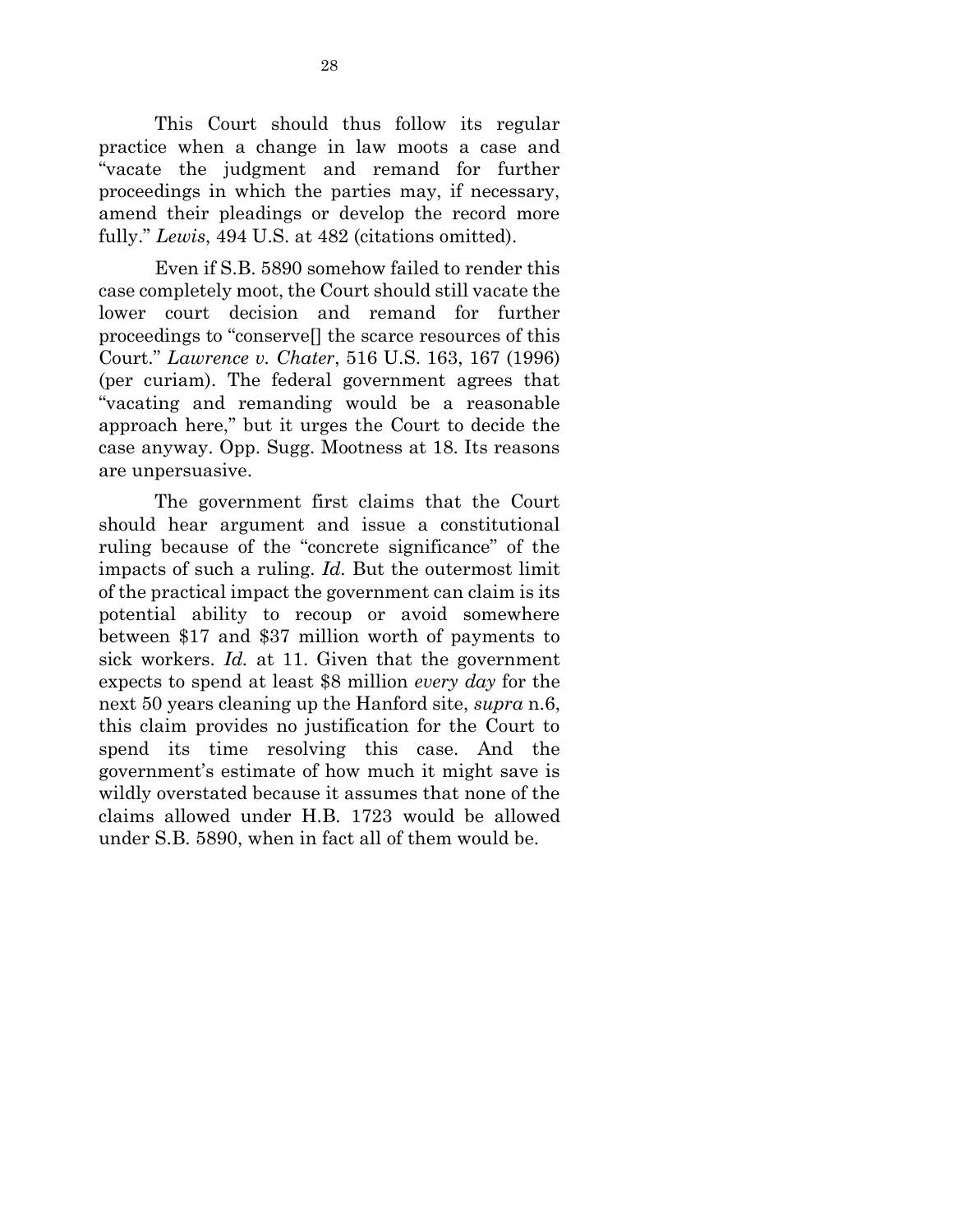The United States also contends that review is warranted here despite its limited practical impact because the State allegedly brought about the intervening change in law to insulate a favorable decision from the Court's review while continuing to subject the United States to the same harm. Opp. Suggestion Mootness 19. This argument is doubly wrong. First, the State is not insulating anything from review because the State is asking this Court to *vacate* the lower courts' decisions on mootness or prudential grounds; no "favorable decision" would survive. Second, S.B. 5890 does not subject the United States to the same harm it alleged from H.B. 1723. The "harm" alleged in this case, from the United States' initial complaint through its petition and briefing to this Court, was "a state workers' compensation law that applies *exclusively* to federal contract workers." J.A. 38; U.S. Br. I (emphasis added). The United States has repeatedly conceded that Washington could instead adopt a law that turned on working at a particular type of facility, whether on federal land or not, *see, e.g.*, Pet. 13, 16, 18, which is exactly what Washington has now done. Thus, while the United States may object to the new law, the harm it alleges is not the same. As the United States concedes elsewhere, any challenge to the new law would "raise different issues and require development of a different record." Opp. Suggestion Mootness 17.

In short, this case is moot, but even if it were not, the miniscule stakes alleged by the government here would not warrant this Court's issuance of a constitutional ruling. The Court should vacate the lower court rulings and remand to the district court.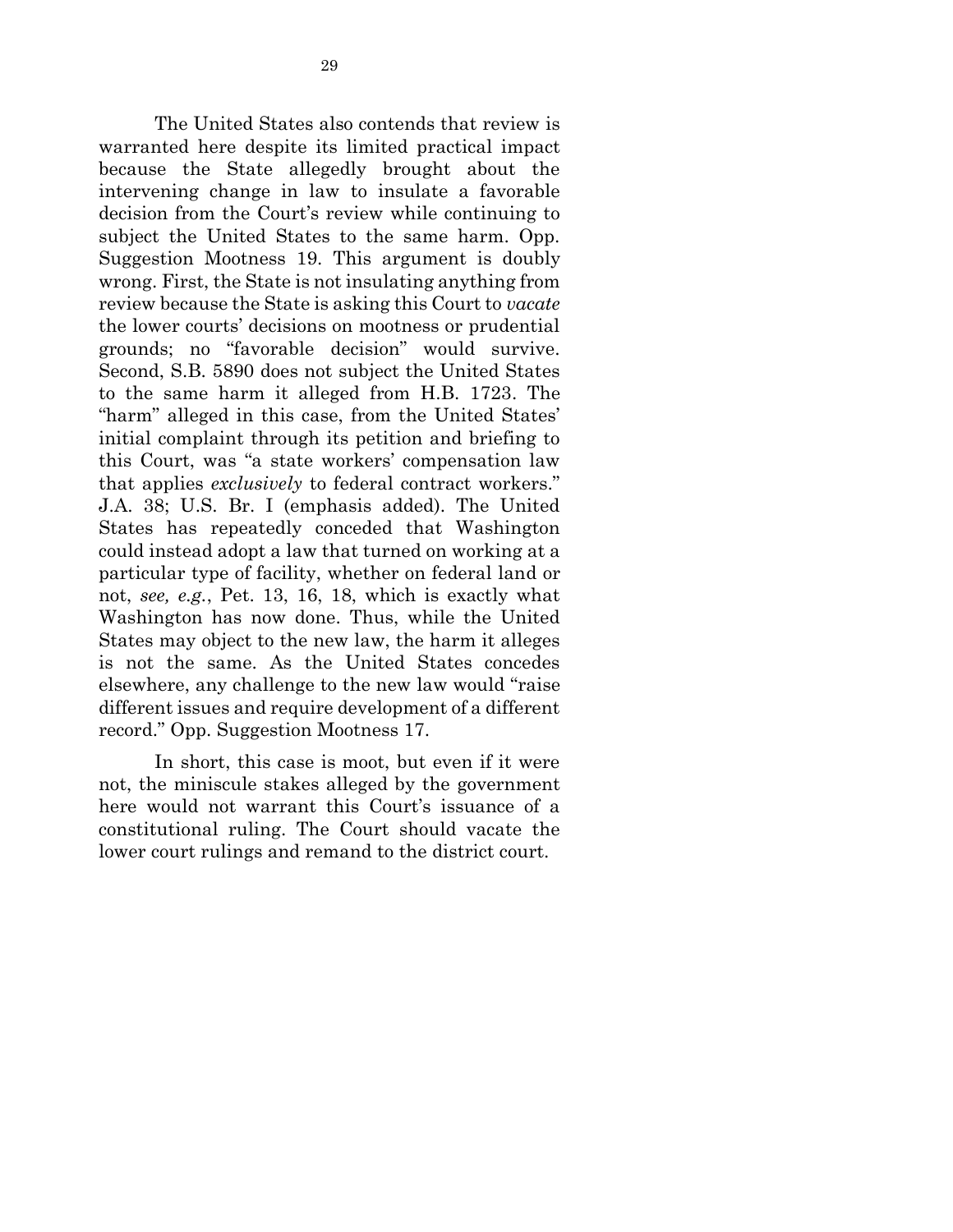# **B. 40 U.S.C. § 3172(a) Completely Waives Intergovernmental Immunity, Allowing States to Regulate Workers' Compensation on Federal Lands and Projects As if They Were Under Exclusive State Jurisdiction**

There is no dispute between the parties that § 3172(a) waives intergovernmental immunity as to state workers' compensation laws. The central question for this Court is whether  $\S 3172(a)$  effects a complete or a partial waiver of such immunity. The federal government offers an ever-changing array of theories about how Congress supposedly intended to limit § 3172(a)'s waiver. But all signs here—the sweeping scope of the statutory text, the contrast of its language with partial waivers enacted around the same time, and this Court's prior interpretations of the unambiguous statutory language—point to the same conclusion: Congress completely waived immunity as to state workers' compensation laws for federal land and projects. Thus, if this Court does not dismiss this case as moot, it should uphold H.B. 1723 as falling within Congress's broad waiver of intergovernmental immunity in § 3172(a).

# **1. The text of Section 3172(a) supports the State's reading**

The plain text of 40 U.S.C. § 3172(a) effects a total waiver of intergovernmental immunity as to state workers' compensation laws on federal land and projects. The government disputes this plain reading only by relying on words not found in the text and taking statutory language out of context.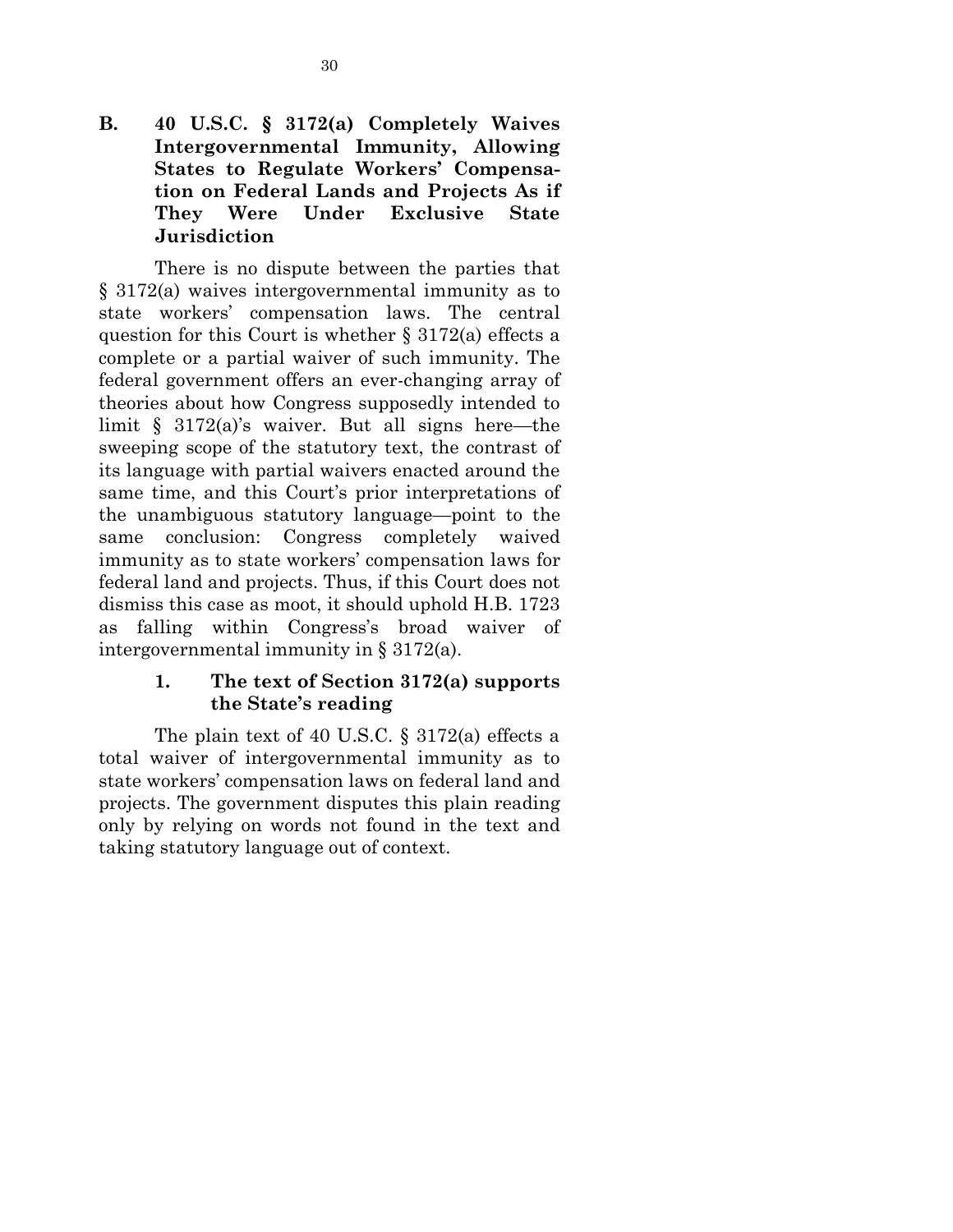The waiver's language is sweeping:

The state authority charged with enforcing and requiring compliance with the state workers' compensation laws . . . may apply the laws to all land and premises in the State which the Federal Government owns or holds by deed or act of cession, and to all projects, buildings, constructions, improvements, and property in the State and belonging to the Government, in the same way and to the same extent as if the premises were under the exclusive jurisdiction of the State in which the land, premises, projects, buildings, constructions, improvements, or property are located.

40 U.S.C. § 3172(a). Thus, the waiver gives states authority to regulate federal projects "in the same way and to the same extent as if the premises were under the exclusive jurisdiction of the State[.]" The plain meaning of this language, as the lower court held, is that it "removes federal jurisdiction as a barrier to a state's authority over workers' compensation laws[.]" Pet. App. 72a.

Several features support this reading. First, the waiver is written based on what the State could do under its "exclusive jurisdiction." That is an expansive term clearly designed to waive intergovernmental immunity, because "exclusive jurisdiction" means more than just ownership; it means full regulatory authority. This interpretation is supported by precedent and contemporary dictionaries. *Webster's Dictionary* from 1934, for example, defines "jurisdiction," as relevant here, as: "authority of a sovereign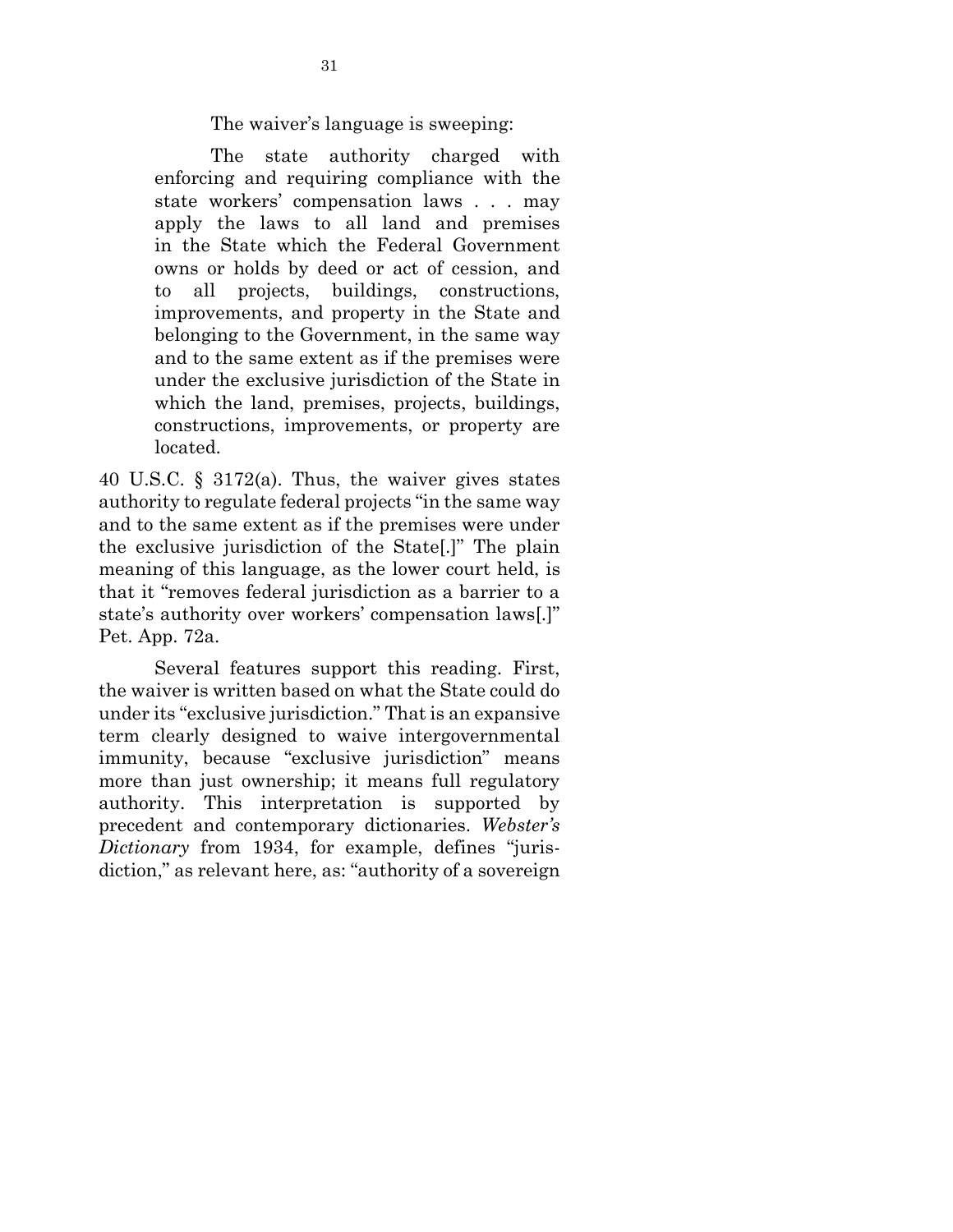power to govern or legislate; power or right to exercise authority; control." Jurisdiction, *Webster's New International Dictionary of the English Language* (1936). The term "exclusive" was similarly defined as "excluding or having the power to exclude," while "exclude" means "to refuse participation, enjoyment, consideration or inclusion." *Id.* (exclusive, exclude). Case law from the same time period applied the same understanding: exclusive jurisdiction meant complete authority to regulate, not just ownership. *See, e.g.*, *Murray*, 291 U.S. 319 (after effective date of the state's cession of land, the "jurisdiction of the federal government was exclusive" and "laws subsequently enacted by the state were ineffective in the navy yard"; *North Dakota*, 495 U.S. at 435 (plurality opinion) (citing cases recognizing that states have no jurisdiction to tax or regulate liquor sales on military bases under "exclusive federal jurisdiction") (case omitted); *Atkinson v. State Tax Comm'n of Oregon*, 303 U.S. 20, 23-25 (1938) (distinguishing federal ownership of land from "exclusive jurisdiction" over that land).

The idea that the federal government would retain some degree of immunity from state regulation on land under the state's "exclusive jurisdiction" is irreconcilable with the plain meaning and judicial construction of that term. The federal intention to entirely waive jurisdiction as to workers' compensation is confirmed by § 3172(b), which specifies that: "The Government under this section does not relinquish its jurisdiction *for any other purpose*." (Emphasis added.) That phrasing only makes sense if the government *has* relinquished its jurisdiction for some purpose, namely as to workers' compensation.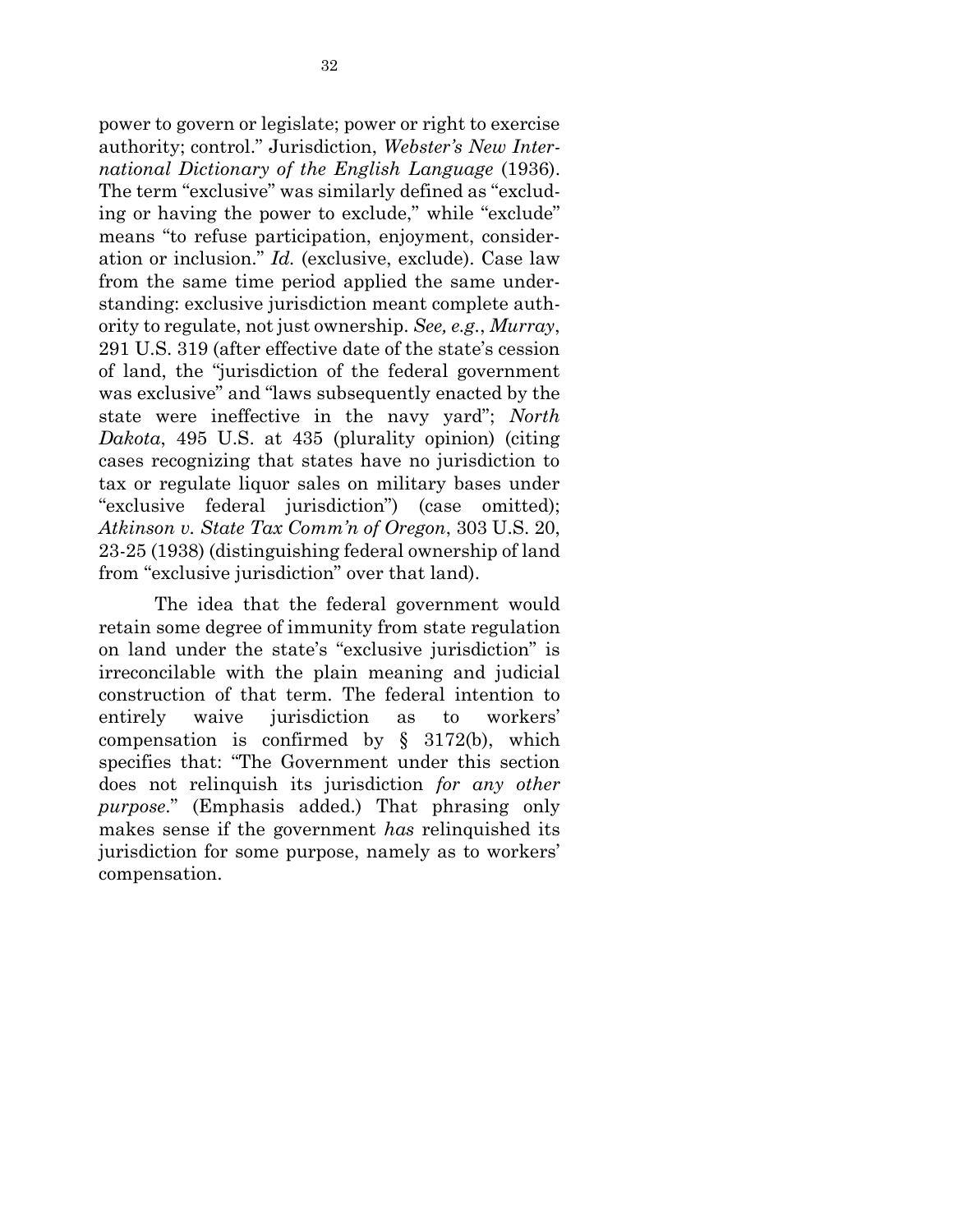The relinquishment of federal "jurisdiction" and grant of "exclusive jurisdiction of the State" is particularly telling because, from its origins, intergovernmental immunity has been characterized as an incident of jurisdiction. The parties in *McCulloch v. Maryland*, 17 U.S. (4 Wheat.) 316 (1819), for example, characterized their respective claims about state taxation of a federal bank on state land as a matter of competing assertions of jurisdiction. *Id.* at 342 (noting Maryland's argument that "the jurisdiction of the state extends over all its territory" and the government's competing argument that Congress's actions created a strong ground "to infer a cessation of state jurisdiction"). The *McCulloch* Court also framed intergovernmental immunity as an incident of sovereignty and jurisdiction. *Id*. at 429 ("It may be objected to this definition, that the power of taxation is not confined to the people and property of a state. It may be exercised upon every object brought within its jurisdiction. This is true. But to what source do we trace this right? It is obvious, that it is an incident of sovereignty, and is co-extensive with that to which it is an incident.").<sup>15</sup>

Another feature reflecting the breadth of § 3172(a)'s waiver is that it waives immunity over federal land and projects "*as if* the premises were

 $\overline{a}$ 

<sup>15</sup> *See also, e.g.*, *Collector v. Day*, 78 U.S. 113, 123 (1870), *overruled in part by Graves v. People of State of New York ex rel. O'Keefe*, 306 U.S. 466 (1939) (invalidating federal tax on state judicial officer as violating intergovernmental immunity, reasoning: "'If the right to impose the tax exists, it is a right which, in its nature, acknowledges no limits. It may be carried to any extent within the jurisdiction of the State . . . .'" (quoting *Weston v. City of Charleston*, 27 U.S. (2 Peters) 449, 466 (1829))).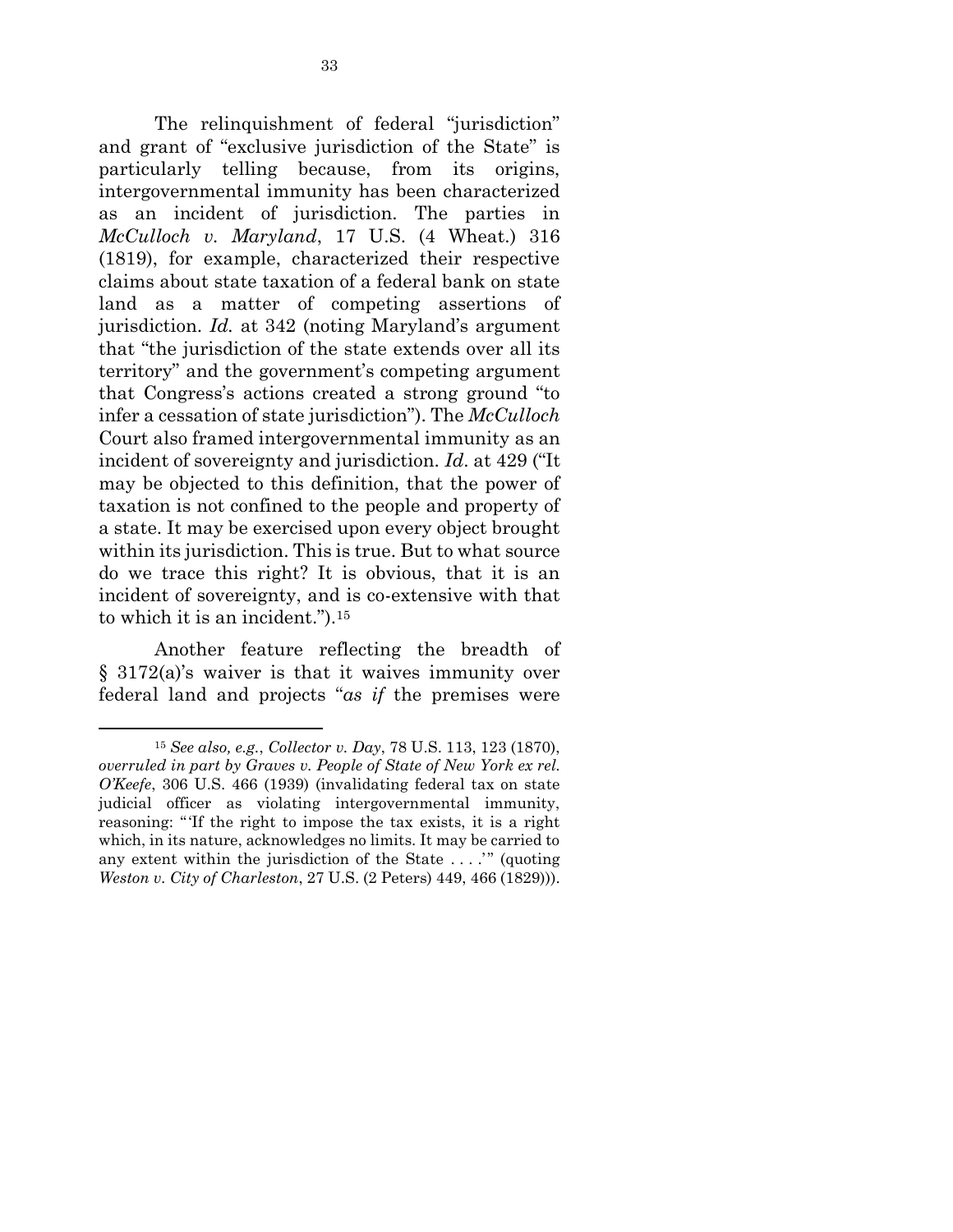under the exclusive jurisdiction of the State" (emphasis added). "As if" presupposes a hypothetical situation: it means "as it would be if // it was *as if* he had lost his last friend."<sup>16</sup> The statutory language is thus explicitly framed in the hypothetical: states may apply their workers compensation laws to federal premises "as it would be if" those premises were under the states' exclusive jurisdiction. It is hard to imagine a clearer attempt to give states full regulatory authority over workers' compensation on federal land. Indeed, as detailed below, the state is unaware of any other federal waiver statute that grants states authority "as if" the federal premises were under exclusive state jurisdiction. *See infra* p. 41-43.

The straightforward meaning of this statutory language effectuates a complete waiver of intergovernmental immunity as to workers' compensation on federal lands or projects. As the court of appeals explained,  $\S$  3172(a) "permits the States to apply workers' compensations laws to federal land located in the state, without limitation." Pet. App. 73a-74a.

The federal government critiques this plain reading, but its arguments focus more on the imagined consequences of a complete waiver of immunity than on the statute's plain language.

To begin, the government argues that the plain reading adopted by the court of appeals ignores the statutory phrase "in the same way and to the same

1

<sup>16</sup> As if, *Merriam-Webster.com*, https://www.merriamwebster.com/dictionary/as%20if (last visited Mar. 22, 2022).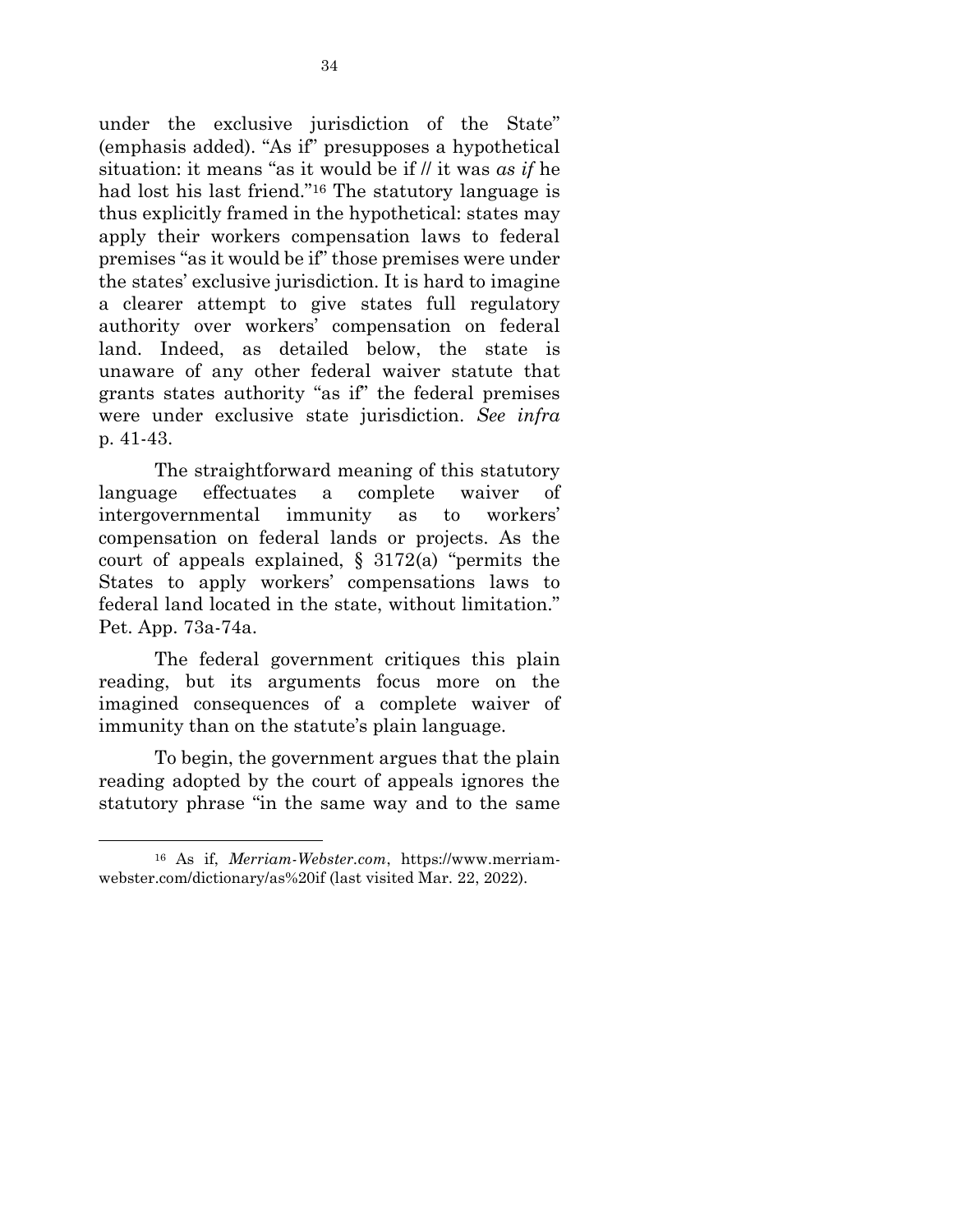extent," but that is incorrect. U.S. Br. 38-39. The statute says that the State may regulate "in the same way and to the same extent as if the premises were under the exclusive jurisdiction of the State[.]" 40 U.S.C. § 3172(a). This language makes clear that the State's power is identical—no more and no less to what it would be on premises under the State's exclusive jurisdiction. The government suggests that this language must mean something else. It claims that the phrase means that a "state workers' compensation provision that applies to construction workers on private or state-owned sites can be applied 'in the same way and to the same extent' to construction workers at a federally owned site." U.S. Br. 32. But "in the same way and to the same extent" does not reference how states treat other workers; it references how states could regulate under their "exclusive jurisdiction." This is markedly different from other waiver statutes, which explicitly reference how states actually regulate others. *See, e.g.*, 49 U.S.C. § 5126(a) (providing that "person[s] under contract with" the federal government to transport hazardous materials are subject to state regulation "in the same way and to the same extent that any person" is regulated); *infra* p. 41-43.

The federal government also insists repeatedly that § 3172(a) prohibits regulations on federal land that differ from those on state or private land, U.S. Br. 16, 32-33, but that is not what the statute says. When Congress wants to prohibit stricter state regulation on federal land, it knows exactly how to say so, and it has in many other waiver statutes detailed below. *See infra* p. 41-43. It did not do so here. As the court of appeals correctly held: "[t]he plain text of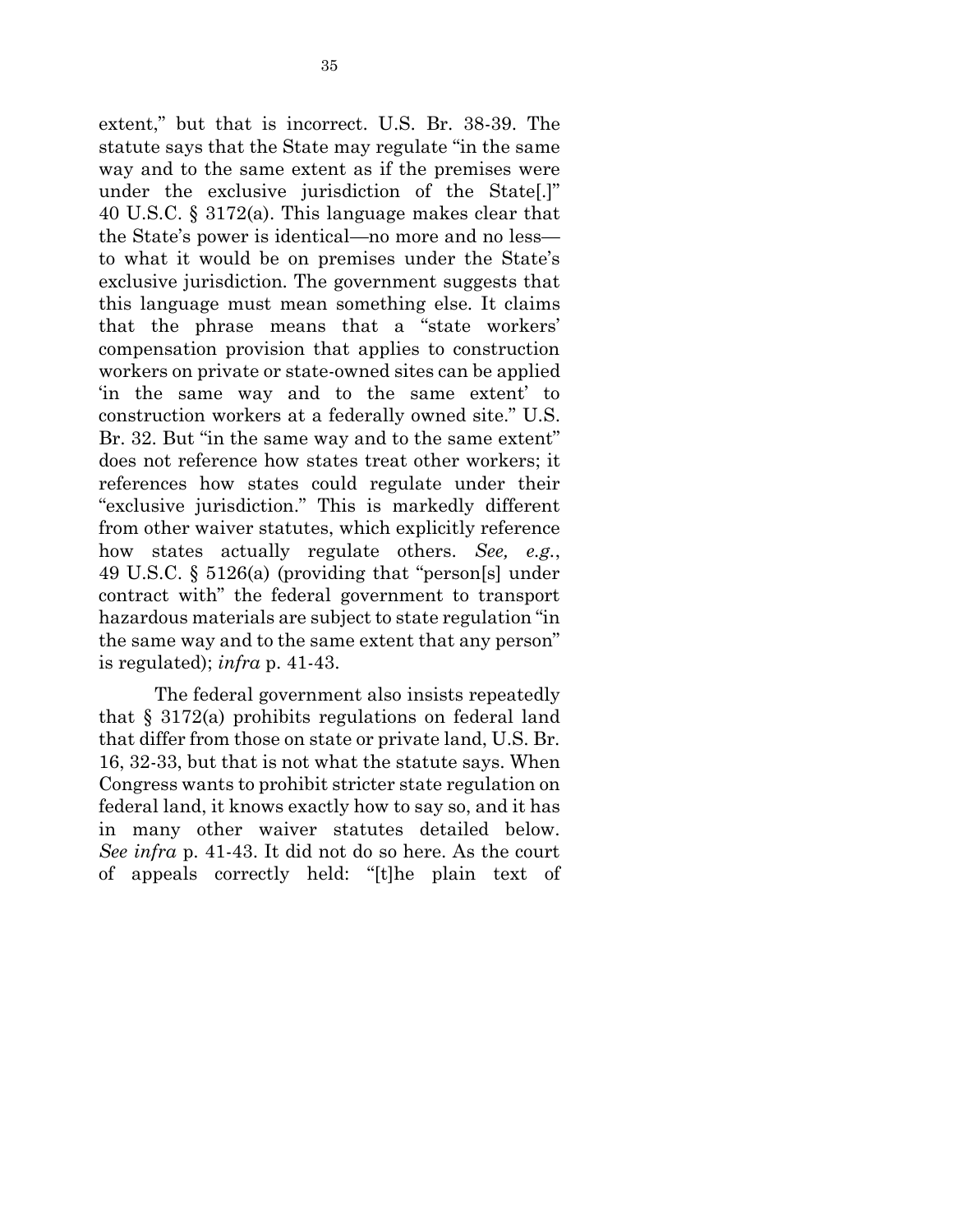§ 3172 does not purport to limit the workers' compensation laws for which it waives intergovernmental immunity to only those that are 'generally applicable.'" Pet. App. 68a.

The government also argues that the statute's header supports its interpretation, but "the heading of a section cannot limit the plain meaning of the text." *Bhd. of R.R. Trainmen v. Baltimore & O.R. Co.*, 331 U.S. 519, 529 (1947). And the header language does not support the government's interpretation in any event. The header states: "Extension of state workers' compensation laws to buildings, works, and property of the Federal Government." U.S. Br. 32. The government argues that the use of the word "extension" implies that the "provisions also apply elsewhere in the State." U.S. Br. 32. But in stating that  $\S 3172(a)$  results in an "extension" of such laws, the header merely states the obvious: before enactment of  $\S 3172(a)$ , state workers' compensation laws did not apply to "buildings, works, and property of the Federal Government[,]" and after enactment of the statute, they do. 40 U.S.C.  $\S$  3172(a). This language cannot support the weight the government puts on it.

Unhappy with  $\S$  3172(a)'s broad text, the federal government tries to limit its meaning by claiming that the statute's legislative history indicates that it was directed solely to "address problems of territorial jurisdiction" and simply applied to federal land the same intergovernmental immunity rules that applied elsewhere. U.S. Br. 40. But this reading makes no sense. According to the government, before the "late 1930s," intergovernmental immunity was "understood to bar States from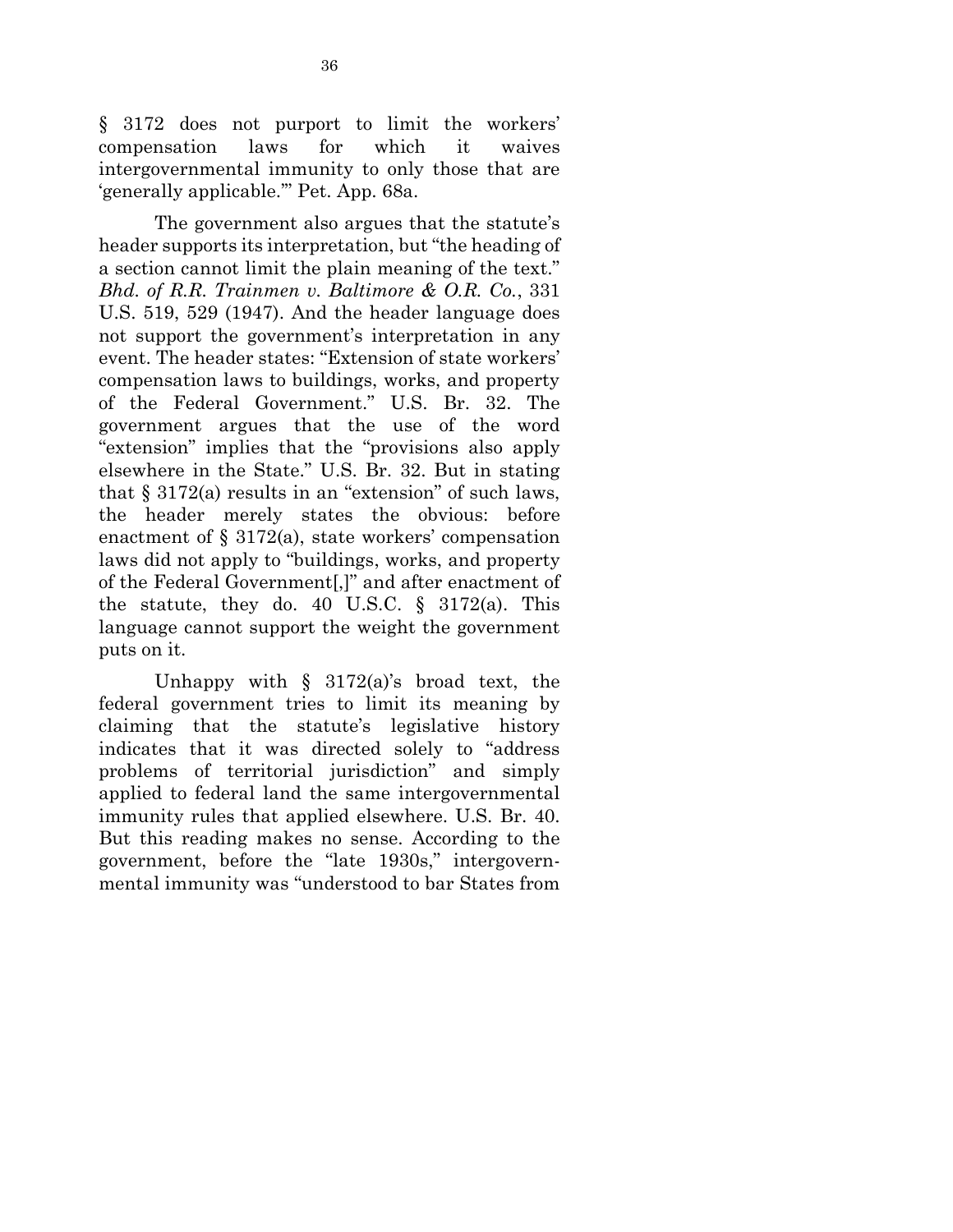imposing *any* tax or regulation" on federal contractors even outside federal land. U.S. Br. 20-21 (citing *United States v. County of Fresno*, 429 U.S. 452, 459- 460 (1977)). According to the cases cited, this rule began to change in 1937 to allow application of nondiscriminatory state taxes to federal contractors. *County of Fresno*, 429 U.S. at 459-460.<sup>17</sup> But Congress first enacted the materially identical predecessor to § 3172(a) *in 1936*, before this rule had changed. Thus, on the government's own telling, in 1936 states could not regulate federal contractors *at all*, even on a nondiscriminatory basis, outside federal land. If the government were correct that Congress's intent was to allow states to regulate on federal land just as they could on state land, the waiver would have done nothing at all, because it would simply have extended the complete immunity of federal contractors on nonfederal land onto federal land. That is nonsensical. The much more plausible reading of the history is that Congress intended to completely waive federal immunity from state workers' compensation laws on federal land and projects.

Another problem with the government's version of the legislative history is that it understates the breadth of  $\S$  3172(a)'s language. The actual language of the waiver applies not just to "all land and premises in the State which the Federal Government owns or holds by deed or act of cession," but also to "all

1

<sup>17</sup> *See also [South Carolina v. Baker](http://www.westlaw.com/Link/Document/FullText?findType=Y&serNum=1988050555&pubNum=708&originatingDoc=I234cfbe89c1e11d9bdd1cfdd544ca3a4&refType=RP&fi=co_pp_sp_708_1364&originationContext=document&vr=3.0&rs=cblt1.0&transitionType=DocumentItem&contextData=(sc.UserEnteredCitation)#co_pp_sp_708_1364)*, 485 U.S. 505, 506 [\(1988\)](http://www.westlaw.com/Link/Document/FullText?findType=Y&serNum=1988050555&pubNum=708&originatingDoc=I234cfbe89c1e11d9bdd1cfdd544ca3a4&refType=RP&fi=co_pp_sp_708_1364&originationContext=document&vr=3.0&rs=cblt1.0&transitionType=DocumentItem&contextData=(sc.UserEnteredCitation)#co_pp_sp_708_1364) (before late 1930s, courts viewed "any tax on income a party received under a contract with the government [as] a tax on the contract and thus a tax 'on' the government because it burdened the government's power to enter into the contract").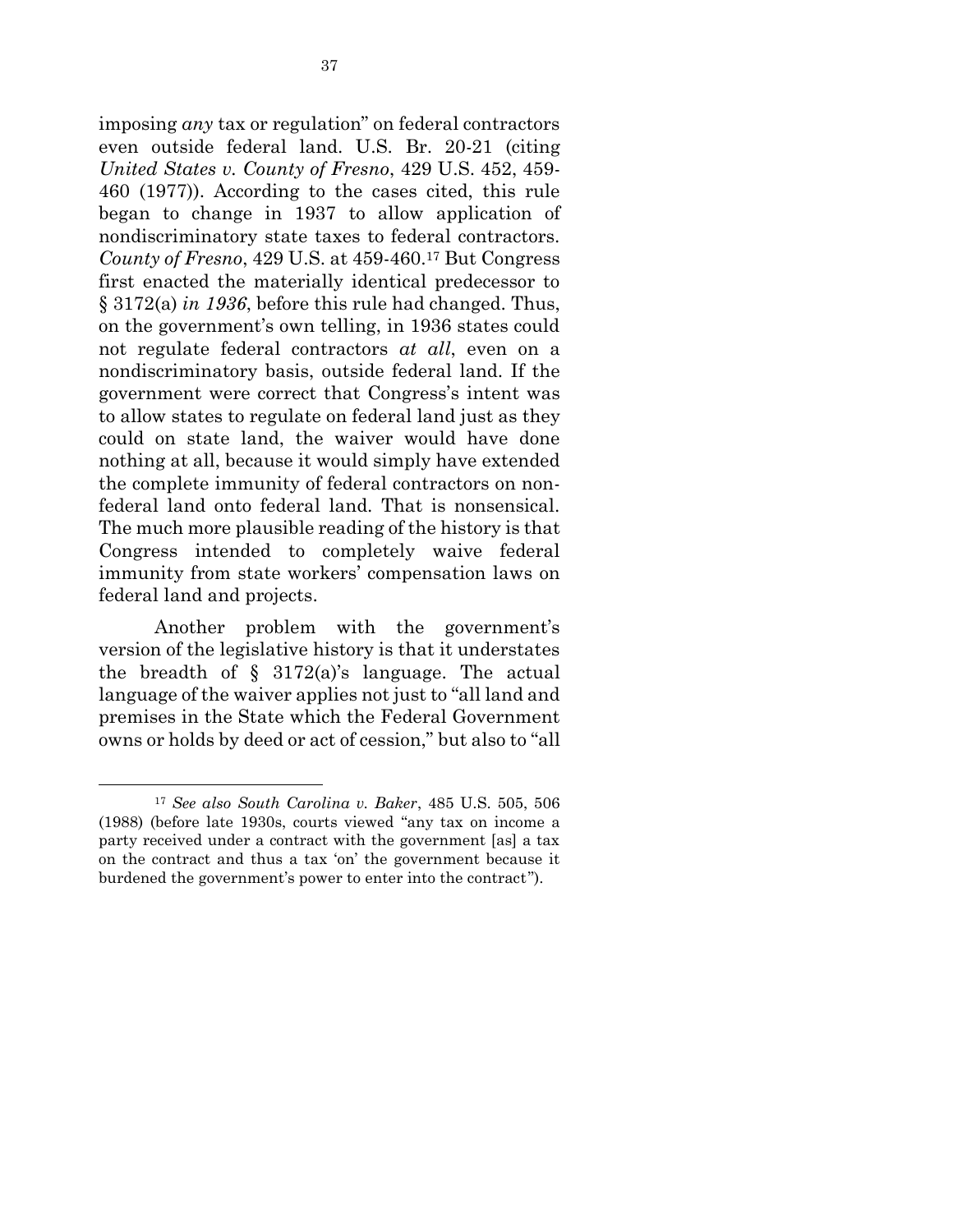*projects*, buildings, constructions, improvements, and property in the State and belonging to the Government." § 3172 (emphasis added). This is consistent with Congress's goal of protecting laborers "on projects, buildings, constructions, improvements, and property *wherever situated* belonging to the United States of America." C.A.9.SER 365-66 (Senate Report, Rep. No. 74-2294, 74th Cong., 2d Sess. (1936)) (emphasis added). The text of the waiver thus extends to federal projects outside of federal enclaves. Thus, whenever immunity applies to government contractors as a result of work on federal lands or federal projects, § 3172 will apply.

In a last ditch effort to critique the court of appeals' reasoning, the government demands that this Court accept any "plausible" interpretation of the statute that avoids a complete waiver of immunity. U.S. Br. 36-37. But as this Court held in *Goodyear* in rejecting what the government claimed was a "plausible" reading, any interpretation of  $\S$  3172(a) must still be "squared with the statute's language and history." *Goodyear Atomic Corp.*, 486 U.S. at 183. As in *Goodyear*, the government's interpretation here cannot be squared with  $\S$  3172(a)'s language or history.

The federal government's reading of § 3172(a) is not plausible or even internally consistent. The government claims that the statute "authoriz[es] state officials to apply their workers' compensation laws to federal land and facilities if—but only if—they apply those laws 'in the same way and to the same extent,' 40 U.S.C. 3172(a), to other areas of the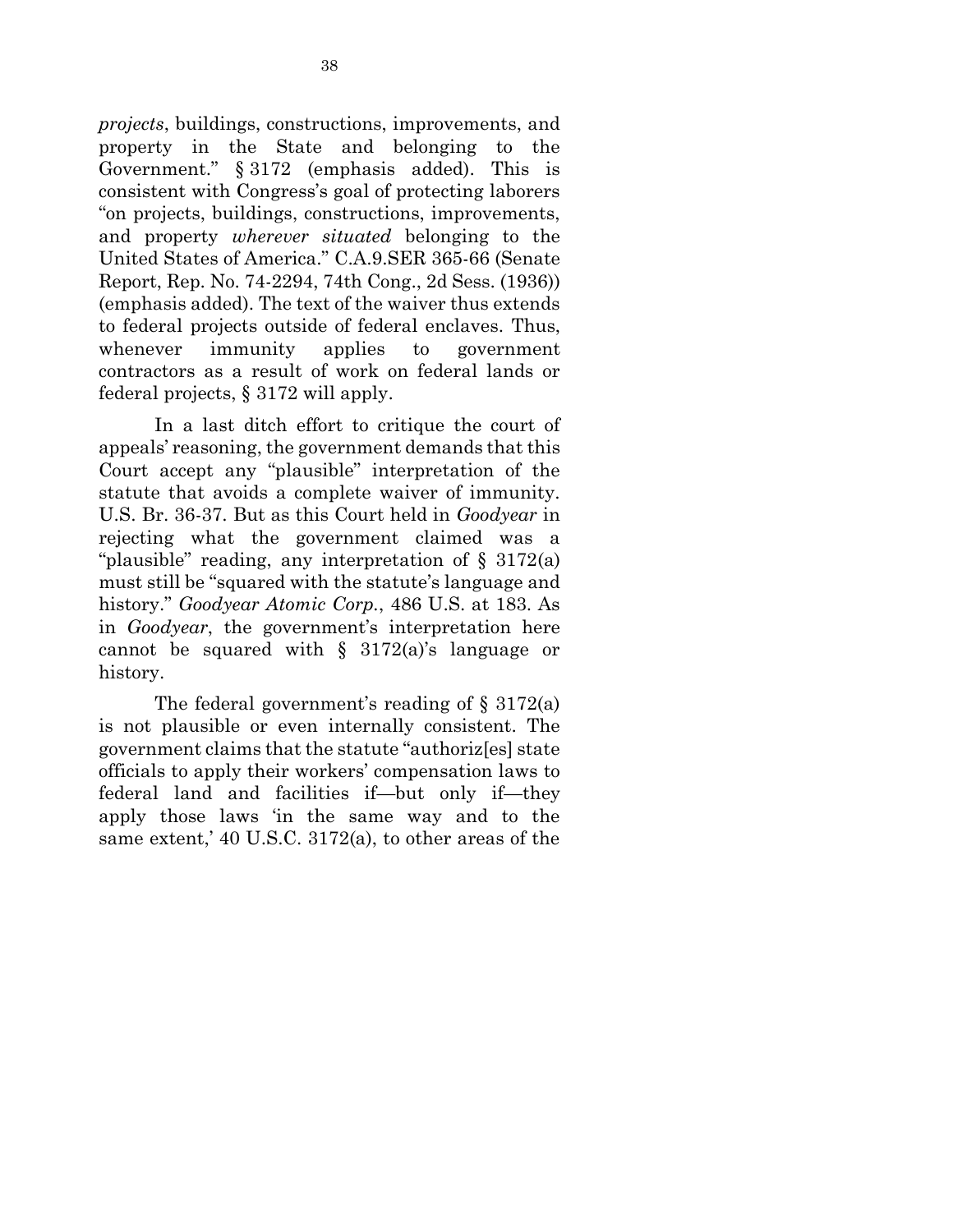State." U.S. Br. 33. There are at least three problems with this interpretation.

First, this reading adds words to § 3172(a) and ignores words in the statute. Section 3172(a) says that states may apply workers' compensation laws to federal land and projects "in the same way and to the same extent as if the premises were under the exclusive jurisdiction of the State[.]" 40 U.S.C. § 3172(a). Unlike many other waiver statutes, *supra* p. 41-43, this language conspicuously does not say state laws can apply "in the same way and to the same extent as" they apply elsewhere. Nothing in this text requires the state law actually to "apply in other areas of the State," U.S. Br. 32-33, and the Court should not add such terms to the statute. *62 Cases of Jam v. United States*, 340 U.S. 593, 596 (1951) (court does not add to statute). Here, unlike in other waiver statutes, the "same way and same extent" language refers not to how the State regulates elsewhere, but to what the State could do if the federal land or project "were under the exclusive jurisdiction of the State." By insisting that  $\S 3172(a)$  only allows laws that actually apply elsewhere, the government also ignores the phrase "as if," which presupposes a hypothetical comparison as detailed above. *Supra* p. 33-34. And by claiming that the federal government retains federal jurisdiction to assert immunity, the United States reads the word "exclusive" entirely out of the statute. Because the government's interpretation adds to and omits key words in § 3172(a)'s text, the Court should reject it. *See 62 Cases of Jam*, 340 U.S. at 596.

Second, the government elsewhere has conceded that § 3172(a) allows state workers'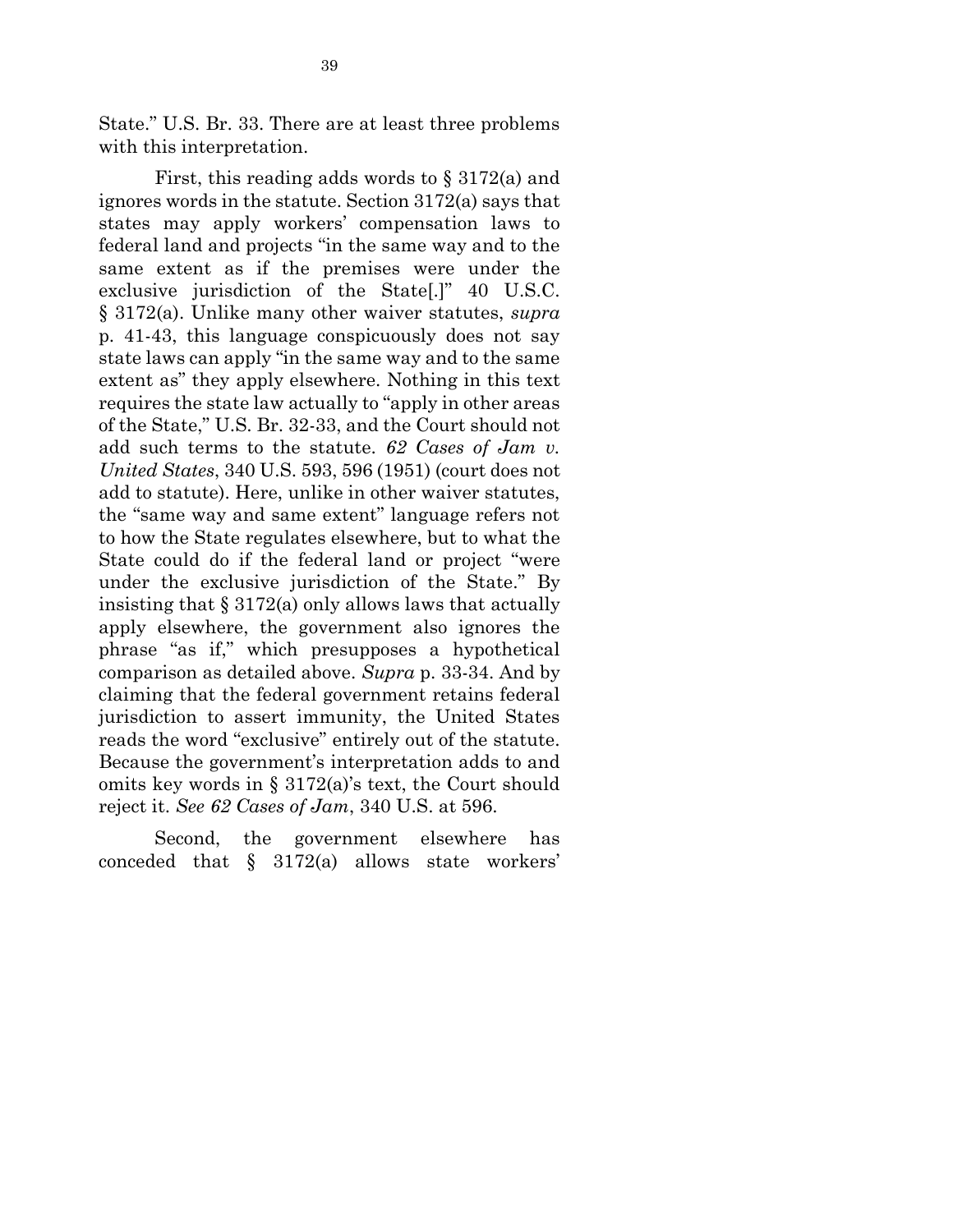compensation laws even if they apply only on federal land. For example, the government has conceded that "if a State has a special workers' compensation provision for employees who perform particularly hazardous duties, that provision could be applied to federal contract workers who perform those duties at the federal facility." Pet. 18 (citation omitted). So, for example, Washington could adopt a workers' compensation law or regulations that applied only to workers directly involved in the dangerous task of emptying tanks containing high-level radioactive waste. Such a law would apply only to federal contractors at Hanford, yet the United States concedes it would be allowed under § 3172(a). Pet. 18.

Finally, the government's reading would lead to bizarre results Congress could not have intended. For example, under the government's theory, if a state enacted special workers' compensation protections for workers engaged in shipbuilding, applying that law to private employees on federal land (such as a Navy base) would be perfectly fine if there was some other shipbuilding facility in the state on non-federal land. But if that private facility closed, so that the law no longer applied to anyone outside federal land, the state law would suddenly violate § 3172(a). That makes no sense.

In sum, the government's reading of  $\S 3172(a)$ ignores the statute's text. The court of appeals' faithful reading of that text should be affirmed.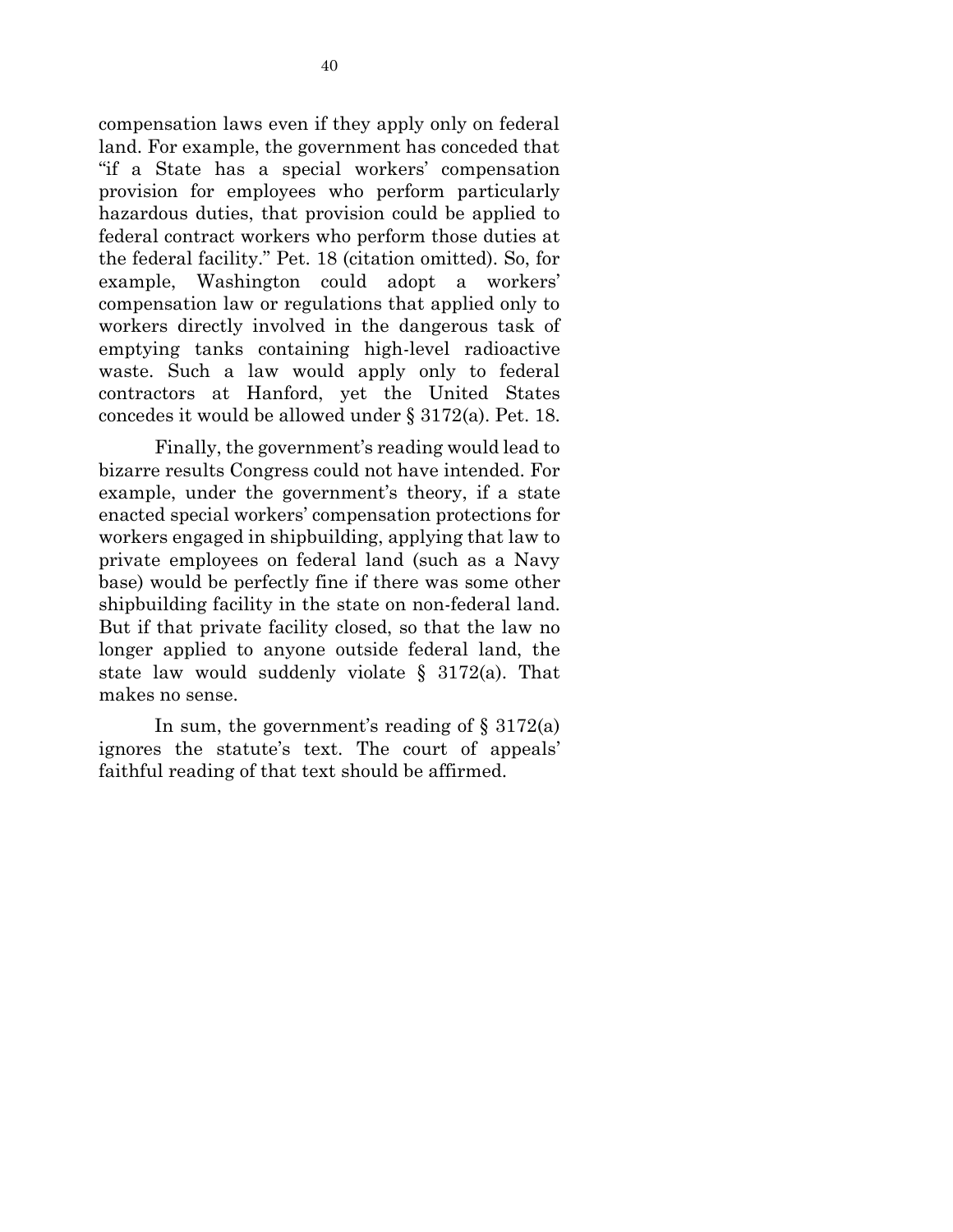#### **2. Comparing Section 3172 to other waivers of immunity supports the State's reading**

The flaws in the government's textual arguments are put into sharper relief by comparing § 3172's broad waiver language to the far narrower language Congress has used when it intends to grant only a partial waiver of intergovernmental immunity. Congress has used many approaches to indicate when it intended to grant only partial immunity, but it used none here.

For example, shortly after Congress enacted the precursor statute to  $\S$  3172 in 1936, Congress passed a partial waiver of intergovernmental immunity as to state taxation of federal officers. *Davis v. Michigan Dep't of Treasury*, 489 U.S. 803, 808 (1989). That waiver provided:

> The United States consents to the taxation of pay or compensation for personal service as an officer or employee of the United States ... by a duly constituted taxing authority having jurisdiction, if the taxation *does not discriminate* against the officer or employee because of the source of the pay or compensation.

*Id.* (citing 4 U.S.C. § 111) (emphasis added). This unquestionably partial waiver of intergovernmental immunity, unlike § 3172, used precise and narrow language and explicitly forbade differential treatment of federal officers or employees. *Id.* One of the primary cases on which the government relies, *Dawson v. Steager*, 139 S. Ct. 698 (2019), analyzed this partial statutory waiver. This analysis is inapposite here.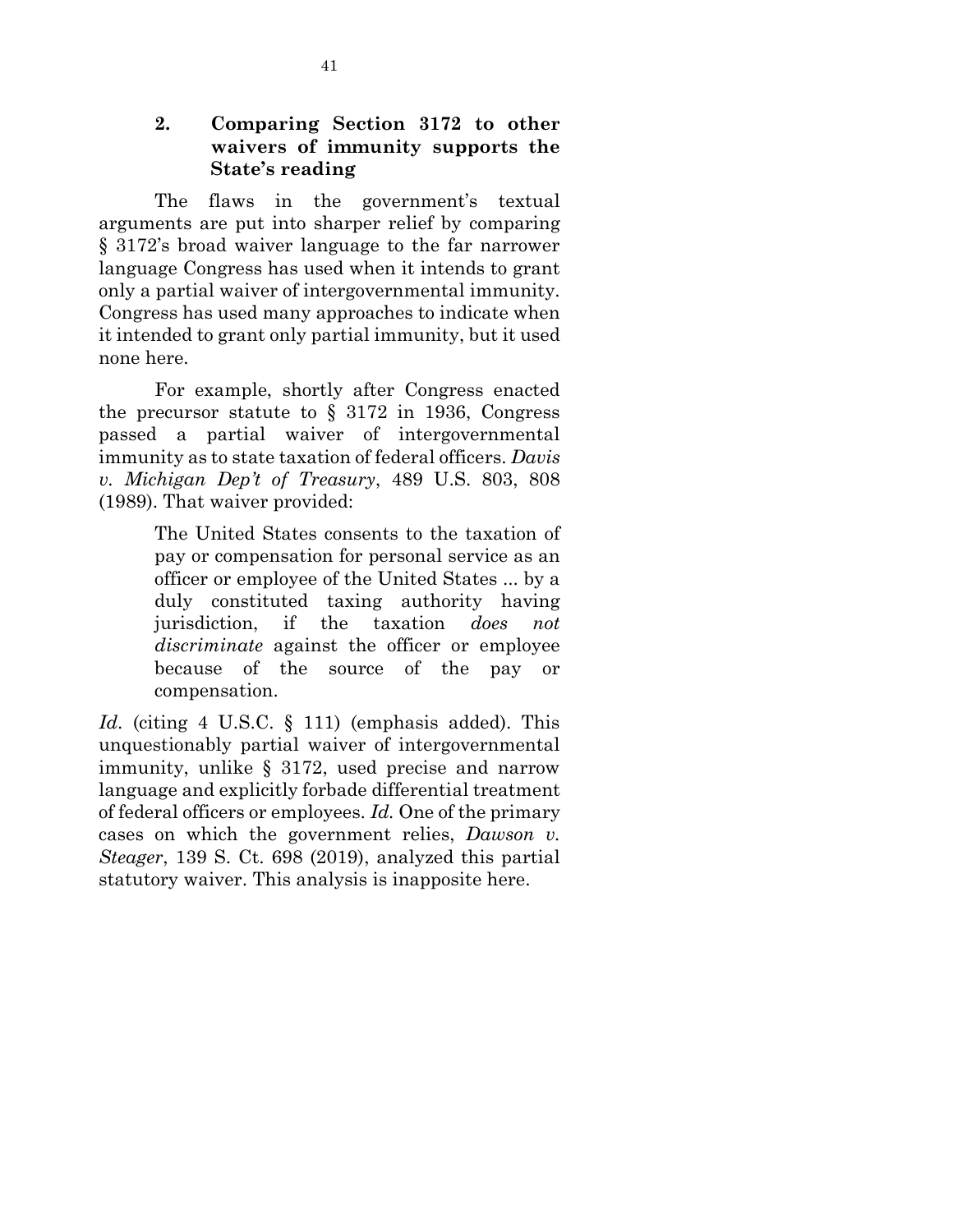Other partial waivers of immunity are similarly explicit. For example, in the Comprehensive Environmental Response, Compensation, and Liability Act (CERCLA), 42 U.S.C. §§ 9601 to 9675, Congress provided that on federal land state laws "shall not apply to the extent a State law would apply any standard or requirement to [federal] facilities which is more stringent than the standards and requirements applicable to facilities which are not" federal. 42 U.S.C. §  $9620(a)(4)$ . This waiver explicitly forbids states from imposing more stringent laws on federal land than on other land.

Even where federal statutes waive intergovernmental immunity by giving states authority to regulate federal land "in the same manner and to the same extent" that states regulate others, the waiver statutes omit the key feature of § 3172(a)'s language: "as if the premises were under the exclusive jurisdiction of the State." The court of appeals identified numerous such statutes. Pet. App. 70a-71a. For example, the Resource Conservation and Recovery Act, 42 U.S.C. §§ 6901 to 6992k, allows states to enforce their hazardous waste management plans on federal agencies only if a state regulates the agency "in the same manner, and to the same extent, as any person is subject to such requirements." 42 U.S.C. § 6961(a). The Clean Air Act, 42 U.S.C. §§ 7401 to 7515, likewise, provides that a federal facility "shall be subject to, and comply with, all Federal, State, interstate, and local requirements . . . respecting the control and abatement of air pollution in the same manner, and to the same extent as any nongovernmental entity." 42 U.S.C. § 7418(a). Similarly, 49 U.S.C. § 5126(a) provides that "person[s]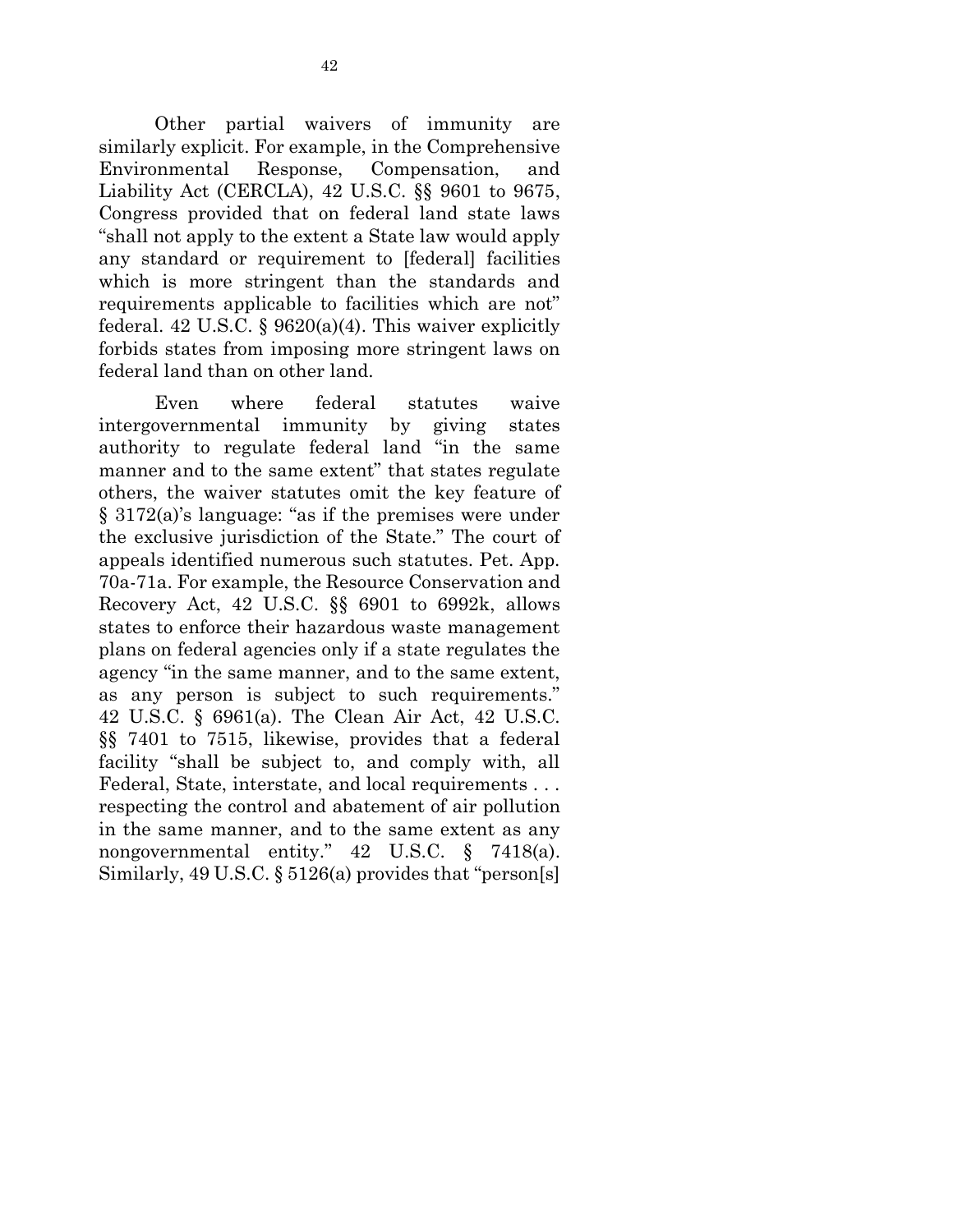under contract with" the federal government to transport hazardous materials are subject to state regulation "in the same way and to the same extent that any person" is regulated, and 16 U.S.C. § 835c-1(b) authorizes state taxation of lands acquired by the United States as part of the Columbia Basin Project "in the same manner and to the same extent as privately owned lands of like character."

All of these waivers require states to regulate federal land or contractors "in the same way and to the same extent" that some other person or land is actually regulated. But § 3172 is different: it allows states to apply their laws "in the same way and to the same extent as if the premises were under the exclusive jurisdiction of the State." 40 U.S.C. § 3172(a).

The federal government downplays the stark contrast of § 3172's broad language with these more limited waivers, arguing that the court below flipped the presumption on its head by requiring an express retention of intergovernmental immunity rather than an express waiver. But this is sleight of hand. The court below analyzed the very broad language of § 3172 and properly concluded that the limitations argued by the government were not reflected in the statutory text. The court cited these other statutes simply to demonstrate that when Congress wanted to limit its waiver of intergovernmental immunity in ways that the government claimed it had done in § 3172, it knew very well how to do that. The court of appeals properly gave effect to the complete waiver here.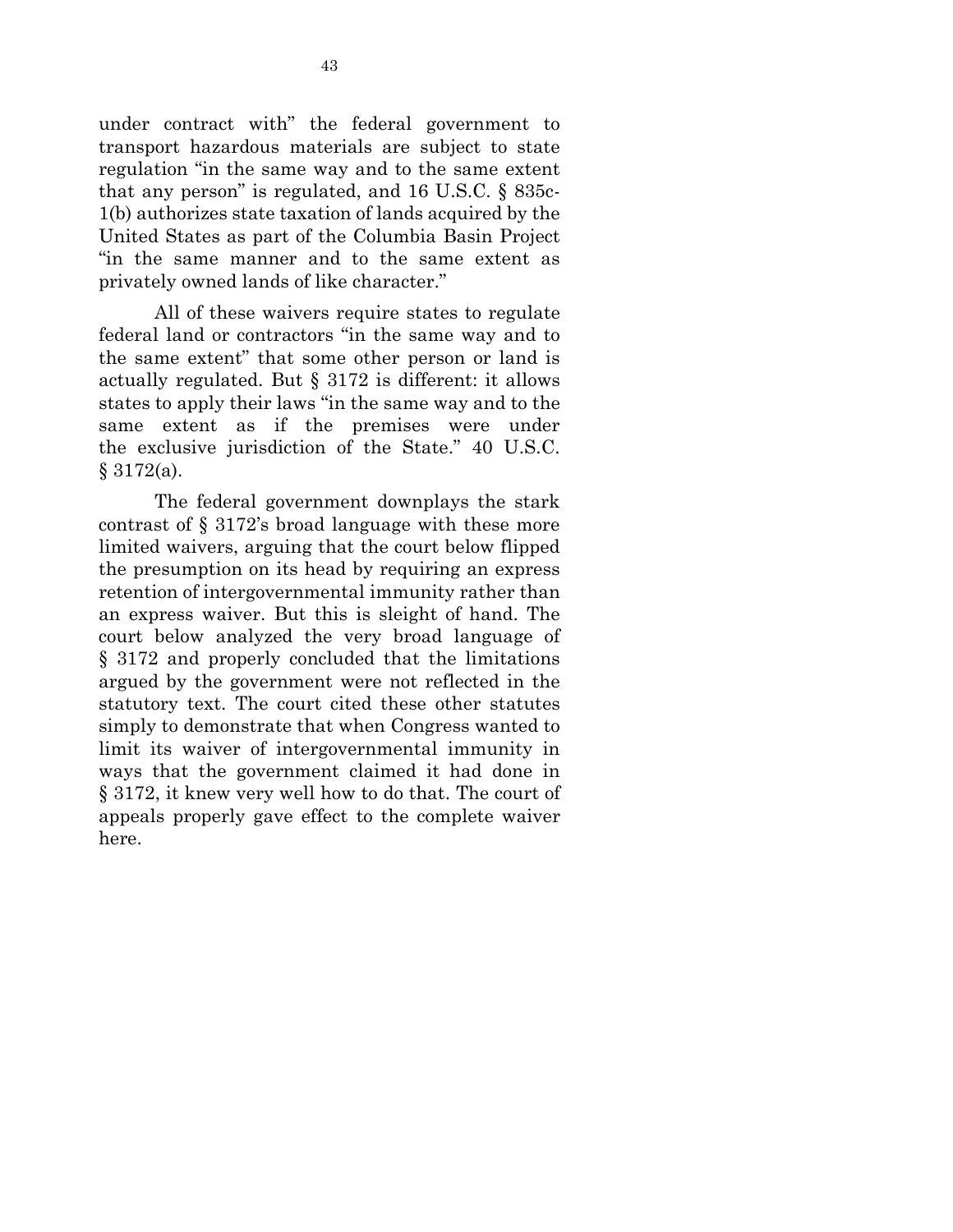#### **3. Precedent supports the State's reading**

Decisions of this Court also support the State's interpretation that  $\S$  3172 entirely waives intergovernmental immunity for state workers' compensation laws on federal land and projects.

This Court confirmed the broad scope of the waiver in *Goodyear Atomic Corp.*, 486 U.S. at 186. That case involved a worker who was injured while working for a federal contractor on federal land, and who received an extra compensation award under an Ohio statute providing such awards to injured employees if their employer caused the injury by violating state safety regulations. *Id.* at 176-77. The federal government first argued that the Ohio law amounted to a direct regulation of the federal facility, which would be prohibited under normal principles of intergovernmental immunity. *Id.* at 182. This Court decided that it need not resolve whether the law was equivalent to a direct regulation because even if it were, the predecessor to  $\S 3172$  "provides the requisite clear congressional authorization for the application of the provision." *Id.*

This initial holding, on its own, refutes the government's contention that § 3172 simply applies normal rules of intergovernmental immunity to federal land. U.S. Br. 33. If that were all § 3172 did, then it would still prohibit direct regulation of the federal government on federal land. U.S. Br. 16 ("the doctrine prevents direct taxation or regulation of the federal government"); 20 (same). But this Court held that it didn't need to decide whether Ohio's law was equivalent to direct regulation, because even if it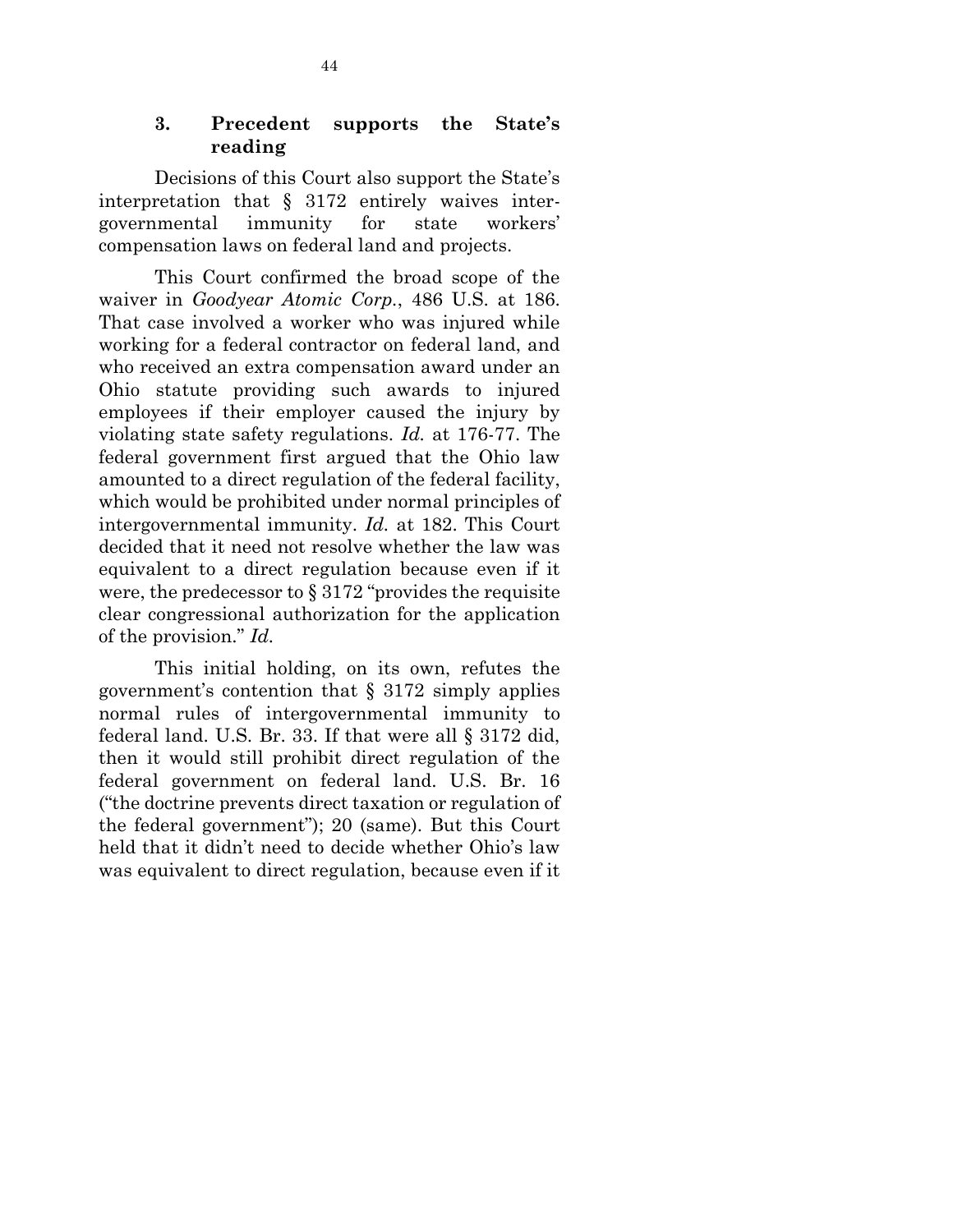was, § 3172 "provides the requisite clear congressional authorization for the application of" state law. *Goodyear Atomic Corp.*, 486 U.S. at 182.

That is not the only key holding of *Goodyear*. The federal government's second argument in the case was that  $§$  3172 waived intergovernmental immunity only for "typical [no fault] workers' compensation" laws, and that Ohio's special workers' compensation law thus could not be applied to federal lands. *Id.* at 183. This Court disagreed, holding that whether Ohio's law was "typical" made no difference because § 3172 "place[d] no express limitation on the type of workers' compensation scheme that is authorized." *Id.* at 183-84. This runs directly counter to the government's contention that § 3172 allows application only of workers' compensation laws that apply to "similarly situated non-federal premises." U.S. Br. 32.

The government cites passages from *Goodyear* out of context to distort its core holding. In the context of Ohio's law, which applied to all facilities in Ohio, the Court noted that the waiver "compels the same workers' compensation award for an employee injured at a federally owned facility as the employee would receive if working for a wholly private facility." *Id.* The United States argues that this passage establishes a "restriction on the types of state laws that could be applied to federal land and facilities." Br. 35; *see also*  Br. 39. But it does no such thing. The *Goodyear* Court had no reason to decide whether the waiver statute forbids state workers' compensation laws tailored to special hazards at a federal worksite, because no such law was before the Court. *See, e.g.*, *Cohens v. Virginia*, 19 U.S. (6 Wheat.) 264, 399-400 (1821) (explaining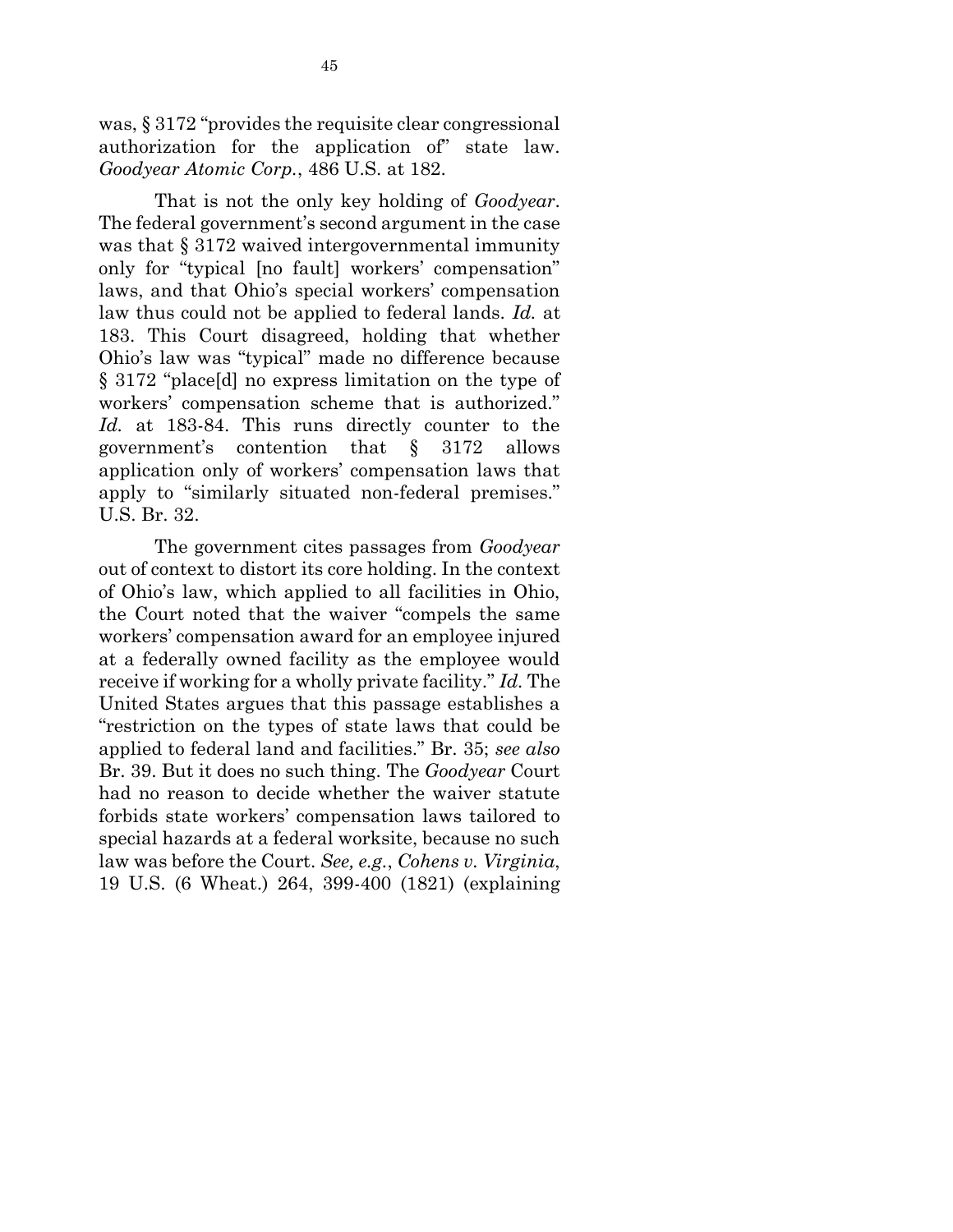that only "[t]he question actually before the Court [was] investigated with care, and considered in its full extent"). As the court of appeals explained in rejecting this argument: "the Court considered there a state workers' compensation law that did not concern a particular employer, or a particular site located in the state, like HB 1723 does" and it "did not purport to impose the limitation on the statute that the United States seeks to impose here." Pet. App. 68a.

Nor do other decisions of this Court compel a different result. The United States cites several cases about intergovernmental immunity, but most did not involve a waiver of intergovernmental immunity at all, or involved waivers that explicitly barred differential treatment of the federal government or federal officers. Br. 19-22 (citing *North Dakota*, 495 U.S. at 435 (plurality opinion) (no waiver statute); *South Carolina v. Baker*, 485 U.S. 505, 523 (1988) (no waiver statute); *Washington v. United States*, 460 U.S. 536, 546 (1983) (no waiver statute); *Memphis Bank & Trust Co.* v. *Garner*, 459 U.S. 392, 398 (1983) (partial tax waiver barring discriminatory treatment); *United States v. County of Fresno*, 429 U.S. 452, 459-60 (1977) (no waiver statute); *Hancock* v. *Train*, 426 U.S. 167, 179 (1976) (Clean Air Act partial waiver); *Phillips Chem. Co.* v. *Dumas Indep. Sch. Dist.*, 361 U.S. 376, 387 (1960) (no waiver statute); *Mayo v. United States*, 319 U.S. 441, 447 (1943) (no waiver statute); *McCulloch v. Maryland*, 17 U.S. (4 Wheat.) 316 (1819)) (no waiver statute). These cases are inapposite.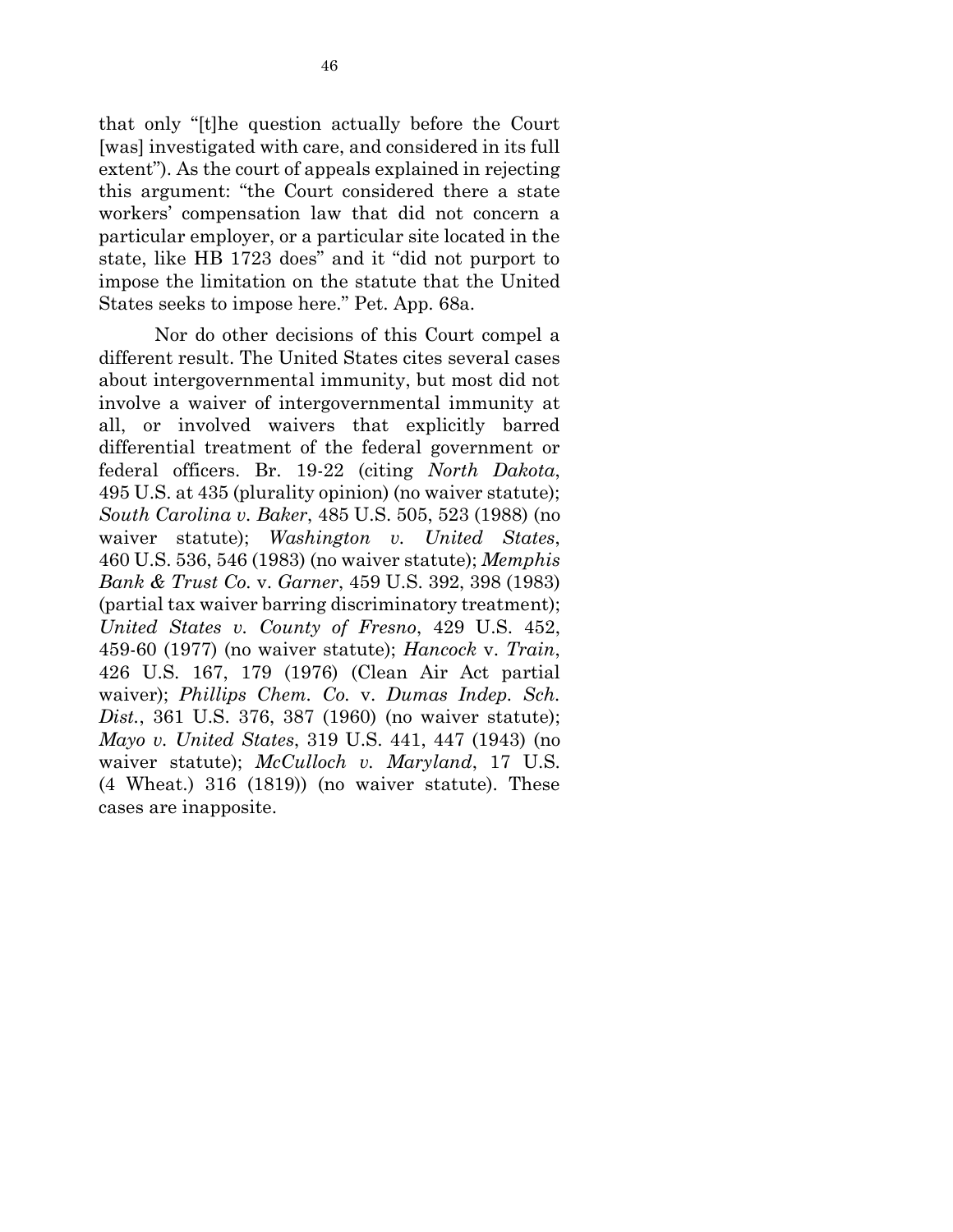#### **4. The government's concerns about the purported consequences of the lower court's ruling are overblown**

This Court should also reject the government's speculation about the consequences of a complete waiver of intergovernmental immunity as a pretense for ignoring the plain language of § 3172. The statutory text is controlling. *Demarest v. Manspeaker*, 498 U.S. 184, 190 (1991) (when text of statute is unambiguous, judicial inquiry is complete").

In any case, the government's prognostications about such consequences are overblown. The waiver does not grant states carte blanche on several levels.

First, the waiver is narrowly limited to state workers' compensation laws and only to compensate workers injured on federal lands and projects.

Second, if a state workers' compensation law conflicted with a federal statute or interfered with a federal objective, the federal government could argue preemption, as it often does in intergovernmentalimmunity cases, such as *Goodyear Atomic Corp.*, 486 U.S. at 177-78, and *North Dakota*, 495 U.S. at 440. The government has made no such argument here, *see* Pet. App. 75a, presumably because the government concluded that it could not show that H.B. 1723 would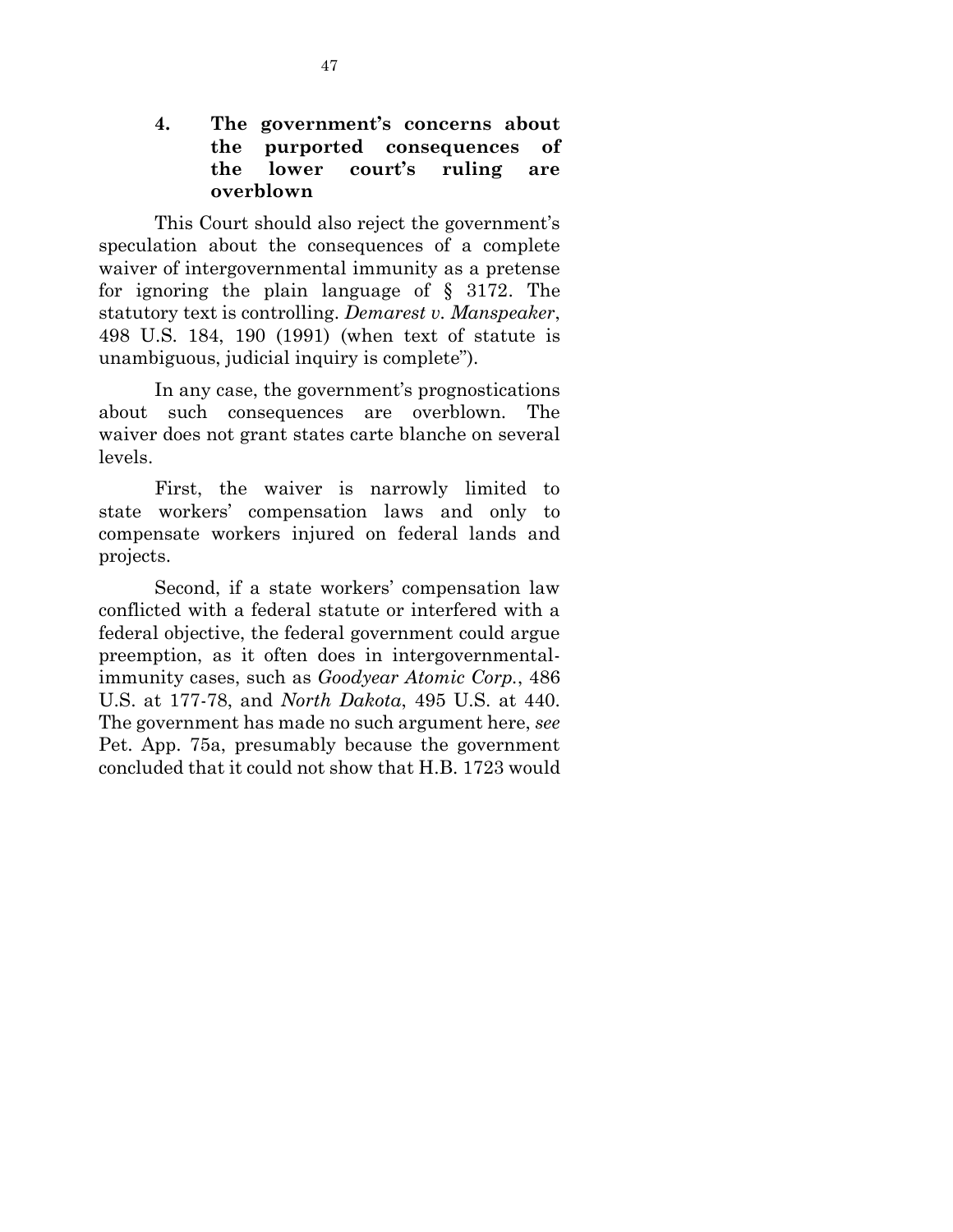interfere with federal objectives. On the contrary, by motivating contractors to create a safer work environment, H.B. 1723 furthers federal safety objectives. *See Silkwood v. Kerr-McGee Corp.*, 464 U.S. 238, 257 (1984) (holding state law authorizing punitive damages was not preempted by the federal remedial scheme governing nuclear power plants as both sought to protect the public); J.A. 29 ("DOE's top priority in conducting its cleanup operations at Hanford is ensuring the health and safety of its federal and contractor workforce").

Finally, as this Court has recognized, Congress always has the authority to limit states' ability to regulate. Thus, arguing that state rules will increase costs in a way that "make it difficult or impossible" for the federal government to obtain a service it needs "ignores the power of Congress to protect the performance of the functions of the national government." *James Stewart & Co. v. Sadrakula*, 309 U.S. 94, 104 (1940).

**C. Washington's Prior Law Complied with 40 U.S.C. § 3172**

This Court has made clear that, as to land within their exclusive jurisdiction, states can tailor workers' compensation laws in any rational way based on the dangers posed by particular jobs, worksites, or employers. Because § 3172 waives immunity and allows state regulation "in the same way and to the same extent as if the premises were under the exclusive jurisdiction of the State," the only remaining question is whether H.B. 1723 satisfied this standard. It clearly did.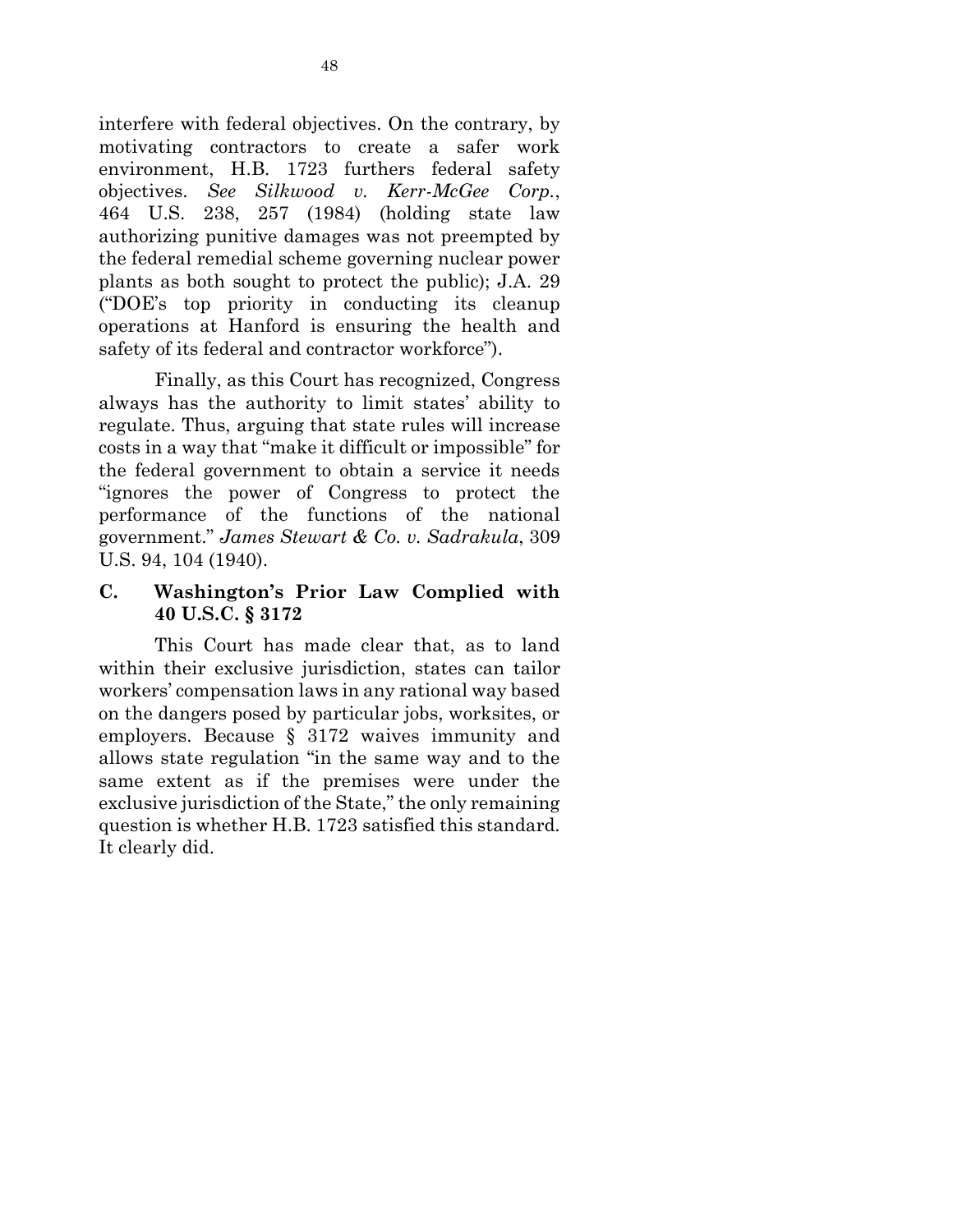A core policy of Washington's Industrial Insurance Act "is to allocate the cost of workplace injuries to the industry that produces them, thereby motivating employers to make workplaces safer." *Harry v. Buse Timber & Sales, Inc.*, 166 Wash. 2d 1, 201 P.3d 1011, 1018 (2009). This Court upheld that policy in *Mountain Timber Co.*, 243 U.S. at 243-46, making clear that Washington may tailor its workers' compensation laws to address specific hazards. Washington thus has authority to regulate employers and workplaces differently as long as there is a rational basis for such treatment.

Following this established law, Washington has adopted varying workers' compensation rates, regulations, and laws to address specific risks to worker safety. As one element of this targeted approach, Washington has adopted presumption laws to address the unique risks faced by firefighters, police officers, and health care workers. The United States concedes that these laws are acceptable under the State's exclusive jurisdiction. Br. 27.

So too is H.B. 1723. While the United States challenges various choices made by the legislature, each had a reasoned basis. For example, Washington included office workers at Hanford within the presumption based on the extensive contamination at the site and scientific reports showing that office workers suffered toxic exposures. J.A. 199-200. Washington did not include state inspectors because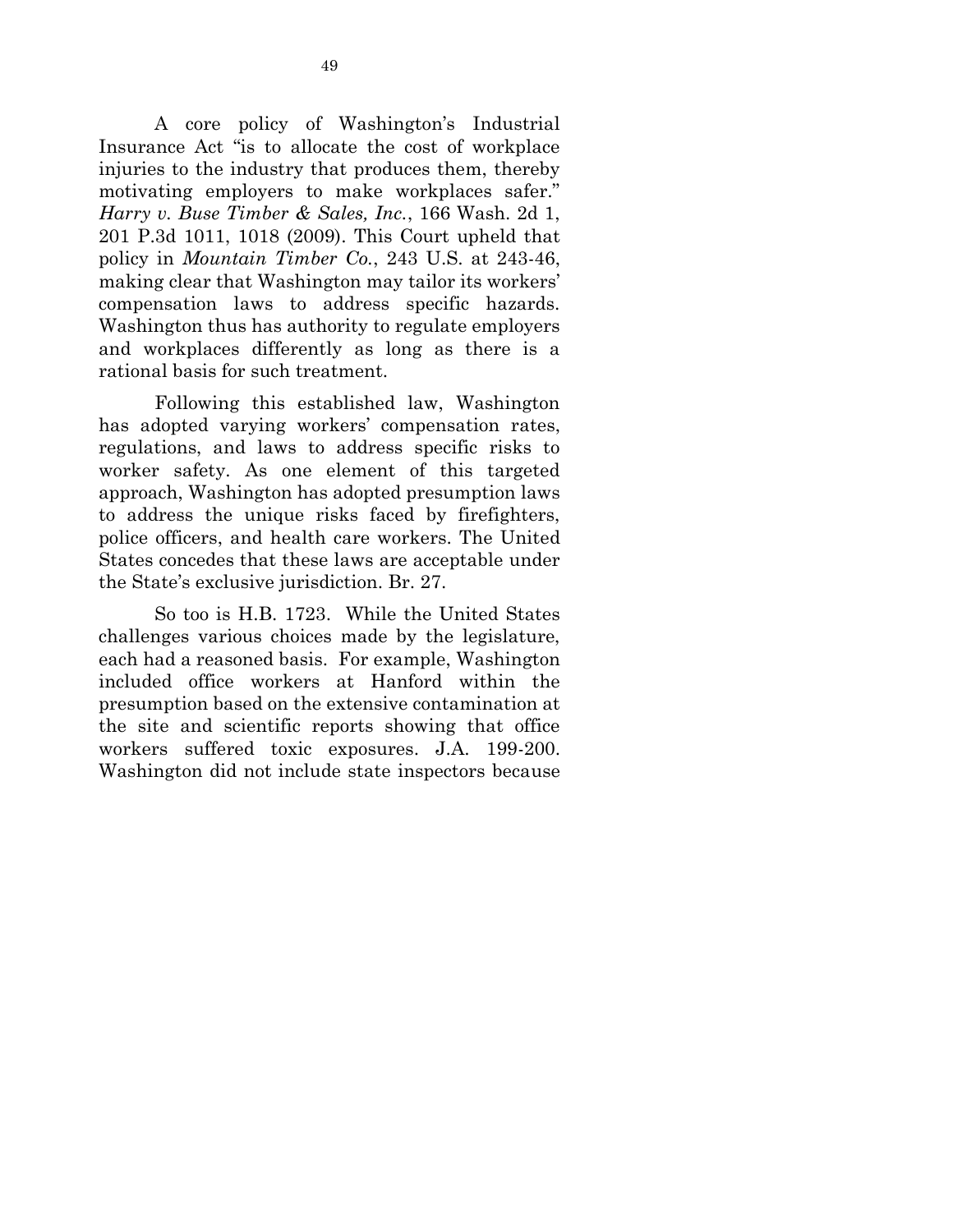there was no evidence that they had suffered any adverse health consequences or that their employers had failed to provide them with adequate protective gear, unlike federal contractors. *See, e.g.*, J.A. 166-68. The law did not cover nearby private companies because they do not handle the type of high-level waste pervasive at Hanford. J.A. 194-96. The United States argues that a worker who has spent only one shift at Hanford does not face the risk of "a worker who spends a career in an occupation like mining, milling, or refining." U.S. Br. 28. But it provided no evidence to rebut the expert testimony from the State's top workplace safety official that Hanford "presents a unique set of very hazardous conditions to Washington workers characterized by the presence of quantities and types of hazardous substances found nowhere else in Washington." J.A. 130. And in any event, the problem H.B. 1723 addressed was not merely Hanford's unique dangers, but also the unique difficulty Hanford workers have had in recovering workers' compensation. *See infra* p. 10.

The decisions challenged by the federal government are legislative choices entitled to deference, and the United States has never argued that the decisions lack a rational basis. Pet. App. 74a-75a. Even if evidence suggested that conditions warranted extension of the law to additional areas or employers, "reform may take one step at a time, addressing itself to the phase of the problem which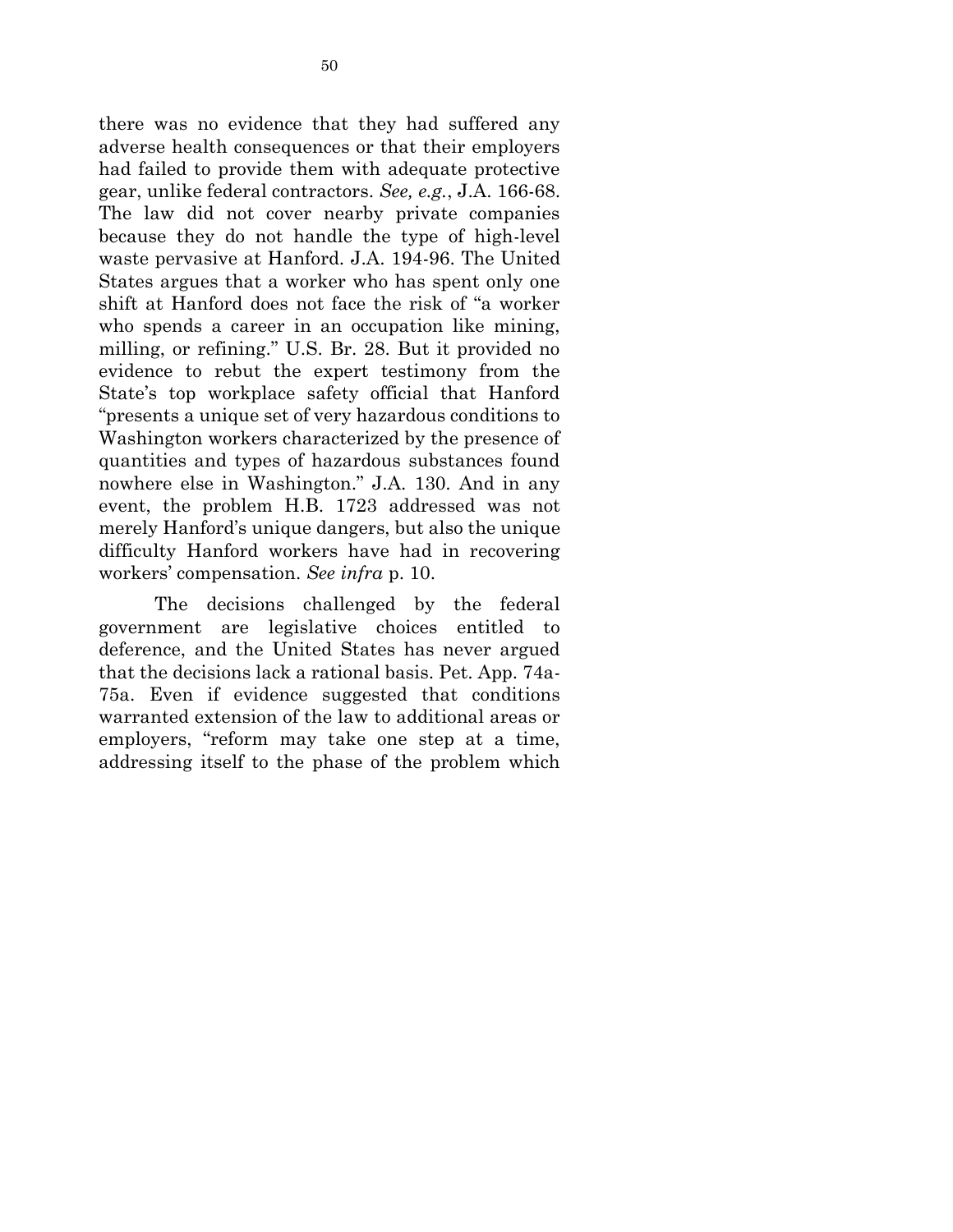seems most acute to the legislative mind." *Williamson v. Lee Optical of Oklahoma, Inc.*, 348 U.S. 483, 489 (1955).

The government argues that "[e]ven if there were sound reasons to believe that federal contract workers at the Hanford site face greater job-related dangers than typical employees, the State of Washington cannot permissibly use affiliation with the federal government as a 'proxy' for exposure to such hazards." Br. 27 (citing *Dawson*, 139 S. Ct. at 706). But this argument assumed that intergovernmental immunity applies. It does not; it was waived. Washington may therefore regulate in the best way it sees fit to address the hazardous conditions within the bounds of Due Process and Equal Protection. Pet. App. 74a-75a. And given that virtually all Hanford workers are employed by private companies who have contracted with the federal government, it was perfectly reasonable to use that status as a "proxy" for those the State wanted to protect.

Similarly flawed is the government's argument that H.B. 1723 was invalid even under the State's reading of § 3172. U.S. Br. 39-40. The government claims that under the State's interpretation, § 3172 would only allow the State to regulate on federal land in the same way that intergovernmental immunity allows the State to regulate elsewhere. There are two problems with this argument. First, § 3172 didn't just import intergovernmental immunity rules to federal land, it completely waived immunity. As noted above, the government's contrary theory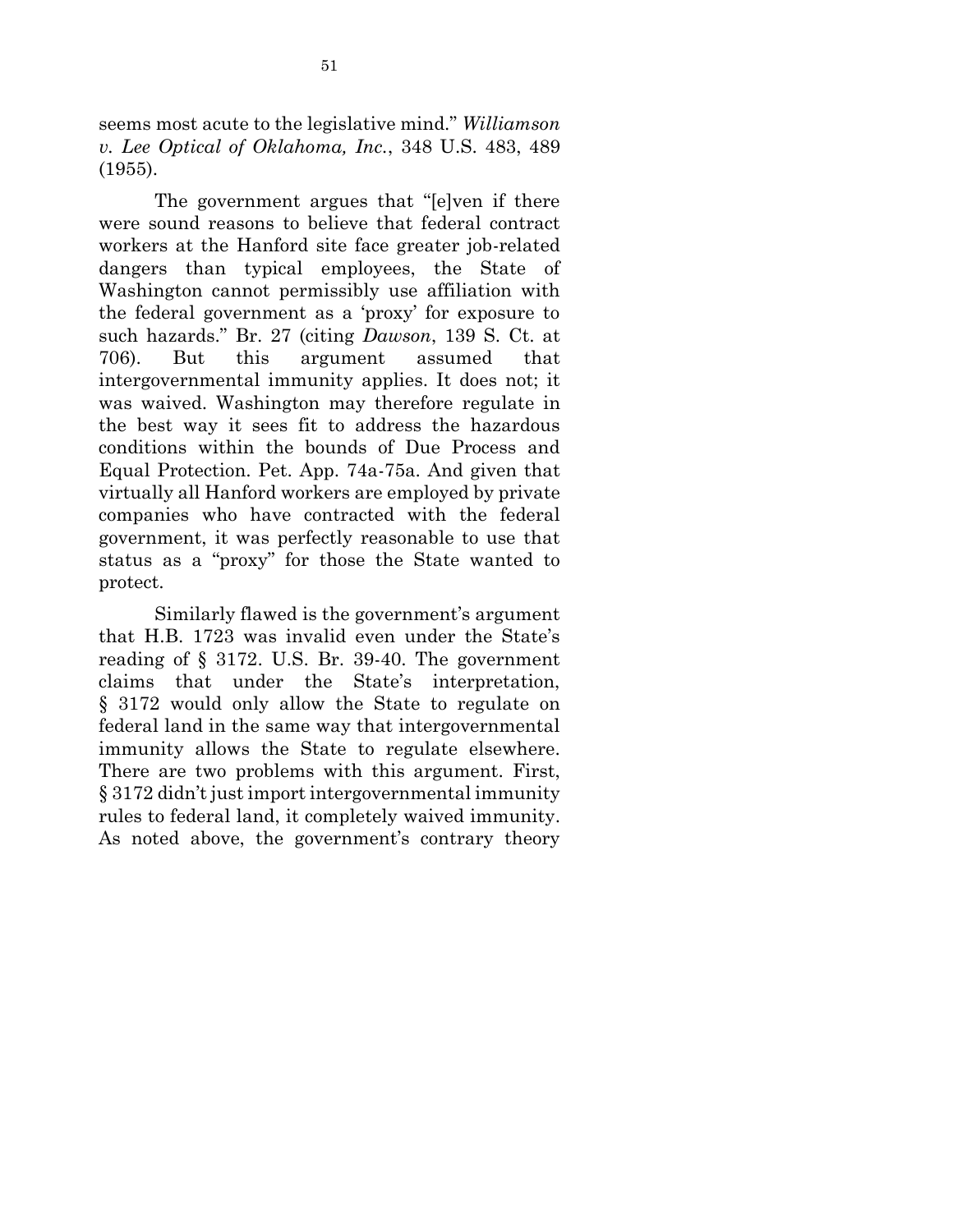would mean that when Congress first waived immunity in 1936, it actually wasn't waiving immunity at all, because States could not regulate federal contractors even outside of federal land. *Infra* p. 36-37. And second, § 3172 waives immunity not only on federal land, but also on federal "projects," as detailed above, so the waiver would apply to federal projects outside federal land. *Infra* p. 36-37. Thus, § 3172 fully waived immunity as to workers' compensation on federal land and projects, and the government has conceded at every stage of this case that absent immunity, H.B. 1723 would be valid. *See, e.g.*, Pet. App. 73a.

Even absent a waiver, outside of federal land a federal contract is not a magic wand allowing employers to escape workers' compensation laws. As discussed above, many Washington employers—from Boeing to Amazon—contract with the federal government. If one of these companies had a particularly dangerous worksite on land "under the exclusive jurisdiction of the State," 40 U.S.C. § 3172(a), the State could unquestionably adopt a law specifying that certain injuries or illnesses at the site were presumptively work-related. *See Mountain Timber Co.*, 243 U.S. 219. Under § 3172, if the company then leased space on federal property and moved the worksite there, the State could still "apply the law  $\left[ \ldots \right]$  in the same way and to the same extent as if the premises were under the exclusive jurisdiction of the State[.]"

In short, "§ 3172 removes federal jurisdiction as a barrier to a state's authority over workers'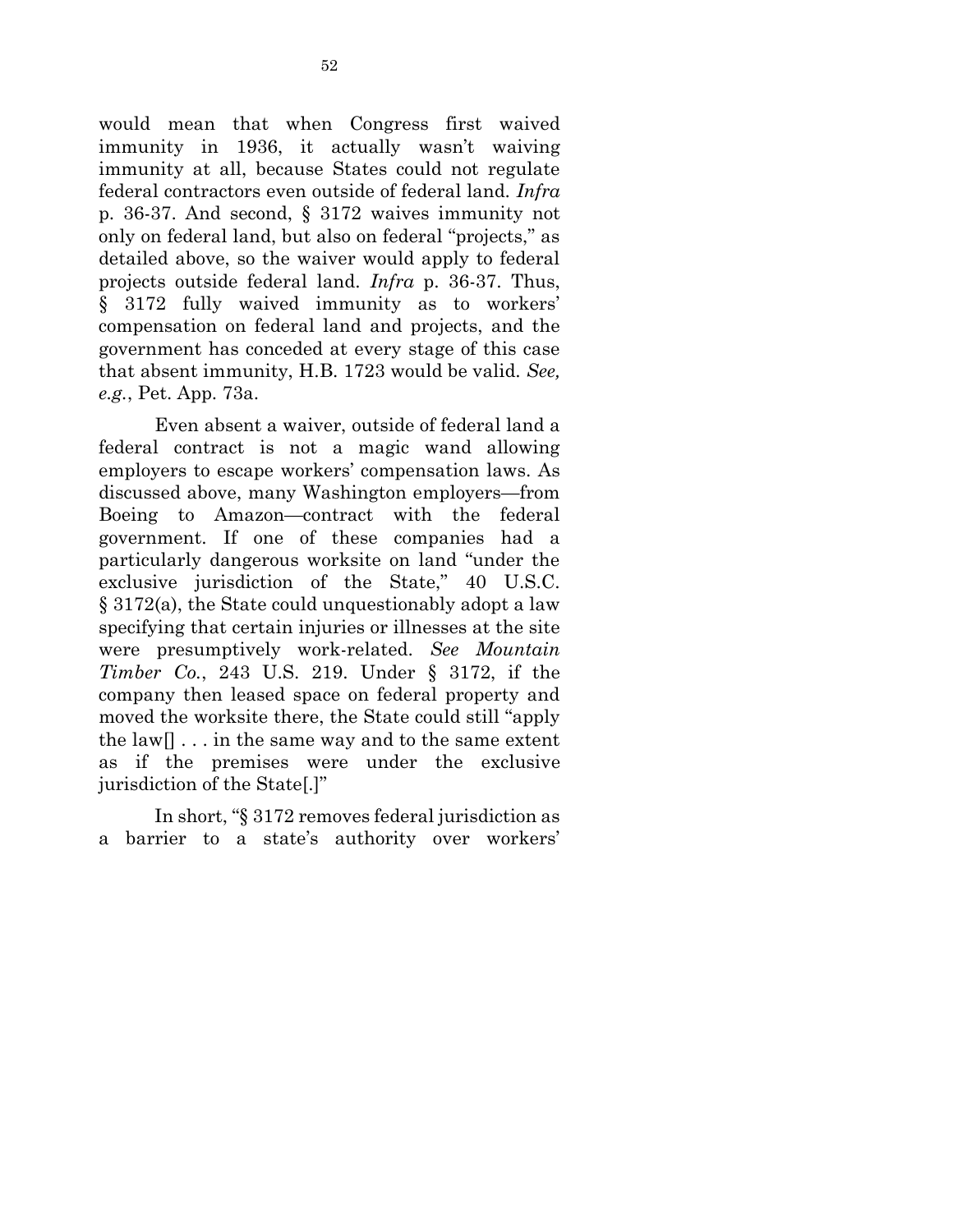compensation laws for all who are located in the state." Pet. App. 72a. With that barrier removed, H.B. 1723 was a valid exercise of the State's authority.

## **D. Though the Court Should Not Evaluate Washington's Revised Law in the First Instance, the New Law Clearly Complies with 40 U.S.C. § 3172**

The State and the federal government agree that "'[t]his Court should not evaluate Washington's new law in the first instance.'" Opp. Suggestion Mootness 17 (quoting Suggestion of Mootness 2). As the federal government concedes, if it decides to challenge Washington's revised law, such a challenge would raise different issues and require different evidence than was presented here. *Id.*

If the Court nonetheless decides to opine about S.B. 5890, the law is clearly valid under any interpretation of § 3172. S.B. 5890 applies to companies on both federal and non-federal land, *supra* n. 14, and it applies without regard to whether an employer contracts with the federal government. This Court has held that even when intergovernmental immunity applies, it allows state regulation "imposed on some basis unrelated to the object's status as a Government contractor or supplier." *North Dakota*, 495 U.S. at 437-38 (plurality